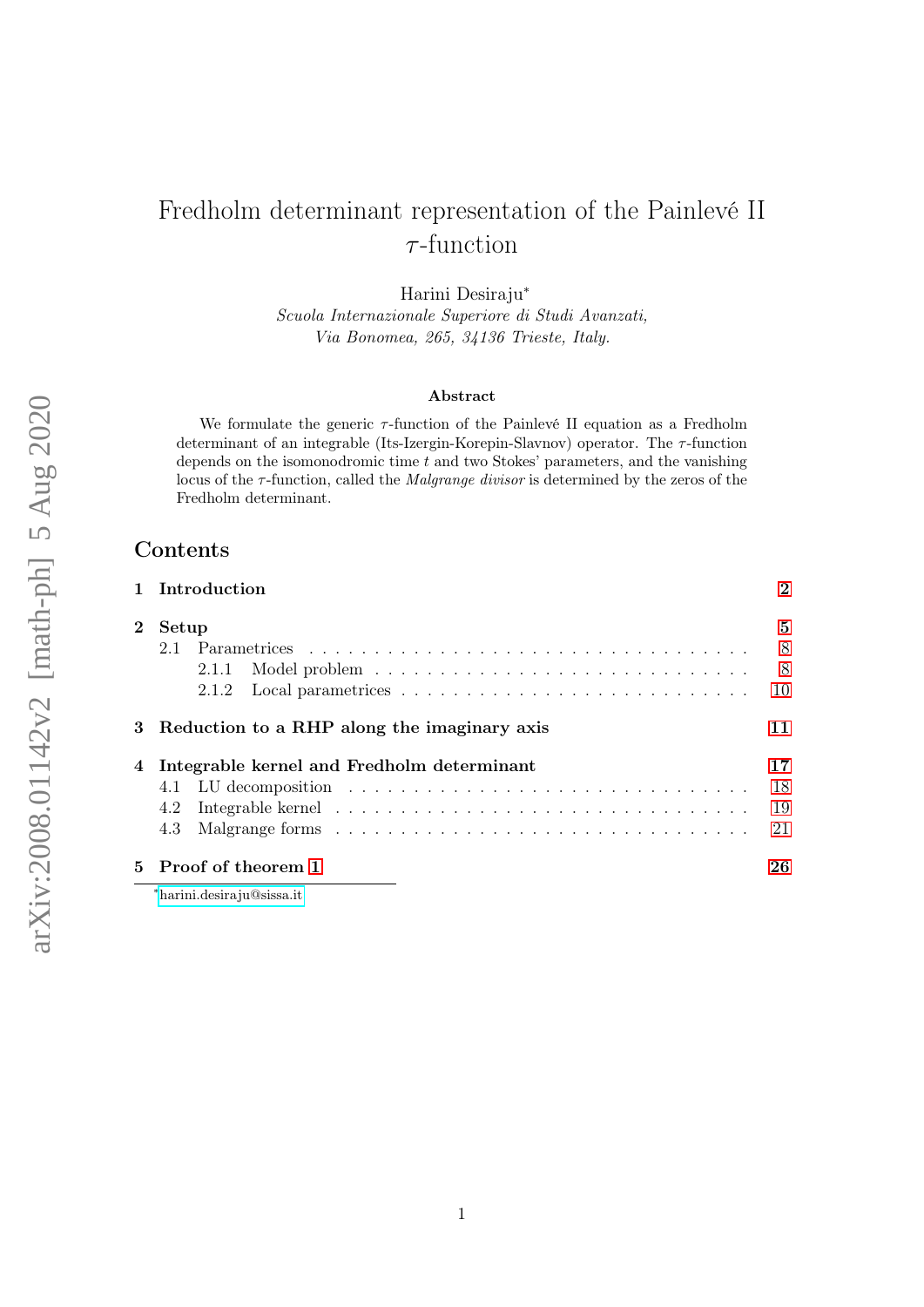## <span id="page-1-0"></span>1 Introduction

Painlevé equations describe isomonodromic deformations of certain meromorphic linear ordinary differential equations. In the theory of isomonodromic deformations, the Jimbo– Miwa–Ueno  $\tau$ -funciton is defind in terms of a closed 1–form,  $\omega_{JMU}$  [\[29\]](#page-27-0) by the formula

<span id="page-1-1"></span>
$$
\delta \log \tau_{JMU} := \omega_{JMU},
$$

where  $\delta$  denotes the total differential with respect to the 'deformation' parameters. In this paper, we study the isomonodromic  $\tau$ -function of the second order scalar nonlinear ordinary differential equation (ODE) in the complex domain of the form

<span id="page-1-3"></span>
$$
\frac{d^2}{dx^2}u(x) = xu(x) - 2u(x)^3, \quad x \in \mathbb{C},
$$
\n(1.1)

called the homogenous Painlevé II equation. It arises as a consistency (zero-curvature) condition for the following set of linear ODEs for the  $2 \times 2$  complex valued matrix  $\Phi(\lambda, x)$ 

$$
\frac{d\Phi}{d\lambda} = \left[ -i \left( 4\lambda^2 + x + 2u^2 \right) \sigma_3 + 4\lambda u \sigma_1 - 2v \sigma_2 \right] \Phi,
$$
  

$$
\frac{d\Phi}{dx} = \left[ -i\lambda \sigma_3 + u \sigma_1 \right] \Phi,
$$
 (1.2)

where  $v(x) = u_x$ , and the Pauli matrices

$$
\sigma_1 = \begin{pmatrix} 0 & 1 \\ 1 & 0 \end{pmatrix}, \sigma_2 = \begin{pmatrix} 0 & -i \\ i & 0 \end{pmatrix}, \sigma_3 = \begin{pmatrix} 1 & 0 \\ 0 & -1 \end{pmatrix}.
$$
 (1.3)

The set of ODEs [\(1.2\)](#page-1-1) are called the Flaschka-Newell (FN) Lax pair [\[18\]](#page-27-1). The ODE [\(1.2\)](#page-1-1) has an irregular singularity at  $\lambda = \infty$  of Poincaré rank 3 which exhibits Stokes' phenomenon on six rays on the complex plane. Such solution has jumps on the Stokes' rays, specified by Stokes' matrices.

The generalized mondromy data described by Stokes' matrices are encoded in the jump matrix  $G(\lambda, x) \in GL(2, \mathbb{C}), \lambda \in \Sigma$  on the contour  $\Sigma \in \mathbb{C}$ . The inverse problem consists of reconstructing the function

$$
\Psi(\lambda, x) = \Phi(\lambda, x)e^{-\frac{4}{3}\lambda^3 - x\lambda}
$$
\n(1.4)

from the generalized monodromy data. This is achieved by solving the following Riemann– Hilbert problem (RHP) (see section [2\)](#page-4-0)

$$
\Psi_{+}(\lambda, x) = \Psi_{-}(\lambda, x)G(\lambda, x), \quad \lambda \in \Sigma
$$
  

$$
\Psi(\lambda, x) = \mathbb{1} + \mathcal{O}(\frac{1}{\lambda}), \text{ as } \lambda \to \infty,
$$
 (1.5)

<span id="page-1-2"></span>where  $\Psi_{\pm}$  indicate the boundary value of  $\Psi$  from the left side and the right side respectively of the oriented contour Σ. With this data, the Malgrange form is defined as follows.

**Definition 1.** The Malgrange form associated with the RHP  $(1.5)$  is defined as [\[33\]](#page-28-0)

<span id="page-1-4"></span>
$$
\omega_{\Sigma} = \int_{\Sigma} \frac{d\lambda}{2\pi i} \text{Tr} \left[ \Psi_{-}^{-1} \frac{\partial \Psi_{-}}{\partial \lambda} \delta G G^{-1} \right], \qquad (1.6)
$$

where  $\delta$  denotes the total differential with respect to the isomonodromic parameter x.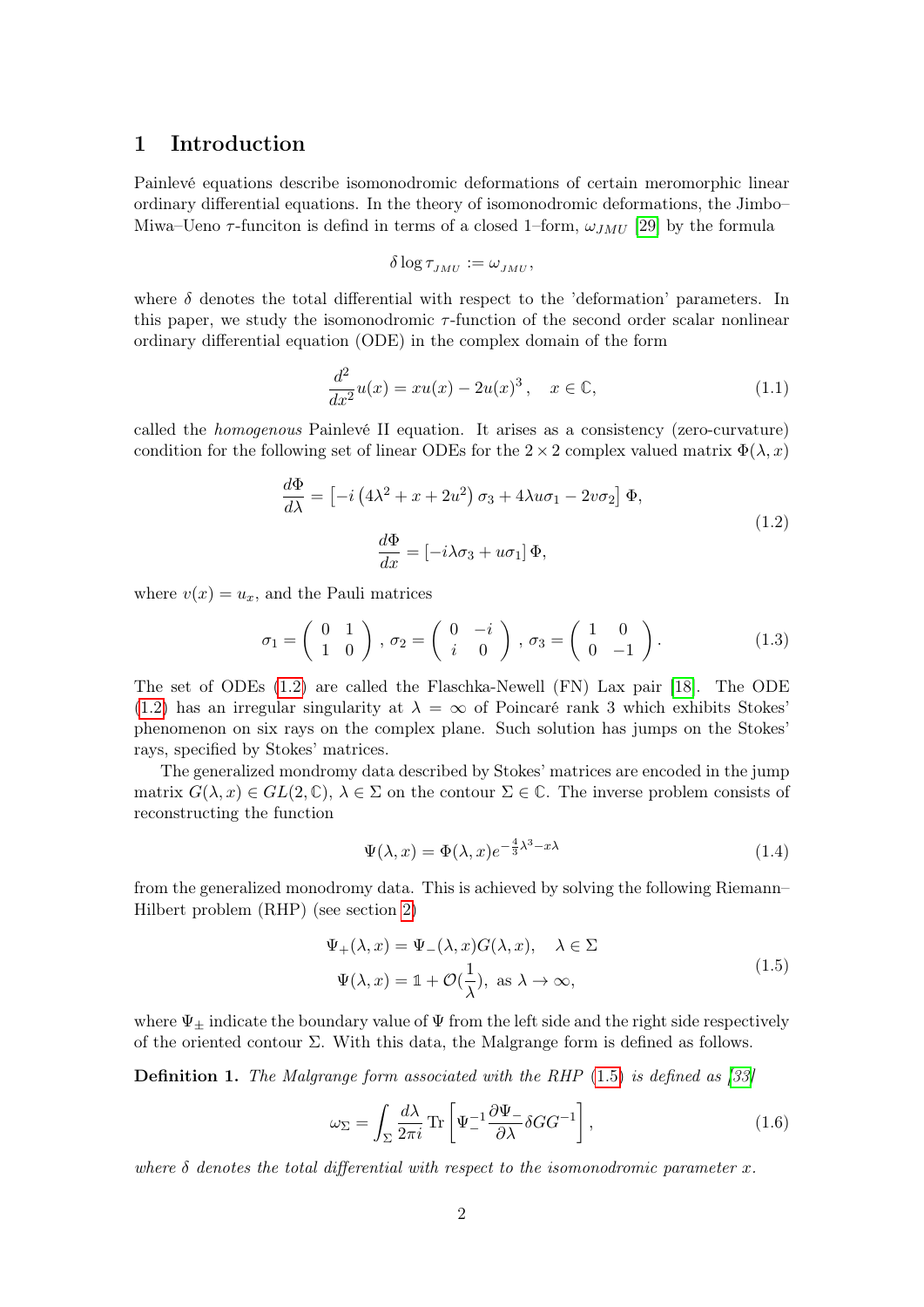Since  $\omega_{\Sigma}$ , is a close one form in the space of isomonodromic parameters, one can define (locally) the corresponding  $\tau_{\Sigma}$  function as

$$
\delta \log \tau_{\Sigma} = \omega_{\Sigma}.
$$

The Malgrange form is a logarithmic form in the sense that it has only simple poles with integer residues. The locus in the parameter space where the RHP problem [\(1.5\)](#page-1-2) becomes unsolvable is called the Malgrange divisor because (in the language of algebraic geometry) it can be described locally as the zero level set of a local analytic function.

The general gist is that this local expression can be represented (in abstract terms) as a Fredholm determinant (see for example [\[36\]](#page-28-1)). A concrete realization of this local function (a  $\tau$ -function) as a Fredholm determinant (possibly globally defined on an open dense set of parameters) is of practical interest since it potentially allows for numerical investigation of the Malgrange divisor.

This paper treads this line of approach by providing a concrete representation for the  $\tau$ -function of Painlevé II in terms of a Fredholm determinant expressed via explicit (albeit complicated) kernel. According with this general framework, the zeros of the  $\tau$ -function indicate the points where the RHP (i.e, the inverse monodromy problem) is not solvable.

It is well known that certain special solutions of Painlevé equations have a Fredholm determinant representation [\[6,](#page-26-0) [7,](#page-26-1) [28,](#page-27-2) [39,](#page-28-2) [41,](#page-28-3) [42\]](#page-28-4). The recent works of Lisovyy, Cafasso, Gavrylenko [\[12,](#page-26-2) [23\]](#page-27-3) provide a method to formulate the isomonodromic  $\tau$ -functions of general solutions of PIII, PV, PVI as Fredholm determinants. There are two key aspects to their construction. One is the property that the RHPs of these Painlevé equations can be reduced on to a RHP on the unit circle. The second feature is that the jump on the unit circle enables the formulation of the  $\tau$ -function as "Widom constant". An important feature of their construction is that the local parametrices of the RHP of the Painlevé equations are described by known special functions which in turn act as 'building blocks' of the  $\tau$ -function. For example, the local parametrices of the Painlevé VI RHP are given by hypergeometric functions and the  $\tau$ -function is expressed as a Fredholm determinant of hypergeometric kernel.

A natural question then is whether the  $\tau$ -functions of Painlevé I, II, IV admit a Fredholm determinant representation. In a first step to answer this question in the case of Painlevé II, the present author recently showed that the RHP corresponding to the special 1-parameter (Ablowitz-Segur) family of solutions to the Painlevé II equation [\[38\]](#page-28-5) can be recast as a RHP on the imaginary axis as opposed to the unit circle in [\[12\]](#page-26-2), hinting at a similar structure for the general RHP of Painlevé II. As a consequence, the corresponding  $\tau$ -function (which is known to be the determinant of the Airy kernel [\[39\]](#page-28-2)), can be formulated as a Widom constant.

In the case of the RHP of Painlevé II, it is known that the local parametrices are described by the parabolic cylinder functions  $D_{\nu}(z)$  which we recall in Section [2.](#page-4-0) We then reduce the RHP to a RHP with a discontinuity on the imaginary axis in Section [3.](#page-10-0) However, we will see that the jump on the imaginary axis does not admit Birkhoff factorization and hence the technique to construct Fredholm determinants in [\[17\]](#page-27-4) is not applicable to our case. Instead, we use a variation of the formalism in [\[2\]](#page-26-3) namely, a lower, diagonal, upper triangular (LDU) factorization of the jump matrix to construct the  $\tau$ -function as a Fredholm determinant of an integrable (IIKS) [\[14,](#page-26-4) [28\]](#page-27-2) operator with the parabolic cylinder functions acting as the 'building blocks'. In order to formulate our result, let

$$
t=(-x)^{3/2}.
$$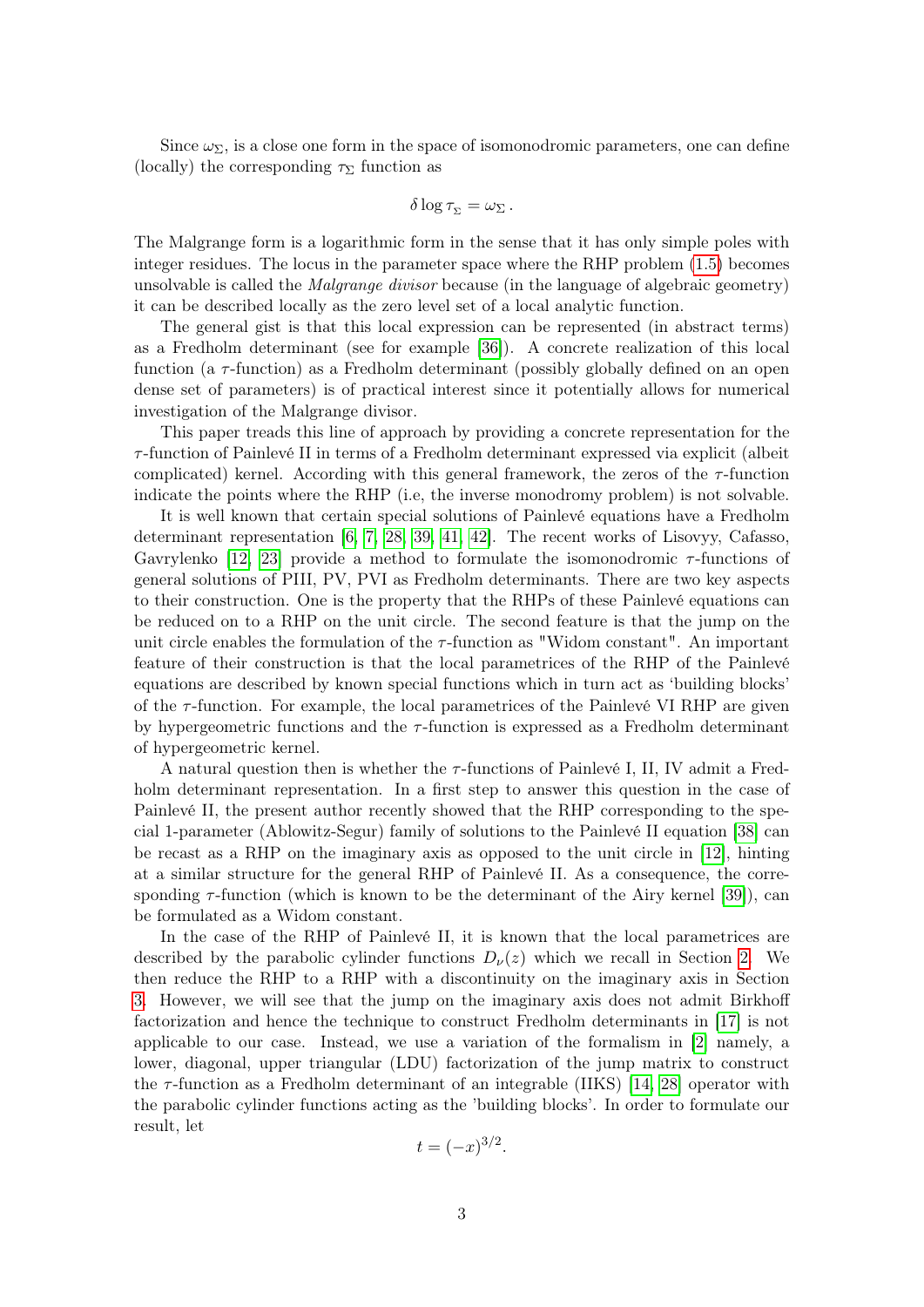We encode the Stokes parameters  $s_1$  and  $s_3$  that define the Painlevé II RHP, (see [\(2.26\)](#page-9-1),  $(2.30)$  below) by :

<span id="page-3-2"></span><span id="page-3-1"></span>
$$
\nu = -\frac{1}{2\pi i} \log(1 - s_1 s_3), \quad h = -\frac{\sqrt{2\pi}}{\Gamma(-\nu)s_3} e^{i\pi \nu}, \tag{1.7}
$$

with  $s_1s_3 \neq 0$ , which corresponds to non-integer values of  $\nu$ .

<span id="page-3-0"></span>**Theorem 1.** The  $\tau$ -function of Painlevé II equation can be expressed in terms of a Fredholm determinant of an integrable operator  $\widetilde{K}$  as follows

$$
\partial_t \log \tau_{PII} = \partial_t \log \det \left[ \mathbb{1}_{L^2(i\mathbb{R})} - \widetilde{\mathcal{K}} \right] - \left[ \frac{4i\nu}{3} + \frac{2\nu^2}{t} \right] + \mathcal{F}(t, \nu, h), \tag{1.8}
$$

where  $\mathcal{F}(t, \nu, h)$  is a regular function of t, h and  $\nu$  defined in [\(5.3\)](#page-25-1). The kernel of  $\widetilde{\mathcal{K}}$  takes the form

$$
\widetilde{K}(z,w) = \frac{\mathcal{C}(z,t)}{\mathcal{A}(z,t)} \varphi_{-}^{2}(w) \int_{i\mathbb{R}-\epsilon} \frac{d\widetilde{w}}{2\pi i} \frac{\varphi_{-}^{-2}(\widetilde{w})}{(z-\widetilde{w})(\widetilde{w}-w)} \mathcal{A}(\widetilde{w},t) \mathcal{B}(\widetilde{w},t) \tag{1.9}
$$

with

$$
\mathcal{A}(z,t) = \zeta^{\nu} \xi^{\nu} e^{\frac{2i}{3}t} \left( e^{-\pi i \nu} D_{-\nu}(i\zeta) D_{-\nu}(i\xi) + \nu^2 h^{-4} e^{2\pi i \nu} D_{\nu-1}(\zeta) D_{\nu-1}(\xi) \right) \tag{1.10}
$$

$$
\mathcal{B}(z,t) = \left(\frac{z+1/2}{z-1/2}\right)^{2\nu} \zeta^{\nu} \xi^{-\nu} \left(i h^2 e^{-i\pi\nu} D_{-\nu}(i\zeta) D_{-\nu-1}(i\xi) + \nu h^{-2} e^{2\pi i\nu} D_{\nu-1}(\zeta) D_{\nu}(\xi)\right)
$$
\n(1.11)

where  $D_{\nu}$  is the parabolic cylinder function,  $\zeta = \zeta(z,t)$ ,  $\xi = \xi(z,t)$  are given by

$$
\zeta \equiv \zeta(z,t) = 2t^{1/2}\sqrt{-\frac{4i}{3}z^3 + iz - \frac{i}{3}}; \quad \xi = \zeta(-z,t)
$$

and

$$
\mathcal{C}(z,t) = \mathcal{B}(-z,t); \quad \varphi_{-}(w,t) = \int_{i\mathbb{R}-\epsilon} \frac{dw'}{2\pi i} \frac{\log \mathcal{A}(w',t)}{w - w'}.\tag{1.12}
$$

Some comments are in order.

- 1. The  $\tau$ -function [\(1.8\)](#page-3-1) is defined on  $\mathbb{C}\setminus\{0\}$  and is analytic in t. Refer to Remark[:1](#page-10-2) for the details.
- 2. The important point of theorem [1](#page-3-0) is that the zeros of  $\tau_{PI}$ , called the *Malgrange* divisor are determined solely by the zero locus of the Fredholm determinant. The Malgrange divisor is in one to one correspondence with the poles of the Painlevé II transcendent.
- 3. The Malgrange divisor could be calculated numerically by computing the Fredholm determinant in [\(1.8\)](#page-3-1) employing the algorithm developed in [\[5\]](#page-26-5).
- 4. The limit from the general  $\tau$ -function of Painlevé II in [\(1.8\)](#page-3-1) to the  $\tau$ -function of the Ablowitz-Segur family of solutions (determinant of the Airy kernel) in [\[17\]](#page-27-4) is singular because  $s_3s_1 = 1$  ( $\nu$  in [\(1.7\)](#page-3-2) goes to infinity).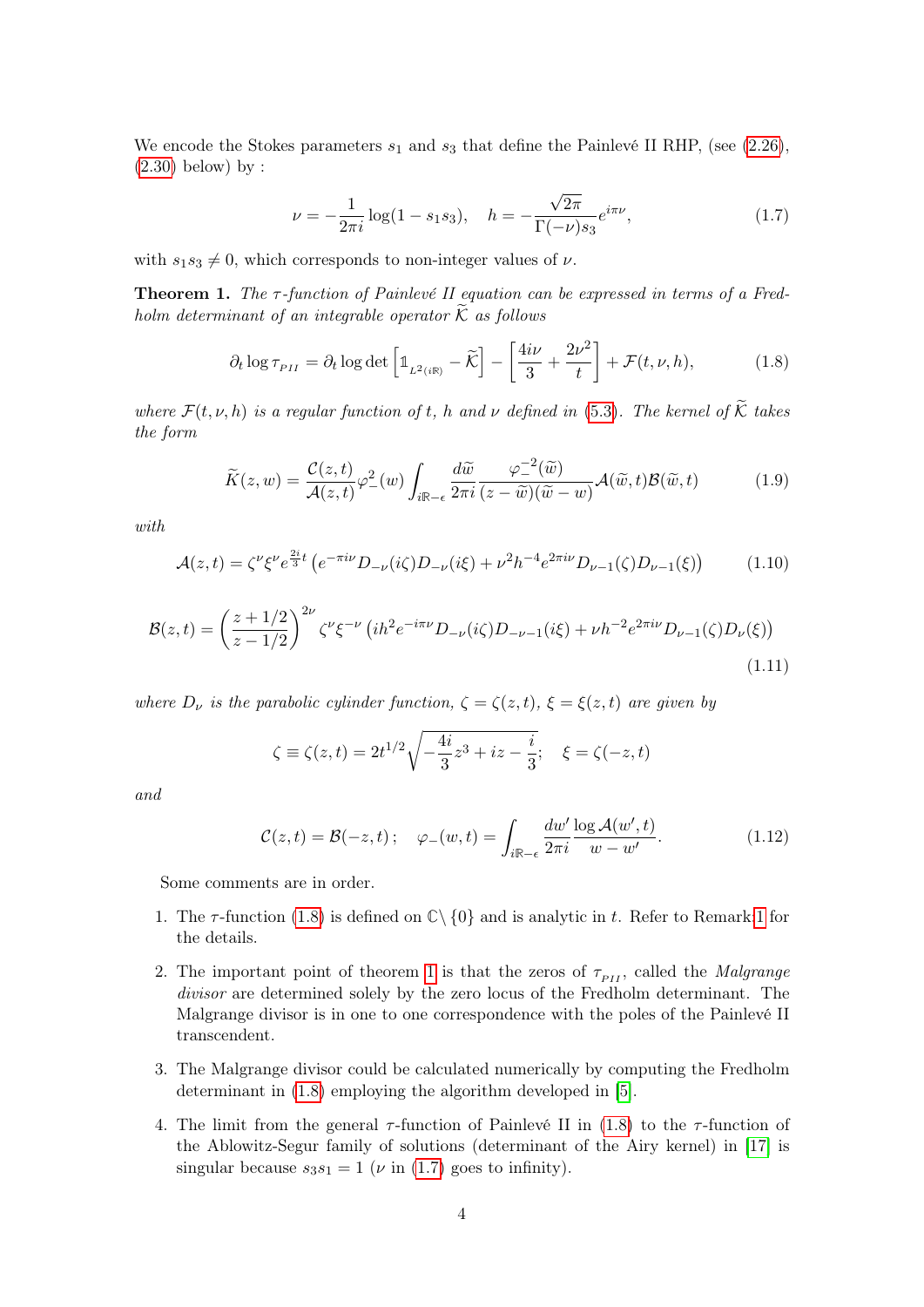Theorem [1](#page-3-0) is the first step in deriving the Fourier series representation of Painlevé II tau-function obtained in [\[27\]](#page-27-5). Series representation of the  $\tau$ -function [\(1.8\)](#page-3-1) can be obtained from the minor expansion of the Fredholm determinant on an appropriate basis. A similar computation for the case of the Ablowitz-Segur solutions of Painlevé II is worked out in [\[17\]](#page-27-4). Furthermore, we expect that the methods developed in this manuscript can be applied to some solutions of Painlevé I and IV equations. Finally, the study of the inhomogenous Painlevé II equation ([\[19\]](#page-27-6), Ch.x5)

<span id="page-4-1"></span>
$$
u_{xx} = xu - 2u^3 + \alpha \tag{1.13}
$$

requires a significant extension of the techiniques developed for the homogenous Painlevé II equation [\(1.1\)](#page-1-3). Indeed the parameter  $\alpha$  which we set to zero in (1.1) induces a monodromy at the origin and the ideas developed in this manuscript need a non-trivial generalization. The  $\tau$ -function of the general solution of [\(1.13\)](#page-4-1) has been expressed as a ratio of Hankel determinants in [\[30\]](#page-27-7), [\[31\]](#page-27-8). Finally, we remark that the  $\tau$ -functions of rational solutions of Painlevé equations have an interpretation not as Fredholm determinants, but as determinants of some special polynomials [\[13\]](#page-26-6).

#### Acknowledgements.

Thanks are due to Alexander Its, Marco Bertola, Oleg Lisovyy, Pasha Gavrylenko, and Tamara Grava for illuminating discussions and valuable suggestions. Part of the work was completed during visits to the Department of Mathematics and Statistics at Concordia University, and Department of Mathematical sciences at IUPUI, which were supported by H2020-MSCA-RISE-2017 PROJECT No. 778010 IPADEGAN.

## <span id="page-4-0"></span>2 Setup

We recall the RHP associated to the Flashka-Newell Lax pair  $(1.2)$  from [\[19\]](#page-27-6). The matrix  $\Psi(\lambda, x) \in GL(2, \mathbb{C})$  satisfies the following RHP on the contour in fig. [1.](#page-5-0)

#### Riemann-Hilbert problem 1.

•  $\Psi(\lambda, x)$  is piecewise analytic for  $\lambda \in \mathbb{C} \setminus \cup_{k=1}^6 \gamma_k$ ,

$$
\gamma_k = \left\{ \lambda \in \mathbb{C} : \arg \lambda = \frac{\pi}{6} + \frac{\pi}{3} (k - 1) \right\}, \ k = 1, ..., 6.
$$
 (2.1)

We define  $\Psi(\lambda, x) \equiv \Psi_k$  in the respective sector  $\Omega_k$  defined by

$$
\Omega_k = \left\{ \lambda \in \mathbb{C} : \frac{\pi}{6} (2k - 3) < \arg \lambda < \frac{\pi}{6} (2k - 1) \right\}, \ k = 1, ..., 6. \tag{2.2}
$$

• For  $\lambda \in \gamma_k$ , the following boundary condition is satisfied.

<span id="page-4-3"></span>
$$
\Psi_{k+1} = \Psi_k S_k,\tag{2.3}
$$

where the Stokes' matrices  $S_k$  are alternatively lower or upper triangular

$$
S_k = \begin{pmatrix} 1 & 0 \\ s_k e^{-2\theta(\lambda, x)} & 1 \end{pmatrix} \text{ for } k \equiv 1 \bmod 2, \quad S_k = \begin{pmatrix} 1 & s_k e^{2\theta(\lambda, x)} \\ 0 & 1 \end{pmatrix} \text{ for } k \equiv 0 \bmod 2,
$$
\n(2.4)

and the exponent  $\theta(\lambda, x) = \frac{4}{3}\lambda^3 + x\lambda$ . The Stokes' parameters  $s_k$  are constants satisfying the constraint

<span id="page-4-2"></span>
$$
s_{k+3} = -s_k , s_1 - s_2 + s_3 + s_1 s_2 s_3 = 0.
$$
 (2.5)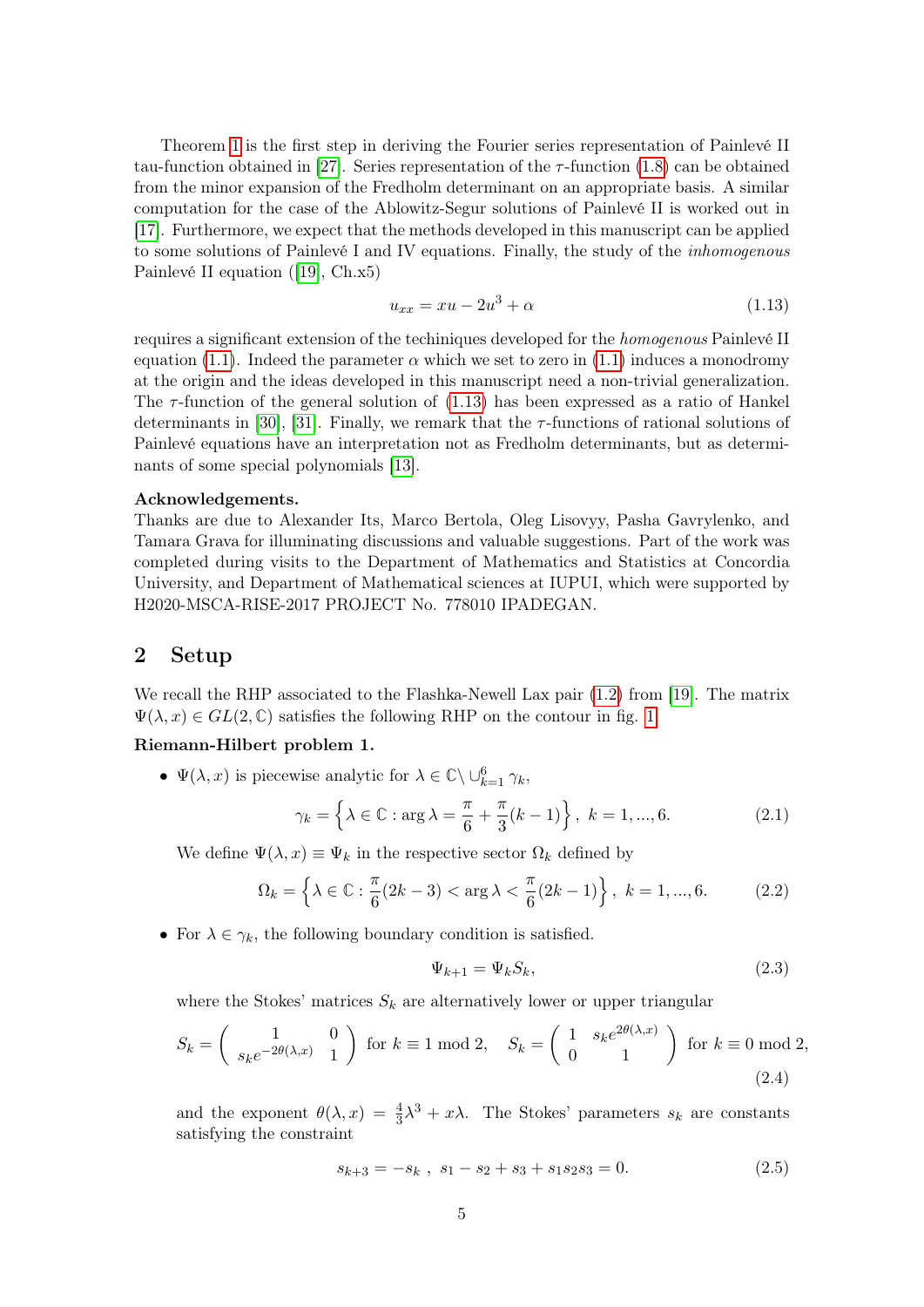• In the asymptotic limit of  $\lambda$ ,

$$
\lim_{\lambda \to \infty} \Psi(\lambda, x) = \mathbb{1} + \mathcal{O}(z^{-1}). \tag{2.6}
$$



<span id="page-5-0"></span>Figure 1: Stokes' rays

The constraint on Stokes' data [\(2.5\)](#page-4-2) implies that the solution  $\Psi(z,t)$  depends only on two Stokes' parameters. We will see in the next subsection that all the functions depend on  $s<sub>1</sub>$ ,  $s<sub>3</sub>$ . In this paper, we are concerned with the generic 2-parameter solutions that correspond to the following constraints on the Stokes' parameters

$$
s_1 s_3 \neq 1; \quad \arg(1 - s_1 s_3) \in (-\pi, \pi). \tag{2.7}
$$

In order to modify the Riemann–Hilbert contour of Painlevé II, we perform the change of variables

$$
\lambda = (-x)^{1/2} z, \quad t = (-x)^{3/2}.
$$
 (2.8)

The characterstic exponent  $\exp(\theta(\lambda))$  in [\(2.4\)](#page-4-3) is then replaced by

$$
e^{it\theta(z)}
$$
,  $\theta(z) = \frac{4}{3}z^3 - z$ . (2.9)

The stationary points are then  $z_{\pm} = \pm 1/2$  $z_{\pm} = \pm 1/2$  $z_{\pm} = \pm 1/2$ . The contour in fig. 1 can be deformed into fig. [2](#page-6-0)

<sup>&</sup>lt;sup>2</sup>The Ablowitz-Segur family of solutions correspond to the case  $s_2 = 0$ .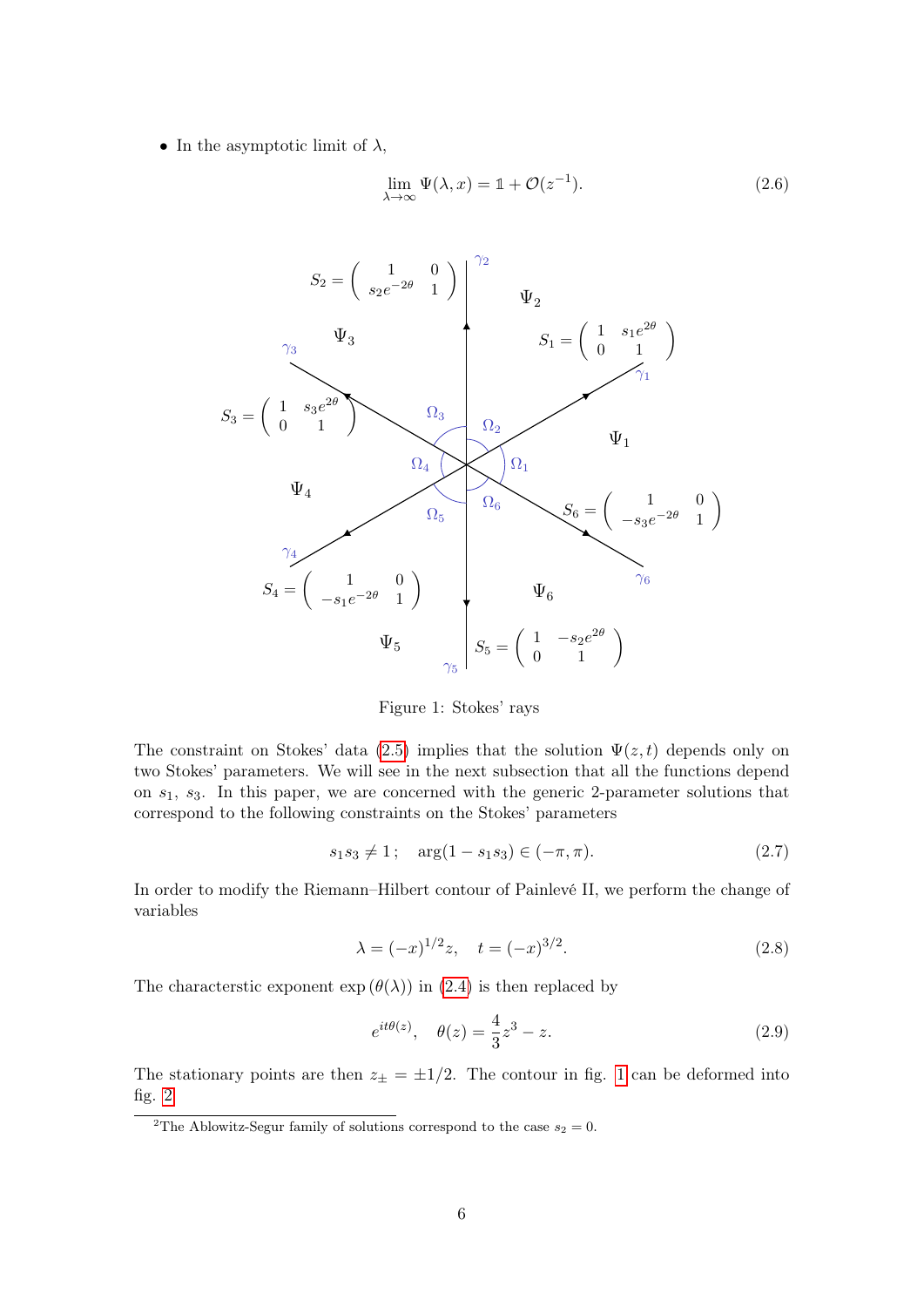

<span id="page-6-0"></span>Figure 2: Deforming the contour in fig. [1](#page-5-0)

Noticing that the product of Stokes' matrices  $(S_3S_4S_5)^{-1}$  can be written as a product of lower triangular, diagonal and upper triangular matrices (LDU)

$$
(S_3 S_4 S_5)^{-1} = \begin{pmatrix} 1 - s_1 s_3 & s_1 e^{2it\theta(z)} \\ s_1 e^{-2it\theta(z)} & 1 + s_1 s_2 \end{pmatrix} = S_L S_D S_U
$$
  
= 
$$
\begin{pmatrix} 1 & 0 \\ s_1 (1 - s_1 s_3)^{-1} e^{-2it\theta(z)} & 1 \end{pmatrix} \begin{pmatrix} 1 - s_1 s_3 & 0 \\ 0 & (1 - s_1 s_3)^{-1} \end{pmatrix} \begin{pmatrix} 1 & s_1 (1 - s_1 s_3)^{-1} e^{2it\theta(z)} \\ 0 & 1 \end{pmatrix},
$$
(2.10)

the contour in fig. [1](#page-5-0) can be transformed into the contour  $\Sigma$  in fig. [3.](#page-6-1) One can easily check there is no monodromy around the points  $z = \pm 1/2$ .



Figure 3: Deformed Painlevé II Riemann–Hilbert contour Σ.

In fig. [3,](#page-6-1)  $S_D = (1 - s_1 s_3)^{\sigma_3}$ . Defining

<span id="page-6-2"></span><span id="page-6-1"></span>
$$
\nu = -\frac{1}{2\pi i} \log(1 - s_1 s_3),\tag{2.11}
$$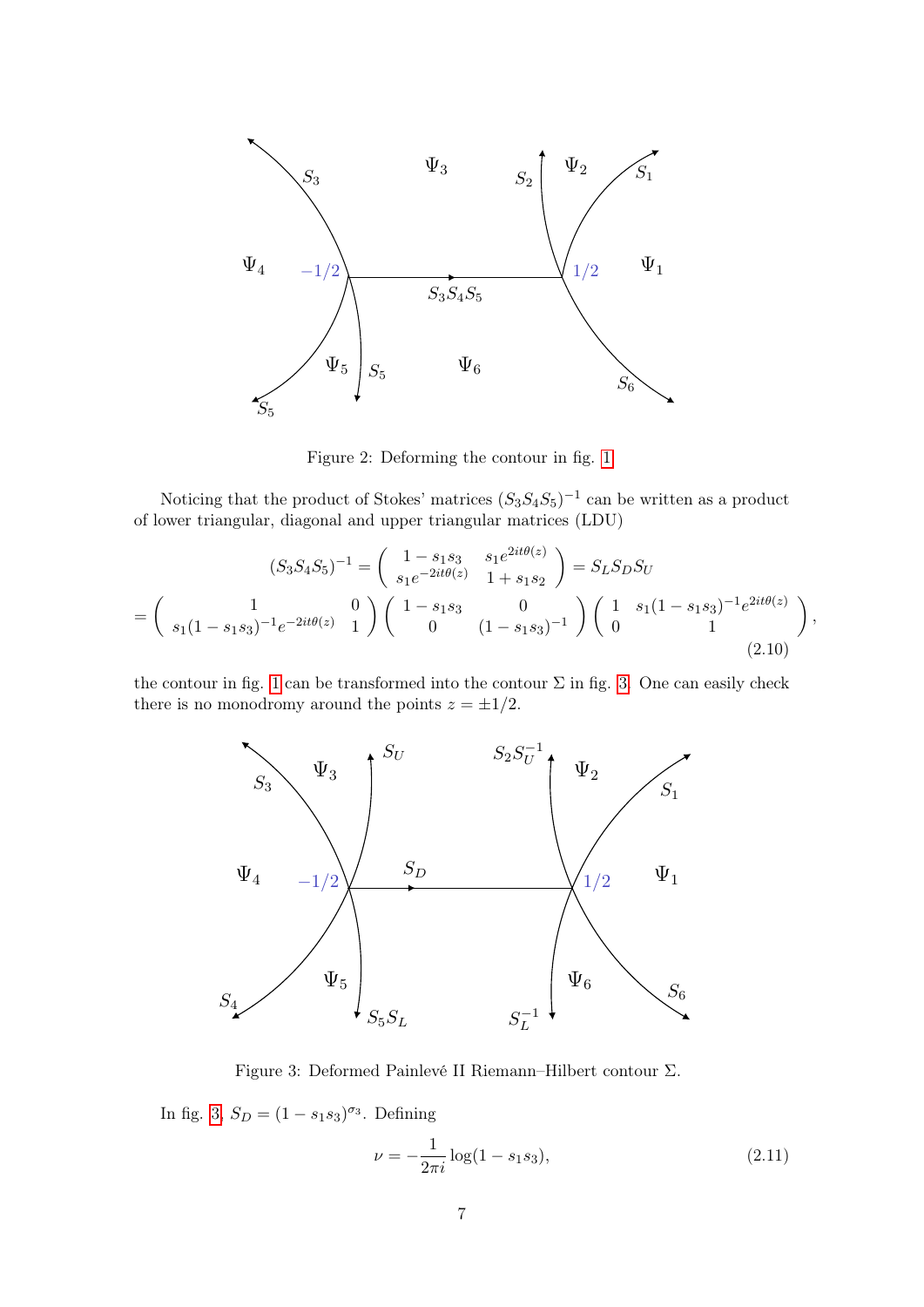one can verify that the function

<span id="page-7-4"></span>
$$
\Psi^D(z,t) = \left(\frac{z-z_-}{z-z_+}\right)^{\nu\sigma_3} \tag{2.12}
$$

satisfies the RHP on the segement  $[z_-, z_+]$  where  $z_+ = \pm 1/2$ . On the contour  $\Sigma$  in fig. [3,](#page-6-1) the function  $\Psi(z, t)$  in [\(1.2\)](#page-1-1) solves the following RHP

#### Riemann-Hilbert problem 2.

- $\Psi(z, t)$  is analytic on  $z \in \mathbb{C} \backslash \Sigma$ .
- For  $z \in \Sigma$ , on each of the Stokes' rays

<span id="page-7-2"></span>
$$
\Psi_{-}^{-1}(z,t)\,\Psi_{+}(z,t) = G(z,t),\tag{2.13}
$$

where  $G(z, t)$  is piecewise defined on each of the rays of the contour  $\Sigma$ .

•  $\lim_{z\to\infty} \Psi(z,t) = \mathbb{1} + \mathcal{O}\left(\frac{1}{z}\right)$  $rac{1}{z}$ 

In terms of the RHP  $(2.13)$ , the  $\tau$ -function  $(1.6)$  is

<span id="page-7-3"></span>
$$
\partial_t \log \tau_{PII} \equiv \partial_t \log \tau_{\Sigma}(t) := \int_{\Sigma} \frac{dz}{2\pi i} \operatorname{Tr} \left[ \Psi_-^{-1} \Psi_-' \dot{G} G^{-1} \right], \tag{2.14}
$$

where  $\dot{G}$  means derivative with respect to t and  $\Psi'$  means derivative with respect to z. We will convert the above expression to a Fredholm determinant in theorem [1.](#page-3-0)

#### <span id="page-7-0"></span>2.1 Parametrices

To express the  $\tau$ -function [\(2.14\)](#page-7-3) in terms of a Fredholm determinant we need to construct a "parametrix" solutions, namely "local solutions" of the RHP. These local solutions are patched together and the actual problem can be recast as the solution of a compact (trace– class) perturbation of the identity.

The effectiveness of the idea relies entirely upon the level of simplicity of these parametrices; the simpler (or rather, more explicit) these reference parametrices are, the more practical the approach is in studying the final problem.

Keeping this in mind, in this section we construct an explicit solution to a Riemann– Hilbert problem to be used as parametrix for the final one. To this end we recall from ([\[19\]](#page-27-6), Ch.9 pg.318) the construction of the local parametrices of Painlevé II RHP in fig. [3\(](#page-6-1)the left and right parametrices around the points  $z = \pm 1/2$  respectively), in terms of parabolic cylinder functions [\[19\]](#page-27-6).

#### <span id="page-7-1"></span>2.1.1 Model problem

Let  $Z(\zeta)$  be a  $2 \times 2$  matrix valued function that solves the following RHP.

#### Riemann-Hilbert problem 3.

•  $Z(\zeta)$  is a piecewise holomorphic function defined as follows in each sector shown in fig.  $3$ 

$$
Z(\zeta) = \begin{cases} Z_0(\zeta), & \arg \zeta \in \left(-\frac{\pi}{4}, 0\right) \\ Z_1(\zeta), & \arg \zeta \in \left(0, \frac{\pi}{2}\right) \\ Z_2(\zeta), & \arg \zeta \in \left(\frac{\pi}{2}, \pi\right) \\ Z_3(\zeta), & \arg \zeta \in \left(\pi, \frac{3\pi}{2}\right) \\ Z_4(\zeta), & \arg \zeta \in \left(\frac{3\pi}{2}, \frac{7\pi}{4}\right). \end{cases} \tag{2.15}
$$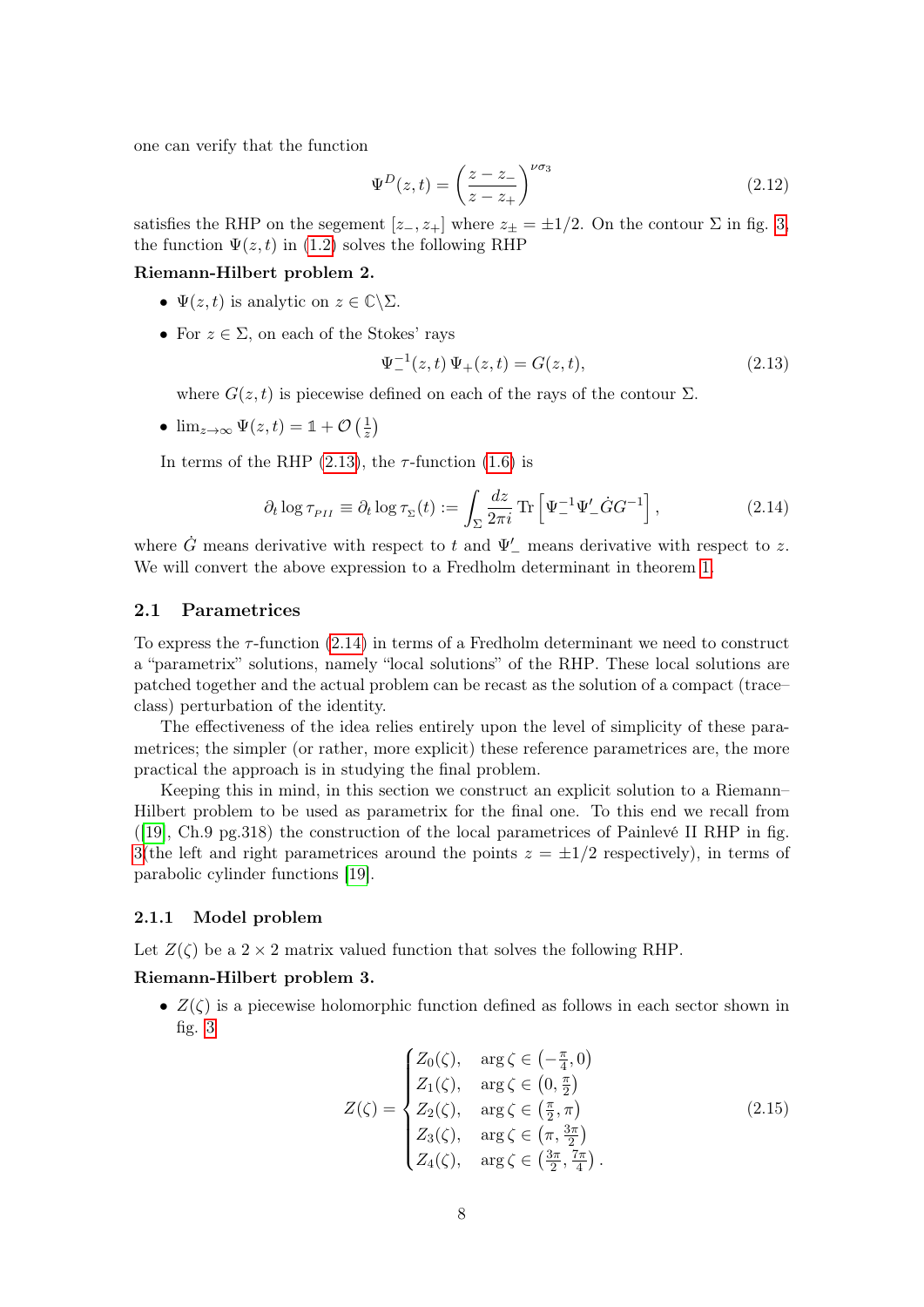Under the transformation  $\zeta \to -\zeta$  the following symmetry relation holds

<span id="page-8-0"></span>
$$
\sigma_3 Z_{k+2} \left( e^{i\pi} \zeta \right) \sigma_3 = Z_k(\zeta) e^{-i\pi(\nu+1)\sigma_3}.
$$
\n(2.16)



Figure 4: Riemann–Hilbert contour of parabolic cylinder function.

• In each sector, the following jump conditions are satisfied

<span id="page-8-4"></span><span id="page-8-2"></span>
$$
Z_{k+1}(\zeta) = Z_k(\zeta)H_k, \quad \arg \zeta = \frac{\pi}{2}k, \quad k = 0, 1, 2, 3, 4,
$$
 (2.17)

and  $Z_5 = Z_0$ . The jump matrices

$$
H_0 = \begin{pmatrix} 1 & 0 \\ h_0 & 1 \end{pmatrix}, \quad H_1 = \begin{pmatrix} 1 & h_1 \\ 0 & 1 \end{pmatrix}, \quad H_4 \equiv H_D = e^{2\pi i \nu \sigma_3};
$$
  

$$
H_{k+2} = e^{i\pi \left(\nu + \frac{1}{2}\right) \sigma_3} H_k e^{-i\pi \left(\nu + \frac{1}{2}\right) \sigma_3}, \quad \text{for } k = 0, 1.
$$
 (2.18)

The Stokes' parameters  $h_0$  and  $h_1$  are defined as follows

<span id="page-8-1"></span>
$$
h_0 = -i\frac{\sqrt{2\pi}}{\Gamma(\nu+1)}, \quad h_1 = \frac{\sqrt{2\pi}}{\Gamma(-\nu)}e^{i\pi\nu}, \quad 1 + h_0 h_1 = e^{2\pi i\nu}, \tag{2.19}
$$

and the identity  $e^{2\pi i\nu\sigma_3}H_0H_1H_2H_3 = I$  implies the triviality of the monodromy at the origin.

• As  $\zeta \to \infty$ ,

$$
Z(\zeta) = \zeta^{-\sigma/2} \frac{1}{\sqrt{2}} \begin{pmatrix} 1 & 1 \ 1 & -1 \end{pmatrix} \left(1 + O(\zeta^{-2})\right) e^{\left(\frac{\zeta^2}{4} - (\nu + \frac{1}{2})\log \zeta\right) \sigma_3}.
$$
 (2.20)

In the zeroth sector,  $Z(\zeta)$  is expressed in terms of the Wronskian of the parabolic cylinder functions as

<span id="page-8-3"></span>
$$
Z_0(\zeta) = 2^{-\sigma_3/2} \begin{pmatrix} D_{-\nu-1}(i\zeta) & D_{\nu}(\zeta) \\ \frac{d}{d\zeta} D_{-\nu-1}(i\zeta) & \frac{d}{d\zeta} D_{\nu}(\zeta) \end{pmatrix} \begin{pmatrix} e^{i\frac{\pi}{2}(\nu+1)} & 0 \\ 0 & 1 \end{pmatrix}.
$$
 (2.21)

The parabolic cylinder functions  $D_{\nu}(z)$ ,  $D_{-\nu-1}(iz)$  are independent solutions to the following differential equation

$$
\frac{d^2y(z)}{dz^2} + \left(\nu + \frac{1}{2} - \frac{1}{4}z^2\right)y(z) = 0.
$$
\n(2.22)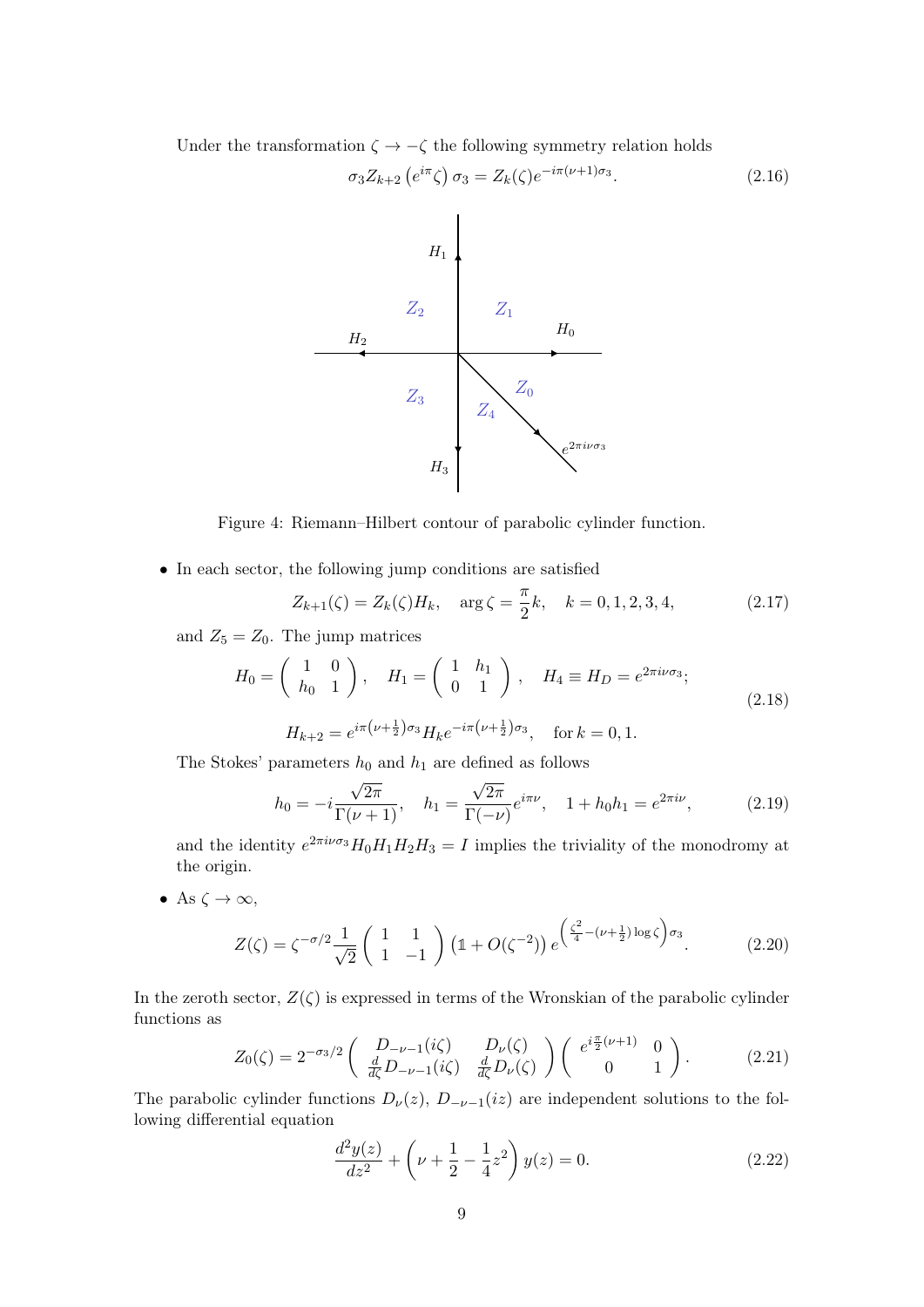#### <span id="page-9-0"></span>2.1.2 Local parametrices

Under the conformal map

<span id="page-9-5"></span>
$$
\zeta(z) = 2\sqrt{-\frac{4it}{3}z^3 + itz - \frac{it}{3}},\tag{2.23}
$$

we define the right parametrix around  $z_+ = 1/2$  as

$$
\psi_r(z,t) = \left(\zeta(z)\frac{z-z}{z-z_+}\right)^{\nu\sigma_3} \left(-\frac{h_1}{s_3}\right)^{-\sigma_3/2} e^{\frac{it}{3}\sigma_3} 2^{-\sigma_3/2} \left(\begin{array}{cc} \zeta(z) & 1\\ 1 & 0 \end{array}\right) Z(\zeta(z)) \left(-\frac{h_1}{s_3}\right)^{\sigma_3/2} e^{it\theta(z)\sigma_3},\tag{2.24}
$$

and the left parametrix around  $z = -1/2$  is determined through the symmetry relation

<span id="page-9-3"></span><span id="page-9-2"></span><span id="page-9-1"></span>
$$
\psi_l(z,t) = \sigma_2 \psi_r(-z,t)\sigma_2. \tag{2.25}
$$

In [\(2.24\)](#page-9-2), the parameter  $\nu$  and  $h_1$  are determined by the Stokes' parameters  $s_1$ ,  $s_3$ . Recall from [\(2.11\)](#page-6-2) and [\(2.19\)](#page-8-1),

$$
\nu = -\frac{1}{2\pi i} \log(1 - s_1 s_3); \quad h_1 = \frac{\sqrt{2\pi}}{\Gamma(-\nu)} e^{i\pi \nu}.
$$
 (2.26)



Figure 5: Mapping the  $\zeta$ -plane to the right-half of z-plane

In each sector,

$$
\psi_r^{(k)}(z,t) = \left(\zeta(z)\frac{z-z_-}{z-z_+}\right)^{\nu\sigma_3} \left(-\frac{h_1}{s_3}\right)^{-\sigma_3/2} e^{\frac{it}{3}\sigma_3} 2^{-\sigma_3/2} \left(\begin{array}{cc} \zeta(z) & 1\\ 1 & 0 \end{array}\right) Z_k(\zeta(z)) \left(-\frac{h_1}{s_3}\right)^{\sigma_3/2} e^{it\theta(z)\sigma_3}.
$$
\n(2.27)

The jumps on Stokes' rays in the right and left half planes are denoted by

$$
G_r := G(z, t)|_{\Re(z) > 0}; \quad G_l := G(z, t)|_{\Re(z) < 0}.
$$
 (2.28)

As a consequence of [\(2.25\)](#page-9-3),

<span id="page-9-7"></span><span id="page-9-6"></span><span id="page-9-4"></span>
$$
G_l(z,t) = \sigma_2 G_r(-z,t)\sigma_2 \tag{2.29}
$$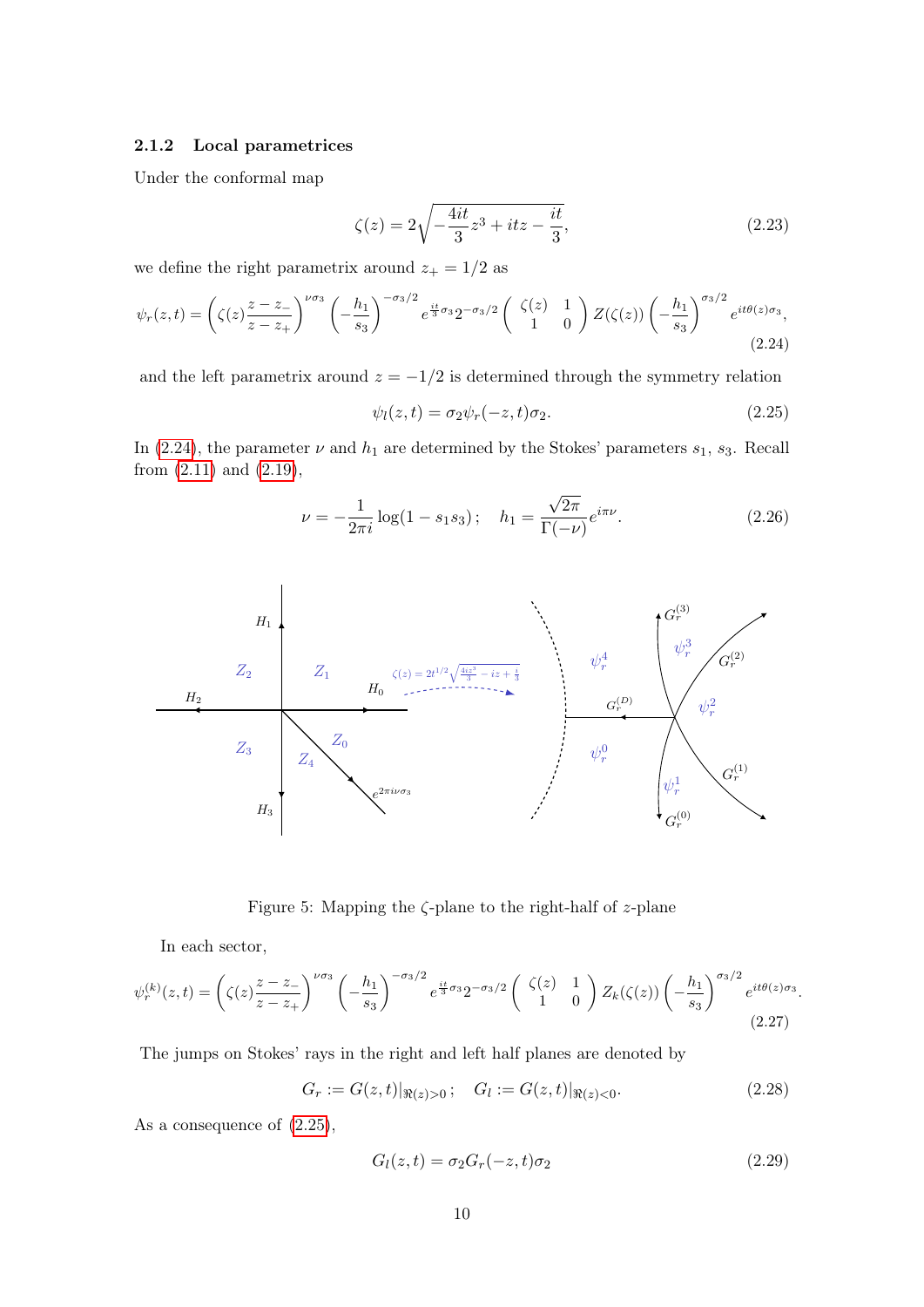We now establish the relation between the Stokes' matrices of the parabolic cylinder functions  $H_i$  in [\(2.18\)](#page-8-2) and  $G_r \equiv G_r^{(i)}$  in [\(2.28\)](#page-9-4). Introducing the notation

<span id="page-10-1"></span>
$$
h = \left(-\frac{h_1}{s_3}\right)^{1/2},\tag{2.30}
$$

in a sector k on the right half-plane in fig. [3,](#page-6-1)  $\psi_r$  satisfies the following jump condition

$$
\psi_r^{k+1}(z,t) = \psi_r^k(z,t)e^{-it\theta(z)\sigma_3} \left(-\frac{h_1}{s_3}\right)^{-\sigma_3/2} Z_k^{-1} Z_{k+1} \left(-\frac{h_1}{s_3}\right)^{\sigma_3/2} e^{it\theta(z)\sigma_3}
$$

$$
= \psi_r^k(z,t)e^{-it\theta(z)\sigma_3}h^{-\sigma_3} H_k h^{\sigma_3} e^{it\theta(z)\sigma_3}
$$

$$
= \psi_r^k(z,t)G_r^k. \tag{2.31}
$$

Note that  $Z_5 = Z_0$  implies that  $\psi_r^5(z, t) = \psi_r^0(z, t)$ . Therefore, in terms of  $H_k$ ,  $G_r$  is

$$
G_r^{(k)}(z,t) = e^{-it\theta\sigma_3}h^{-\sigma_3}H_kh^{\sigma_3}e^{it\theta\sigma_3}.
$$
\n(2.32)

We define the variable

<span id="page-10-8"></span><span id="page-10-7"></span><span id="page-10-6"></span>
$$
\xi(z,t) := \zeta(-z,t) \tag{2.33}
$$

that maps the  $\xi$ -plane to the left half-plane of fig[.3](#page-6-1) and a similar computation follows for the left parametrix due to the symmetry relation [\(2.25\)](#page-9-3). We denote the jump condition in each sector on the respective half-planes in fig. [3](#page-6-1) by

$$
\psi_{r,l;+}(z,t) = \psi_{r,l;-}(z,t)G_{r,l}(z,t). \tag{2.34}
$$

<span id="page-10-2"></span>**Remark 1.** The transformation [\(2.23\)](#page-9-5) is not valid at the point  $t = 0$ . This implies that  $\tau_{PII}$  in [\(1.8\)](#page-3-1) is valid for  $t \in \mathbb{C}\backslash 0$ .

## <span id="page-10-0"></span>3 Reduction to a RHP along the imaginary axis

Define a matrix function  $\Theta(z,t)$  as a ratio of the global solution  $\Psi$  on  $\Sigma$  in [\(2.13\)](#page-7-2) and the local parametrices  $\psi_r$  in [\(2.24\)](#page-9-2),  $\psi_l$  in [\(2.25\)](#page-9-3).

<span id="page-10-3"></span>
$$
\Theta(z,t) := \begin{cases} \Psi(z,t)\psi_r^{-1}(z,t); \ \Re(z) > 0\\ \Psi(z,t)\psi_l^{-1}(z,t); \ \Re(z) < 0. \end{cases}
$$
(3.1)

<span id="page-10-4"></span>Note that the local parametrices cancel the jump of the global parametrix on  $\Sigma$ , ensuring that the function  $\Theta(z,t)$  has a jump only on the imaginary axis, solving the following RHP.

#### Riemann-Hilbert problem 4.

- $\Theta(z, t)$  is analyic on  $z \in \mathbb{C} \backslash i\mathbb{R}$
- For  $z \in i\mathbb{R}$ ,

<span id="page-10-5"></span>
$$
\Theta_{+}(z,t) = \Theta_{-}(z,t)J(z,t)
$$
\nwhere  $J(z,t) = \psi_r^{(0)}(z,t) \left[ \psi_l^{(4)}(z,t) \right]^{-1}$ .

\n(3.2)

• As  $z \to \infty$ ,  $\Theta(z, t) = \mathbb{1} + \mathcal{O}(z^{-1}).$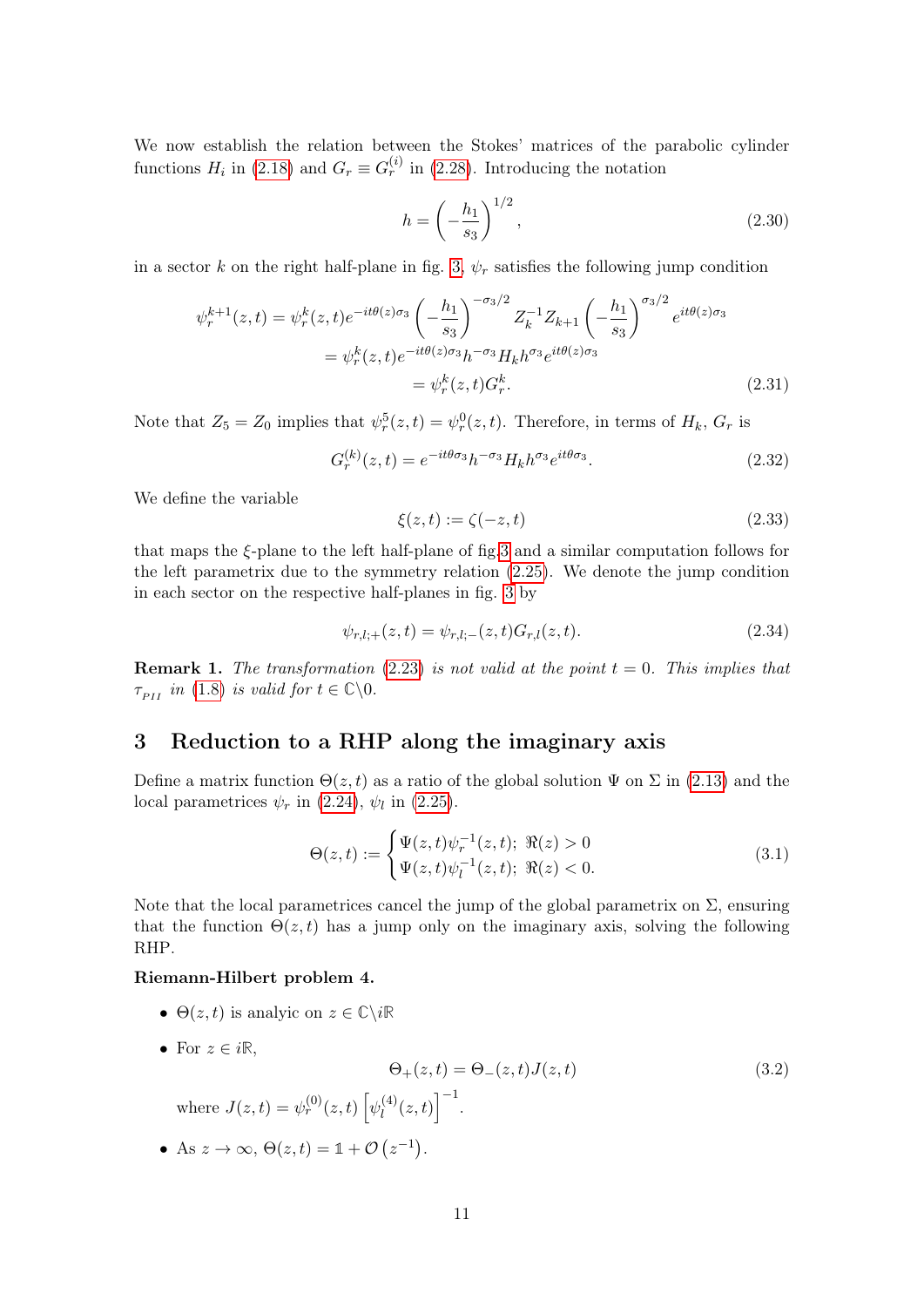

Figure 6: Reducing the Painlevé II RHP on to the imaginary axis.

Remark 2. The solution of the RHP[:2](#page-7-4) defines, via [\(3.1\)](#page-10-3) a solution of the RHP [4.](#page-10-4) Viceversa any solution of the RHP  $\ddot{A}$  provides a solution to the RHP[:2](#page-7-4) by means of the inverse of the transformation [\(3.1\)](#page-10-3). Thus we regard these two problems as equivalent in the sense that the solvability of one of them is necessary and sufficient condition for the solvability of the other.

For later use we compute the expression of the jump matrix  $J$  in  $(3.2)$ .

Lemma 1. The jump on the imaginary axis

$$
J(z,t) = \Theta_-(z,t)^{-1}\Theta_+(z,t) = \psi_r^{(0)}(z,t) \left[\psi_l^{(4)}(z,t)\right]^{-1} = \begin{pmatrix} \mathcal{A}(z,t) & \mathcal{B}(z,t) \\ \mathcal{C}(z,t) & \mathcal{D}(z,t) \end{pmatrix} (3.3)
$$

where

$$
\mathcal{A}(z,t) = \frac{1}{h^4} \zeta^{\nu} \xi^{\nu} e^{\frac{2i}{3}t} \left( -e^{-\pi i \nu} h^4 D_{-\nu}(i\zeta) D_{-\nu}(i\xi) - \nu^2 e^{2\pi i \nu} D_{\nu-1}(\zeta) D_{\nu-1}(\xi) \right)
$$

$$
\mathcal{B}(z,t) = -\frac{1}{h^2} \left( \frac{z-z}{z-z_+} \right)^{2\nu} \zeta^{\nu} \xi^{-\nu} \left( -ie^{-\pi i \nu} h^4 D_{-\nu}(i\zeta) D_{-\nu-1}(i\xi) - \nu e^{2\pi i \nu} D_{\nu-1}(\zeta) D_{\nu}(\xi) \right)
$$

$$
\mathcal{C}(z,t) = \mathcal{B}(-z,t) \, ; \quad \det J = 1.
$$

<span id="page-11-1"></span><span id="page-11-0"></span>(3.4)

The variables  $\zeta \equiv \zeta(z, t)$ ,  $\xi \equiv \xi(z, t)$  are defined in [\(2.23\)](#page-9-5), [\(2.33\)](#page-10-6); and h is defined in terms of Stokes' parameters in [\(2.30\)](#page-10-1).

*Proof.* Since  $\Psi(z, t)$  has no jump on iR,  $J(z, t)$  can be determined solely in terms of  $\psi_r^{(0)}(z,t)$  and  $\psi_l^{(4)}$  $\ell_l^{(4)}(z,t)$ . One can check the no monodromy condition at the origin,

$$
\psi_r^{(0)}(z,t) \left[ \psi_l^{(4)}(z,t) \right]^{-1} = \psi_r^{(4)}(z,t) \left[ \psi_l^{(0)}(z,t) \right]^{-1}.
$$
\n(3.5)

To ease the notation, we define

$$
m(z) := \frac{z - z_{-}}{z - z_{+}},\tag{3.6}
$$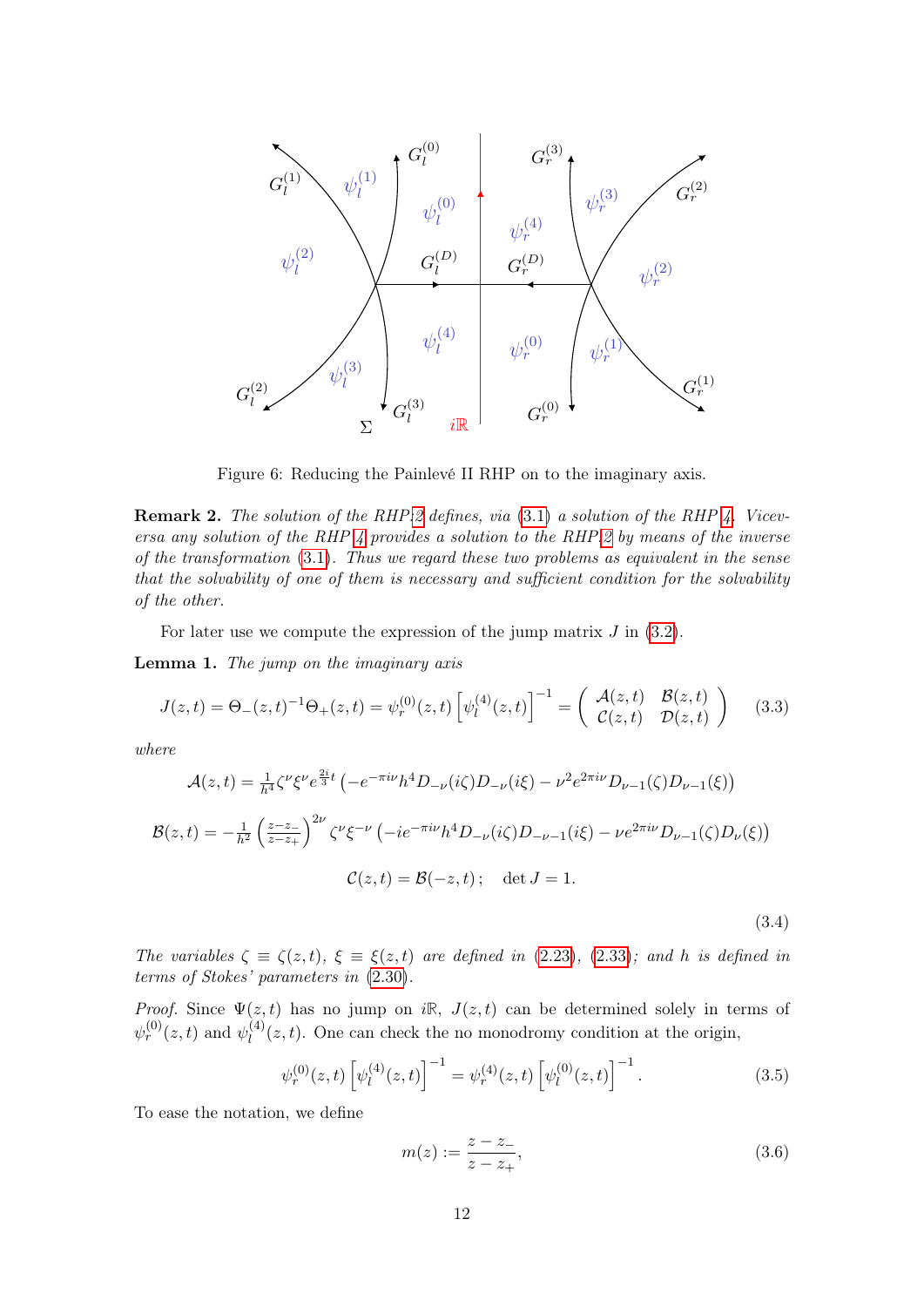and observe that the following identities hold

<span id="page-12-0"></span>
$$
\theta(z) = \frac{4}{3}z^3 - z = i\frac{\zeta^2}{4t} - \frac{1}{3} = -i\frac{\xi^2}{4t} + \frac{1}{3},
$$
  

$$
(\zeta^2 + \xi^2) = -\frac{8it}{3}.
$$
 (3.7)

The function  $\psi_r^{(0)}(z,t)$  is computed by substituting the zeroth sector solution of the parabolic cylinder function [\(2.21\)](#page-8-3) in [\(2.27\)](#page-9-6),

$$
\psi_r^{(0)}(z) = \left(\zeta(z)\frac{z-z_-}{z-z_+}\right)^{\nu\sigma_3} \left(-\frac{h_1}{s_3}\right)^{-\sigma_3/2} e^{\frac{it}{3}\sigma_3} 2^{-\sigma_3/2} \left(\begin{array}{cc} \zeta(z) & 1\\ 1 & 0 \end{array}\right) Z_0(\zeta(z)) \left(-\frac{h_1}{s_3}\right)^{\sigma_3/2} \times e^{it\theta(z)\sigma_3}
$$

$$
= \left[\begin{array}{cc} e^{i\pi\nu/2}e^{-\zeta^2/4}m(z)^{\nu}\zeta^{\nu}D_{-\nu}(i\zeta) & \frac{\nu}{h^2}e^{2it/3}e^{\zeta^2/4}m(z)^{\nu}\zeta^{\nu}D_{\nu-1}(\zeta)\\ i\hbar^2 e^{i\pi\nu/2}e^{-2it/3}e^{-\zeta^2/4}m(z)^{-\nu}\zeta^{-\nu}D_{-\nu-1}(i\zeta) & e^{\zeta^2/4}m(z)^{-\nu}\zeta^{-\nu}D_{\nu}(\zeta) \end{array}\right].
$$
\n(3.8)

The last line is obtained by using [\(3.7\)](#page-12-0), and the following identity of parabolic cylinder functions

$$
\frac{z}{2}D_{\nu}(z) + D_{\nu}'(z) = \nu D_{\nu-1}(z). \tag{3.9}
$$

<span id="page-12-2"></span><span id="page-12-1"></span>.

The left parametrix  $\psi_l^{(4)}$  $\ell_l^{(4)}$  can be obtained in a similar fashion, first by substituting  $Z_4 =$  $Z_0e^{-2i\pi\nu\sigma_3}$  from [\(2.17\)](#page-8-4) in [\(2.27\)](#page-9-6) to obtain  $\psi_r^4$  and using the relation [\(2.25\)](#page-9-3) to obtain  $\psi_l^{(4)}$ l as follows

$$
\psi_l^4(z,t) = \sigma_2 \psi_r^4(-z,t)\sigma_2 = \sigma_2 \psi_r^0(-z,t)H_D^{-1}\sigma_2
$$
  
= 
$$
\begin{bmatrix} e^{2\pi i \nu} e^{\xi^2/4} m(z)^\nu \xi^{-\nu} D_\nu(\xi) & -ih^2 e^{-3\pi i \nu/2} e^{-2it/3} e^{\xi^2/4} m(z)^\nu \xi^{-\nu} D_{-\nu-1}(i\xi) \\ -e^{2\pi i \nu} \nu h^{-2} e^{2it/3} e^{\xi^2/4} m(z)^{-\nu} \xi^{\nu} D_{\nu-1}(\xi) & e^{-3\pi i \nu/2} e^{-y^2/4} m(z)^{-\nu} \xi^{\nu} D_{-\nu}(i\xi) \end{bmatrix}
$$
(3.10)

To obtain the last line, we substitute the expression for  $Z_0$  [\(2.21\)](#page-8-3) and simplify the resulting expression using [\(3.7\)](#page-12-0). Furthermore,

$$
\det\left[\psi_r^{(0)}(z,t)\right] = 1; \quad \det\left[\psi_l^{(4)}(z,t)\right] = 1 \tag{3.11}
$$

due to the following identity for the Wronskian determinant of parabolic cylinder functions

$$
W[D_{-\nu-1}(i\zeta), D_{\nu}(\zeta)] = ie^{-i\pi\nu/2}.
$$
\n(3.12)

The jump  $J(z, t)$  is then obtained by a straightforward substitution of [\(3.8\)](#page-12-1) and [\(3.10\)](#page-12-2) in [\(3.3\)](#page-11-0), and using [\(3.7\)](#page-12-0).

$$
J(z,t) = \psi_r^{(0)}(z,t) \left[ \psi_l^{(4)}(z,t) \right]^{-1} = \begin{pmatrix} \mathcal{A}(z,t) & \mathcal{B}(z,t) \\ \mathcal{C}(z,t) & \mathcal{D}(z,t) \end{pmatrix}
$$
(3.13)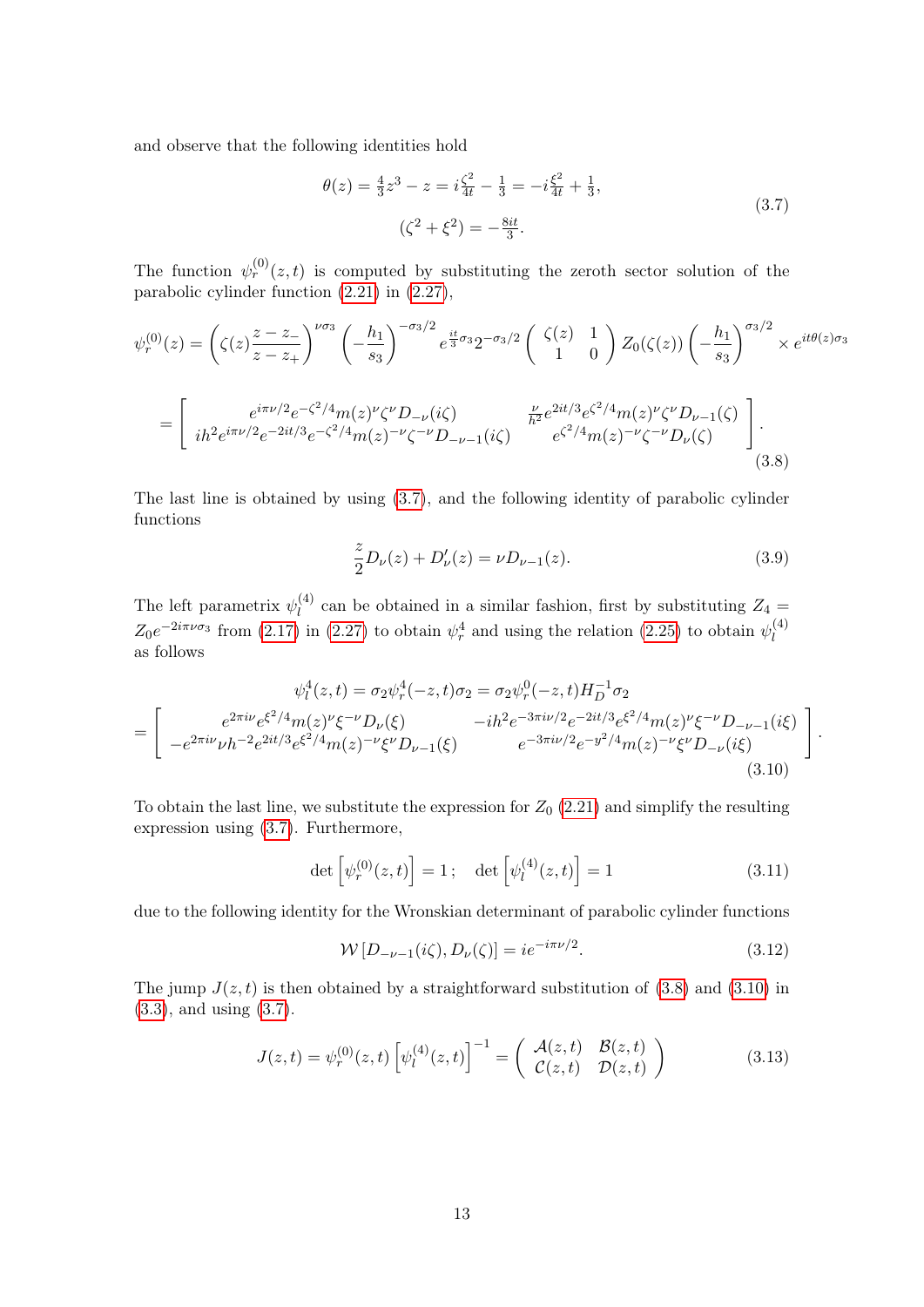where

$$
\mathcal{A}(z,t) = \zeta^{\nu} \xi^{\nu} e^{\frac{2i}{3}t} \left( e^{-\pi i \nu} D_{-\nu}(i\zeta) D_{-\nu}(i\xi) + \nu^2 h^{-4} e^{2\pi i \nu} D_{\nu-1}(\zeta) D_{\nu-1}(\xi) \right)
$$

$$
\mathcal{B}(z,t) = \left( \frac{z-z}{z-z_{+}} \right)^{2\nu} \zeta^{\nu} \xi^{-\nu} \left( i h^{2} e^{-i\pi \nu} D_{-\nu}(i\zeta) D_{-\nu-1}(i\xi) + \nu h^{-2} e^{2\pi i \nu} D_{\nu-1}(\zeta) D_{\nu}(\xi) \right)
$$

$$
\mathcal{C}(z,t) = \left( \frac{z-z_{-}}{z-z_{+}} \right)^{-2\nu} \zeta^{-\nu} \xi^{\nu} \left( i h^{2} e^{-i\pi \nu} D_{-\nu-1}(i\zeta) D_{-\nu}(i\xi) + \nu h^{-2} e^{2\pi i \nu} D_{\nu}(\zeta) D_{\nu-1}(\xi) \right) = \mathcal{B}(-z,t)
$$

$$
\mathcal{D}(z,t) = \zeta^{-\nu} \xi^{-\nu} e^{-\frac{2i}{3}t} \left( -e^{-\pi i \nu} h^{4} D_{-\nu-1}(i\zeta) D_{-\nu-1}(i\xi) + e^{2\pi i \nu} D_{\nu}(\zeta) D_{\nu}(\xi) \right)
$$
(3.14)

It is obvious that det  $J(z,t) = 1$ . Recall that [\(2.33\)](#page-10-6):  $\xi(-z,t) = \zeta(z,t)$  with  $\zeta$  defined in  $(2.23), h = ($  $(2.23), h = ($  $\int_{0}^{1/2}$ : [\(2.30\)](#page-10-1) where  $h_1, \nu$  are determined by the Stokes' parameters  $s_1, s_3$  $-\frac{h_1}{s_3}$ s3 as in  $(2.19)$ ,  $(2.26)$  respectively.  $\Box$ 

The two equivalent RHPs [2](#page-7-4) , [4](#page-10-4) give rise to two corresponding Malgrange forms. Although the two problems are equivalent, the two corresponding tau function may (and in fact do) differ, but only by a non-vanishing term which we now set up to compute. Recalling the Malgrange form of Painlevé II on  $\Sigma$  in [\(2.14\)](#page-7-3):

<span id="page-13-6"></span>
$$
\partial_t \log \tau_{\Sigma} = \int_{\Sigma} \frac{dz}{2\pi i} \operatorname{Tr} \left[ \Psi_-^{-1} \Psi_-' \dot{G} G^{-1} \right]. \tag{3.15}
$$

.

Similarly on i<sub>R</sub>, the RHP [4](#page-10-4) satisfies the jump condition  $\Theta_+ = \Theta_- J$  and the corresponding Malgrange form [\(1.6\)](#page-1-4) is

<span id="page-13-4"></span>
$$
\partial_t \log \tau_{i\mathbb{R}} = \int_{i\mathbb{R}} \frac{dz}{2\pi i} \operatorname{Tr} \left[ \Theta_-^{-1} \Theta_-' j J^{-1} \right]. \tag{3.16}
$$

<span id="page-13-5"></span>**Proposition 1.** The Malgrange forms corresponding to the RHPs on the contours  $\Sigma$  and i**R** are related as

$$
\partial_t \log \tau_{\Sigma} = \partial_t \log \tau_{i\mathbb{R}} - \int_{i\mathbb{R}} \frac{dz}{2\pi i} \mathcal{F}(z, t; \nu, h) - \left[ \frac{4i\nu}{3} + \frac{2\nu^2}{t} \right],\tag{3.17}
$$

where  $\mathcal{F}(z, t; \nu, h)$  is a regular function explicit in terms of parabolic cylinder functions. Proof. [4](#page-13-0) We begin by computing the expression

<span id="page-13-3"></span><span id="page-13-2"></span><span id="page-13-1"></span>
$$
\operatorname{Tr}\left\{\Theta_{-}^{-1}\Theta_{-}'jJ^{-1}\right\}.\tag{3.18}
$$

Computing [\(3.18\)](#page-13-1) term by term using [\(3.1\)](#page-10-3):  $\Theta_{-} = \Psi \psi_{r}^{-1}$ ,

$$
\Theta_{-}^{-1}\Theta_{-}' = (\Psi\psi_{r}^{-1})^{-1}(\Psi\psi_{r}^{-1})' = \psi_{r}\Psi^{-1}(\Psi'\psi_{r}^{-1} - \Psi\psi_{r}^{-1}\psi'_{r}\psi_{r}^{-1})
$$

$$
= \psi_{r}(\Psi^{-1}\Psi' - \psi_{r}^{-1}\psi'_{r})\psi_{r}^{-1}.
$$
(3.19)

Since [\(3.3\)](#page-11-0):  $J = \psi_r \psi_l^{-1}$  $\frac{-1}{l}$ ,

$$
\dot{J}J^{-1} = \frac{\partial}{\partial t} (\psi_r \psi_l^{-1}) (\psi_r \psi_l^{-1})^{-1} = (\dot{\psi}_r \psi_l^{-1} - \psi_r \psi_l^{-1} \dot{\psi}_l \psi_l^{-1}) \psi_l \psi_r^{-1}
$$

$$
= -\psi_r \Delta \left( \psi^{-1} \dot{\psi} \right) \psi_r^{-1}, \tag{3.20}
$$

<span id="page-13-0"></span><sup>&</sup>lt;sup>4</sup>In the proof, we drop the z, t dependence for the ease of writing. All the functions here on depend on  $z$ ,  $t$  unless specified.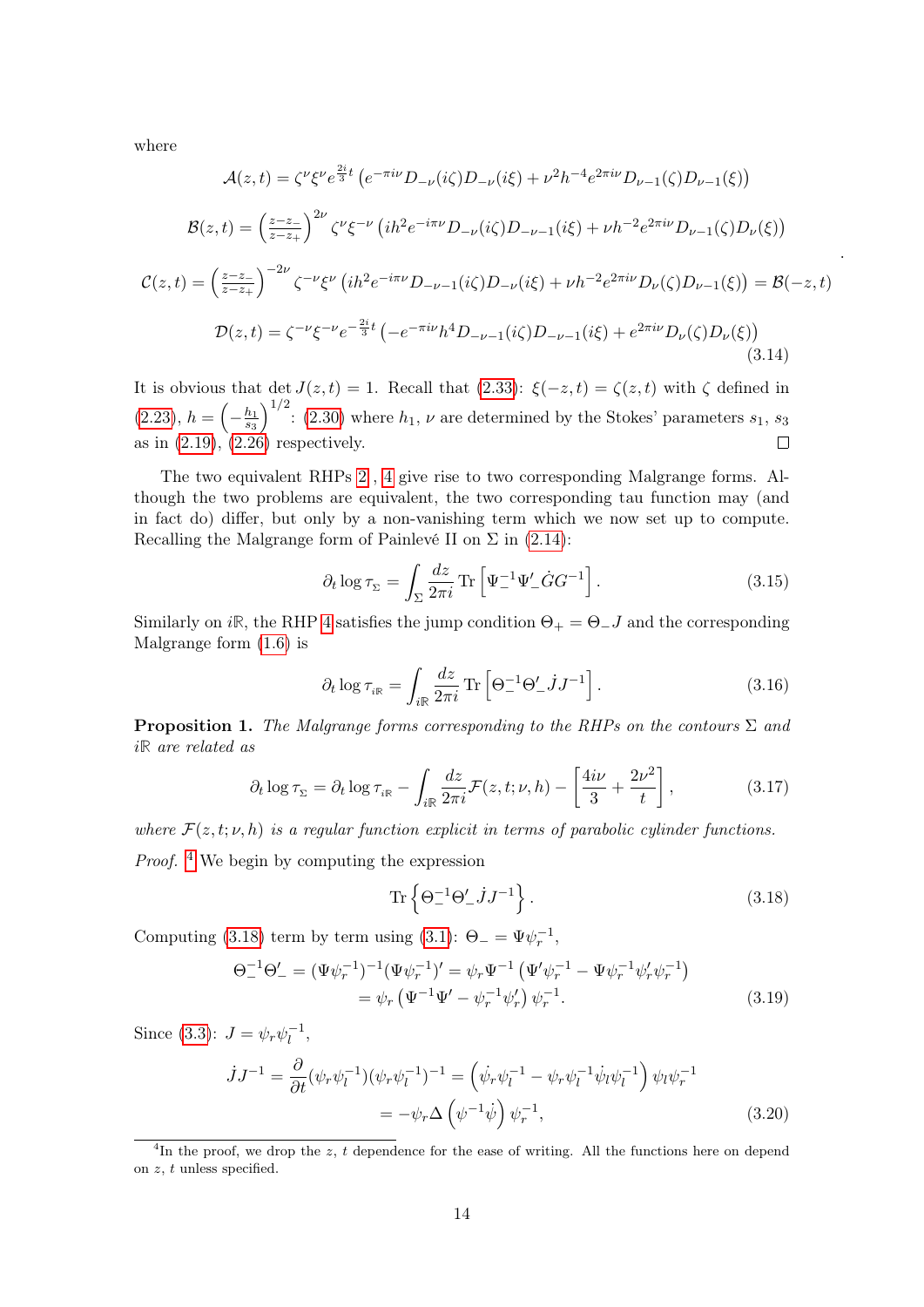where

<span id="page-14-0"></span>
$$
\Delta(\psi^{-1}\dot{\psi}) = \psi_l^{-1}\dot{\psi}_l - \psi_r^{-1}\dot{\psi}_r.
$$

Substituting [\(3.19\)](#page-13-2) and [\(3.20\)](#page-13-3) in [\(3.18\)](#page-13-1) and using cyclicity of trace,

$$
\operatorname{Tr}\left\{\Theta_-^{-1}\Theta_-'jJ^{-1}\right\} = \operatorname{Tr}\left\{\left(-\Psi^{-1}\Psi_+ + \psi_r^{-1}\psi_r'\right)\Delta\left(\psi^{-1}\dot{\psi}\right)\right\}.
$$
 (3.21)

Since the term  $\psi_r^{-1} \psi'_r \Delta \left( \psi^{-1} \dot{\psi} \right)$  is integrated on  $i\mathbb{R}$  in [\(3.16\)](#page-13-4),

$$
\int_{i\mathbb{R}} \frac{dz}{2\pi i} \, \text{Tr} \left[ \psi_r^{-1} \psi'_r \Delta \left( \psi^{-1} \dot{\psi} \right) \right] = \int_{i\mathbb{R}} \frac{dz}{2\pi i} \, \text{Tr} \left[ \left( \psi_r^{(0)} \right)^{-1} \left( \psi_r^{(0)} \right)^{\prime} \left\{ \left( \psi_l^{(4)} \right)^{-1} \dot{\psi}_l^{(4)} - \left( \psi_r^{(0)} \right)^{-1} \dot{\psi}_r^{(0)} \right\} \right] \tag{3.22}
$$

with  $\psi_r^{(0)}$  defined in [\(3.8\)](#page-12-1),  $\psi_l^{(4)}$  $\ell_l^{(4)}$  in [\(3.10\)](#page-12-2). We collect the explicit terms and compute them in the end. Since Ψ has no jump on i**R**, using Cauchy theorem

$$
-\int_{i\mathbb{R}}\frac{dz}{2\pi i}\operatorname{Tr}\left\{\Psi^{-1}\Psi'\Delta\left(\psi^{-1}\dot{\psi}\right)\right\} = -\int_{i\mathbb{R}}\frac{dz}{2\pi i}\operatorname{Tr}\Delta\left(\Psi^{-1}\Psi'\left(\psi^{-1}\dot{\psi}\right)\right)
$$

$$
=\int_{\Sigma}\frac{dz}{2\pi i}\operatorname{Tr}\Delta\left(\Psi^{-1}\Psi'\left(\psi^{-1}\dot{\psi}\right)\right)
$$

$$
=\int_{\Sigma_{L}}\frac{dz}{2\pi i}\operatorname{Tr}\Delta\left(\Psi^{-1}\Psi'\left(\psi^{-1}\dot{\psi}\right)\right)+\int_{\Sigma_{R}}\frac{dz}{2\pi i}\operatorname{Tr}\Delta\left(\Psi^{-1}\Psi'\left(\psi^{-1}\dot{\psi}\right)\right),\tag{3.23}
$$

where  $\Sigma_{L,R}$  are  $\Sigma$  restricted to the left and right half-planes respectively. Since  $\Psi$  has jumps on  $\Sigma_L$ ,

$$
\int_{\Sigma_L} \frac{dz}{2\pi i} \operatorname{Tr} \Delta \left( \Psi^{-1} \Psi' \left( \psi^{-1} \dot{\psi} \right) \right) = \int_{\Sigma_L} \frac{dz}{2\pi i} \operatorname{Tr} \left\{ \Psi_+^{-1} \Psi_+' \left( \psi_{l+}^{-1} \dot{\psi}_{l+} \right) - \Psi_-^{-1} \Psi_-' \left( \psi_{l-}^{-1} \dot{\psi}_{l-} \right) \right\}.
$$
\n(3.24)

similarly on  $\Sigma_R$ 

$$
\int_{\Sigma_R} \frac{dz}{2\pi i} \operatorname{Tr} \Delta \left( \Psi^{-1} \Psi' \left( \psi^{-1} \dot{\psi} \right) \right) = \int_{\Sigma_R} \frac{dz}{2\pi i} \operatorname{Tr} \left\{ \Psi_+^{-1} \Psi_+' \left( \psi_{r+}^{-1} \psi_{r+} \right) - \Psi_-^{-1} \Psi_-' \left( \psi_{r-}^{-1} \psi_{r-} \right) \right\}.
$$
\n(3.25)

In order to estimate [\(3.23\)](#page-14-0), we begin by computing the integrand on  $\Sigma_L$ . Computing [\(3.24\)](#page-14-1) term by term using [\(2.13\)](#page-7-2):  $\Psi_+ = \Psi_- G_l$ ,

$$
\Psi_{+}^{-1}\Psi_{+}' = (\Psi_{-}G_{l})^{-1}(\Psi_{-}G_{l})' = G_{l}^{-1}\Psi_{-}^{-1}(\Psi'_{-}G_{l} + \Psi_{-}G'_{l})
$$
  
= 
$$
G_{l}^{-1}(\Psi_{-}^{-1}\Psi'_{-} + G'_{l}G_{l}^{-1})G_{l}. \tag{3.26}
$$

Since [\(2.34\)](#page-10-7):  $\psi_{l+} = \psi_{l-} G_l$ ,

<span id="page-14-4"></span><span id="page-14-3"></span><span id="page-14-2"></span><span id="page-14-1"></span>
$$
\psi_{l+}^{-1}\psi_{l+} = G_l^{-1}\psi_{l-}^{-1}\left(\psi_{l-} - G_l + \psi_{l-} - \dot{G}_l\right)
$$
  
= 
$$
G_l^{-1}\left(\psi_{l-}^{-1}\psi_{l-} + \dot{G}_l G_l^{-1}\right)G_l.
$$
 (3.27)

The product of [\(3.26\)](#page-14-2) and [\(3.27\)](#page-14-3) under the trace reads

$$
\operatorname{Tr}\left\{\Psi_{+}^{-1}\Psi_{+}'\left(\dot{\psi}_{l+}\dot{\psi}_{l+}^{-1}\right)\right\} = \operatorname{Tr}\left[\left(\Psi_{-}^{-1}\Psi_{-}' + G_{l}'G_{l}^{-1}\right)\left(\psi_{l-}^{-1}\dot{\psi}_{l-} + \dot{G}_{l}G_{l}^{-1}\right)\right].\tag{3.28}
$$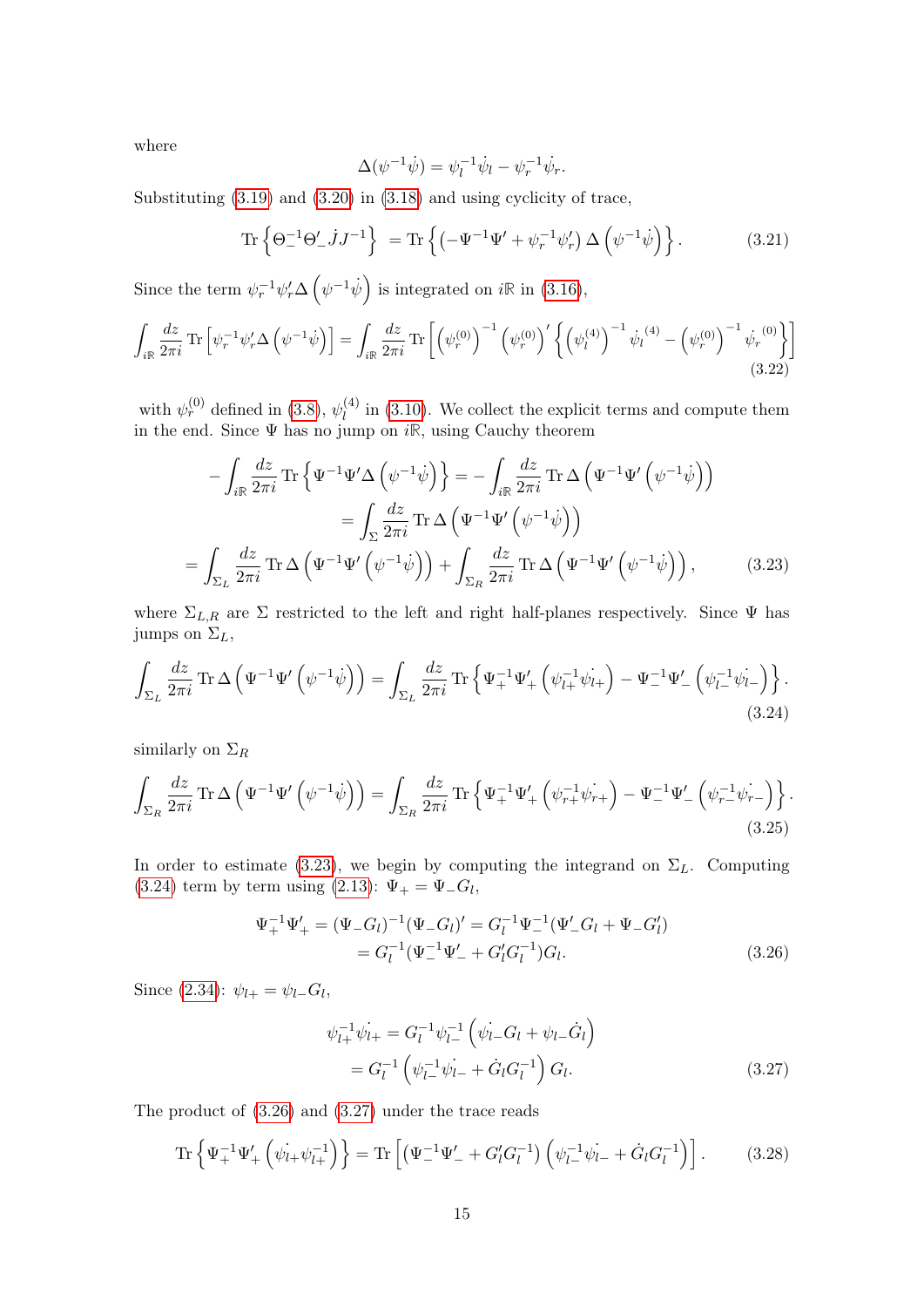Substituting [\(3.28\)](#page-14-4) in [\(3.24\)](#page-14-1),

<span id="page-15-1"></span><span id="page-15-0"></span>
$$
\operatorname{Tr}\Delta\left(\Psi^{-1}\Psi'\left(\dot{\psi}\psi^{-1}\right)\right) = \operatorname{Tr}\left[\Psi_{-}^{-1}\Psi'_{-}\dot{G}_lG_l^{-1} + G_l'G_l^{-1}\left(\psi_{l-}^{-1}\dot{\psi}_{l-} + \dot{G}_lG_l^{-1}\right)\right]
$$
(3.29)

A parallel computation for  $\Sigma_R$  gives

$$
\operatorname{Tr}\Delta\left(\Psi^{-1}\Psi'\left(\dot{\psi}\psi^{-1}\right)\right) = \operatorname{Tr}\left[\Psi_{-}^{-1}\Psi'_{-}\dot{G}_{r}G_{r}^{-1} + G'_{r}G_{r}^{-1}\left(\psi_{r-}^{-1}\dot{\psi}_{r-} + \dot{G}_{r}G_{r}^{-1}\right)\right].\tag{3.30}
$$

Summing the terms [\(3.29\)](#page-15-0) and [\(3.30\)](#page-15-1), we obtain that

$$
\partial_t \log \tau_{i\mathbb{R}} = \int_{i\mathbb{R}} \text{Tr} \left[ \Theta_-^{-1} \Theta_-' j J^{-1} \right] = \int_{\Sigma_R} \text{Tr} \left[ \Psi_-^{-1} \Psi_-' \dot{G}_r G_r^{-1} \right] + \int_{\Sigma_L} \text{Tr} \left[ \Psi_-^{-1} \Psi_-' \dot{G}_l G_l^{-1} \right] \n+ \int_{\Sigma_L} \text{Tr} \left[ G'_l G_l^{-1} \left( \psi_{l-}^{-1} \psi_{l-} + \dot{G}_l G_l^{-1} \right) \right] + \int_{\Sigma_R} \text{Tr} \left[ G'_r G_r^{-1} \left( \psi_{r-}^{-1} \psi_{r-} + \dot{G}_r G_r^{-1} \right) \right] \n+ \int_{i\mathbb{R}} \text{Tr} \left[ \psi_r^{-1} \psi'_r \Delta \left( \psi^{-1} \psi \right) \right] \n= \int_{\Sigma} \text{Tr} \left[ \Psi_-^{-1} \Psi_-' \dot{G} G^{-1} \right] + \int_{i\mathbb{R}} \text{Tr} \left[ \psi_r^{-1} \psi'_r \Delta \left( \psi^{-1} \psi \right) \right] \n+ \int_{\Sigma_L} \text{Tr} \left[ G'_l G_l^{-1} \left( \psi_{l-}^{-1} \psi_{l-} + \dot{G}_l G_l^{-1} \right) \right] + \int_{\Sigma_R} \text{Tr} \left[ G'_r G_r^{-1} \left( \psi_{r-}^{-1} \psi_{r-} + \dot{G}_r G_r^{-1} \right) \right] \n= \partial_t \log \tau_{\Sigma} + \int_{i\mathbb{R}} \text{Tr} \left[ \psi_r^{-1} \psi'_r \Delta \left( \psi^{-1} \psi \right) \right] \n+ \int_{\Sigma_L} \text{Tr} \left[ G'_l G_l^{-1} \left( \psi_{l-}^{-1} \psi_{l-} + \dot{G}_l G_l^{-1} \right) \right] + \int_{\Sigma_R} \text{Tr} \left[ G'_r G_r^{-1} \left( \psi_{r-}^{-1} \psi_{r-} + \dot{G}_r G_r^{-1} \right) \right]. \quad (3.31)
$$

Notice that  $\psi_{r,l}$  and  $G_{r,l}$  are completely determined in terms of parabolic cylinder functions. The final expression is

$$
\partial_t \log \tau_{\Sigma} = \partial_t \log \tau_{i\mathbb{R}} - \int_{i\mathbb{R}} \text{Tr} \left[ \psi_r^{-1} \psi'_r \Delta \left( \psi^{-1} \dot{\psi} \right) \right]
$$

$$
- \int_{\Sigma_L} \text{Tr} \left[ G'_l G_l^{-1} \left( \psi_{l-}^{-1} \psi_{l-} + \dot{G}_l G_l^{-1} \right) \right] - \int_{\Sigma_R} \text{Tr} \left[ G'_r G_r^{-1} \left( \psi_{r-}^{-1} \psi_{r-} + \dot{G}_r G_r^{-1} \right) \right]. \quad (3.32)
$$

The following can be said about the explicit terms in [\(3.32\)](#page-15-2).

• We can completely determine the integrals on  $\Sigma_{R,L}$ . The symmetry relations [\(2.25\)](#page-9-3), [\(2.29\)](#page-9-7) imply that

$$
\int_{\Sigma_L} \text{Tr} \left[ G'_l G_l^{-1} \left( \psi_{l-}^{-1} \psi_{l-} + \dot{G}_l G_l^{-1} \right) \right] = \int_{\Sigma_R} \text{Tr} \left[ G'_r G_r^{-1} \left( \psi_{r-}^{-1} \psi_{r-} + \dot{G}_r G_r^{-1} \right) \right]. \tag{3.33}
$$

Furthermore, [\(2.19\)](#page-8-1) implies that the jump  $G_r^{(k)}$  in [\(2.32\)](#page-10-8) is lower triangular for  $k = 0, 2$ ; upper triangular for  $k = 1, 3$ ; diagonal and constant for  $k = 4$ . Therefore,

<span id="page-15-3"></span><span id="page-15-2"></span>
$$
\text{Tr}\left[G'_r G_r^{-1} \dot{G}_r G_r^{-1}\right] = \text{Tr}\left[G'_l G_l^{-1} \dot{G}_l G_l^{-1}\right] = 0. \tag{3.34}
$$

We now proceed to compute the following term in [\(3.32\)](#page-15-2)

$$
\int_{\Sigma_R} \text{Tr} \left[ G'_r G_r^{-1} \psi_{r-}^{-1} \psi_{r-} \right] = \sum_{k=1}^5 \int_{\Sigma_k} \frac{dz}{2\pi i} \, \text{Tr} \left[ (G_r^{(k)})'(G_r^{(k)})^{-1} (\psi_{r-}^{(k-1)})^{-1} \psi_{r-}^{(k-1)} \right]. \tag{3.35}
$$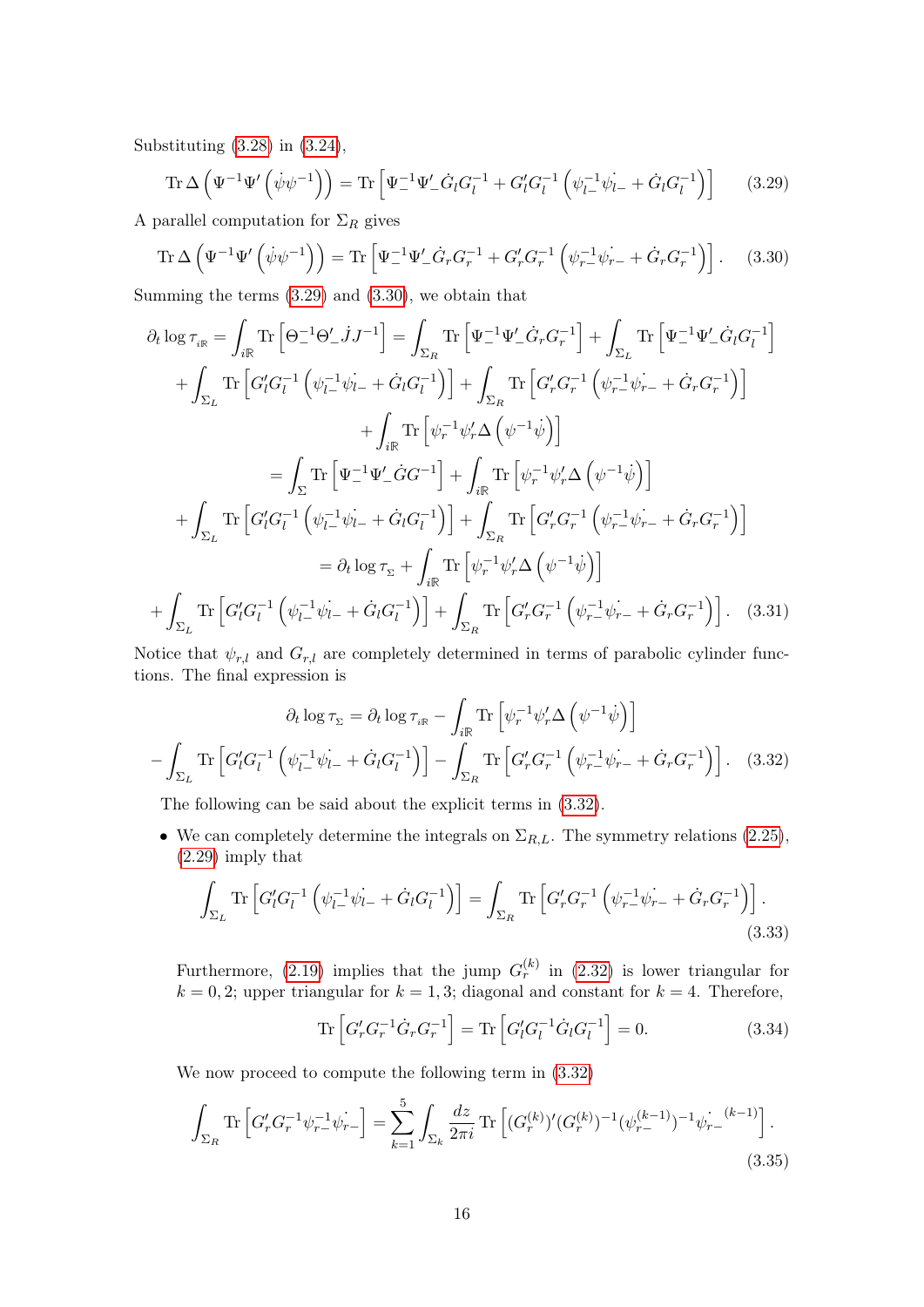In each sector,  $\psi_r$  and  $G_r$  can be computed starting from  $\psi_r^{(0)}$  in [\(3.8\)](#page-12-1), and the jumps in [\(2.32\)](#page-10-8). A lengthy but straighforward computation yields

$$
\int_{\Sigma_R} \text{Tr} \left[ G'_r G_r^{-1} \left( \psi_{r-}^{-1} \psi_{r-} + \dot{G}_r G_r^{-1} \right) \right] = \left[ \frac{2i\nu}{3} + \frac{\nu^2}{t} \right]. \tag{3.36}
$$

The relation [\(3.33\)](#page-15-3) then implies,

$$
\int_{\Sigma_L} \text{Tr} \left[ G'_l G_l^{-1} \left( \psi_{l-}^{-1} \psi_{l-} + \dot{G}_l G_l^{-1} \right) \right] + \int_{\Sigma_R} \text{Tr} \left[ G'_r G_r^{-1} \left( \psi_{r-}^{-1} \psi_{r-} + \dot{G}_r G_r^{-1} \right) \right] = \left[ \frac{4i\nu}{3} + \frac{2\nu^2}{t} \right].
$$
\n(3.37)

• The remaining explicit term in  $(3.32)$ 

$$
\int_{i\mathbb{R}} \text{Tr}\left[\psi_r^{-1}\psi'_r \Delta\left(\psi^{-1}\dot{\psi}\right)\right] \equiv \int_{i\mathbb{R}} \frac{dz}{2\pi i} \text{Tr}\left[\left(\psi_r^{(0)}\right)^{-1} \left(\psi_r^{(0)}\right)'\left\{\left(\psi_l^{(4)}\right)^{-1}\dot{\psi}_l^{(4)} - \left(\psi_r^{(0)}\right)^{-1}\dot{\psi}_r^{(0)}\right\}\right].
$$
\n(3.38)

The functions  $\psi_r^{(0)}$  and  $\psi_l^{(4)}$  $\zeta^{(4)}$  depend on z through  $\zeta(z,t)$  as in [\(2.23\)](#page-9-5) and  $\xi(z,t)$  as in [\(2.33\)](#page-10-6) respectively. In order to solve the integral, we need to compute integrals of the form

$$
\int \frac{dz}{2\pi i} D_{\nu}(\zeta) D_{\mu}(\xi) D_{-\rho}(i\zeta) D_{-\sigma}(i\xi), \tag{3.39}
$$

which is not exactly solvable. The expression  $(3.38)$  is however, explicit. Defining a function  $\widetilde{\mathcal{F}}$  as

$$
\widetilde{\mathcal{F}}(z,t;\nu,h) := \text{Tr}\left[\psi_r^{-1}\psi'_r\left(\psi_l^{-1}\dot{\psi}_l - \psi_r^{-1}\dot{\psi}_r\right)\right],\tag{3.40}
$$

The final expression in [\(3.32\)](#page-15-2) reads

$$
\partial_t \log \tau_{\Sigma} = \partial_t \log \tau_{_{i\mathbb{R}}} - \int_{i\mathbb{R}} \frac{dz}{2\pi i} \widetilde{\mathcal{F}}(z, t; \nu, h) - \left[ \frac{4i\nu}{3} + \frac{2\nu^2}{t} \right]. \tag{3.41}
$$

<span id="page-16-3"></span><span id="page-16-2"></span><span id="page-16-1"></span>
$$
\qquad \qquad \Box
$$

## <span id="page-16-0"></span>4 Integrable kernel and Fredholm determinant

Up to this point, we started with the RHP of Painlevé II in fig. [3,](#page-6-1) used the description of the local parametrices in terms of parabolic cylinder functions in the subsection [2.1](#page-7-0) to define a RHP on  $i\mathbb{R}$  [\(3.2\)](#page-10-5) in section [3.](#page-10-0) We then showed that the corresponding Malgrange forms are related in proposition [1.](#page-13-5) Our goal now reduces to expressing  $\tau_{i\mathbb{R}}$  as a Fredholm determinant.

It is known that a jump  $J(z, t) \in SL(2, \mathbb{C})$  on non-intersecting contours can be expressed in terms of lower and upper triangular matrices called the LULU decomposition and the corresponding  $\tau$ -function can then be written as a Fredholm determinant of an Integrable operator [\[2\]](#page-26-3). Here, we modify the construction in [\[2\]](#page-26-3) by using LDU decomposition instead, which then gives us a simpler kernel. In this section, we

- 1. transform RHP[:4](#page-10-4) on to a set of two parallel lines with lower and upper triangular jumps using the LDU decomposition,
- 2. formulate the  $\tau$ -function on the set of parallel lines, call it  $\tau_{LU}$  as a Fredholm determinant of an integrable operator, and

3. prove that the Malgrange forms on the contours LU and i**R** coincide.

 ${}^{5}$ The author thanks A.Its for suggesting LDU decomposition.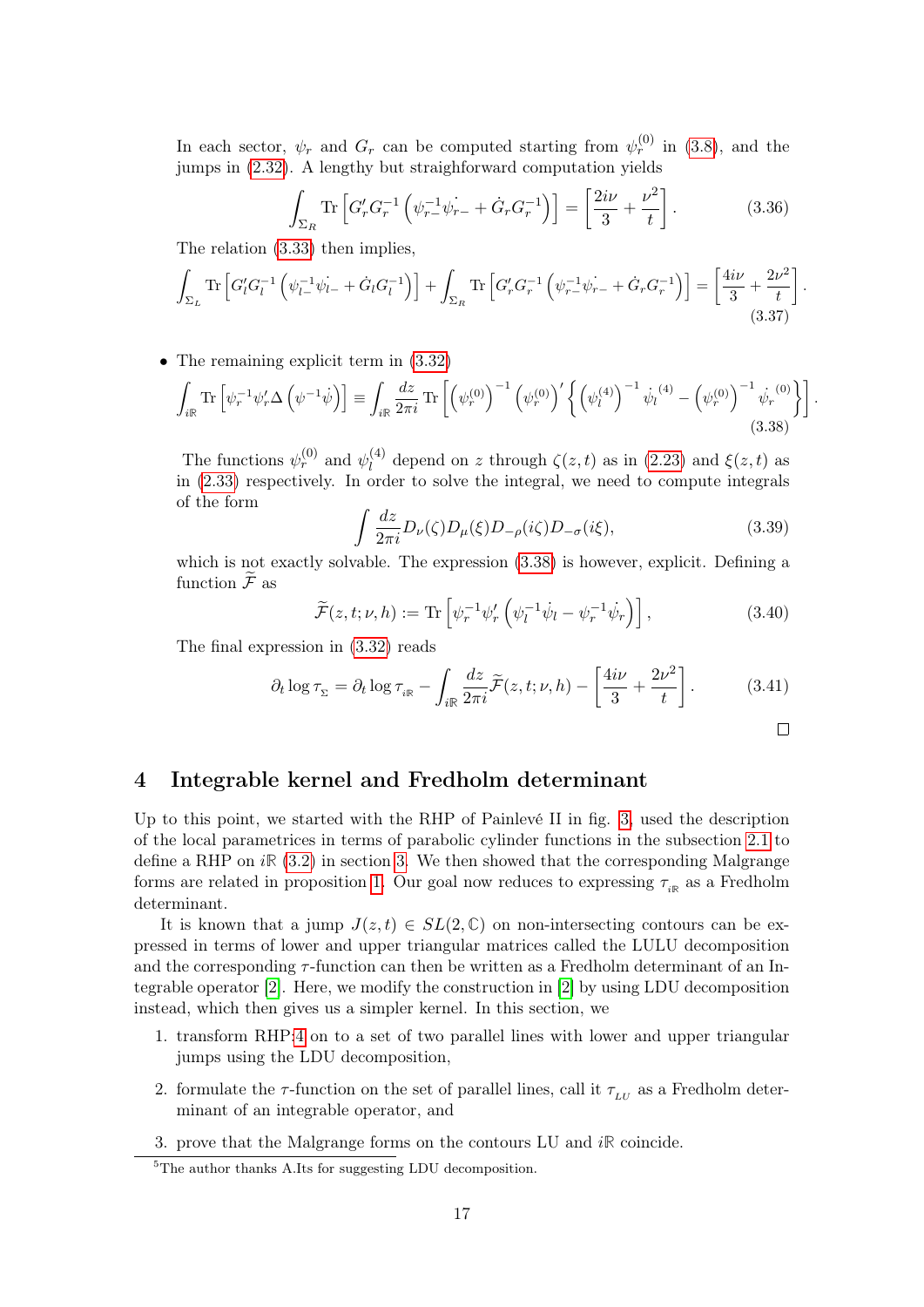#### <span id="page-17-0"></span>4.1 LU decomposition

The RHP on i<sub>R</sub> can be transformed on to a set of two parallel lines with jumps that are upper and lower triangular respectively. We decompose the jump  $J(z, t)$  [\(3.3\)](#page-11-0) into lower, diagonal and upper triangular matrices, called the LDU decomposition [\[15\]](#page-26-7), which recasts the RHP[:4](#page-10-4) on to a set of three parallel lines.

$$
J(z,t) = \begin{pmatrix} \mathcal{A}(z,t) & \mathcal{B}(z,t) \\ \mathcal{C}(z,t) & \mathcal{D}(z,t) \end{pmatrix} = \begin{pmatrix} 1 & 0 \\ \frac{\mathcal{C}(z,t)}{\mathcal{A}(z,t)} & 1 \end{pmatrix} \begin{pmatrix} \mathcal{A}(z,t) & 0 \\ 0 & \frac{1}{\mathcal{A}(z,t)} \end{pmatrix} \begin{pmatrix} 1 & \frac{\mathcal{B}(z,t)}{\mathcal{A}(z,t)} \\ 0 & 1 \end{pmatrix}
$$
  
:=  $F_1(z,t)F_2(z,t)F_3(z,t)$ . (4.1)

<span id="page-17-6"></span>
$$
\begin{pmatrix}\n1 & \frac{B}{A} \\
0 & 1\n\end{pmatrix}
$$
\n
$$
Y_4 = \mathcal{L}
$$
\n
$$
V_3
$$
\n
$$
V_2
$$
\n
$$
V_1 = \mathcal{R}
$$
\n
$$
V_3
$$
\n
$$
V_2
$$
\n
$$
V_1 = \mathcal{R}
$$

<span id="page-17-2"></span><span id="page-17-1"></span>Figure 7: LDU decomposition

The function  $Y(z, t)$  then solves the following RHP.

#### Riemann-Hilbert problem 5.

- $Y(z, t)$  is a piecewise analytic in  $\mathbb{C}\setminus (\cup_{i=1}^{3} l_i)$ .
- On each line  $l_i$  in fig. [7,](#page-17-1) the following jump condition holds

<span id="page-17-7"></span><span id="page-17-5"></span>
$$
Y_{i+1}(z,t) = Y_i(z,t)F_i(z,t),
$$
\n(4.2)

with the identification

$$
Y_4(z,t) = \Theta_+(z,t); \quad Y_1(z,t) = \Theta_-(z,t). \tag{4.3}
$$

 $\Theta_+$  are defined in [\(3.1\)](#page-10-3).

•  $\lim_{z \to \infty} Y(z, t) = \mathbb{1} + \mathcal{O}(z^{-1}).$ 

The RHP[:5](#page-17-2) can be further transformed with the observation that the function  $\varphi(z,t)^{\sigma_3}$ defined as

$$
\varphi(z,t) := \exp\left[\int_{i\mathbb{R}} \frac{dw}{2\pi i} \frac{\log \mathcal{A}(w,t)}{z-w}\right],\tag{4.4}
$$

solves RHP on  $l_2$  with the diagonal jump  $\mathcal{A}^{\sigma_3}$  locally with  $\mathcal A$  defined in [\(3.4\)](#page-11-1). The ratio of  $Y(z,t)$ ,  $\varphi(z,t)^{\sigma_3}$ 

<span id="page-17-8"></span><span id="page-17-4"></span><span id="page-17-3"></span>
$$
\widetilde{Y}_i(z,t) := Y_i(z,t)\varphi(z,t)^{-\sigma_3} \tag{4.5}
$$

is such that  $\widetilde{Y}(z, t)$  jumps only on  $l_1 \cup l_3$  and solves the following RHP.

Riemann-Hilbert problem 6.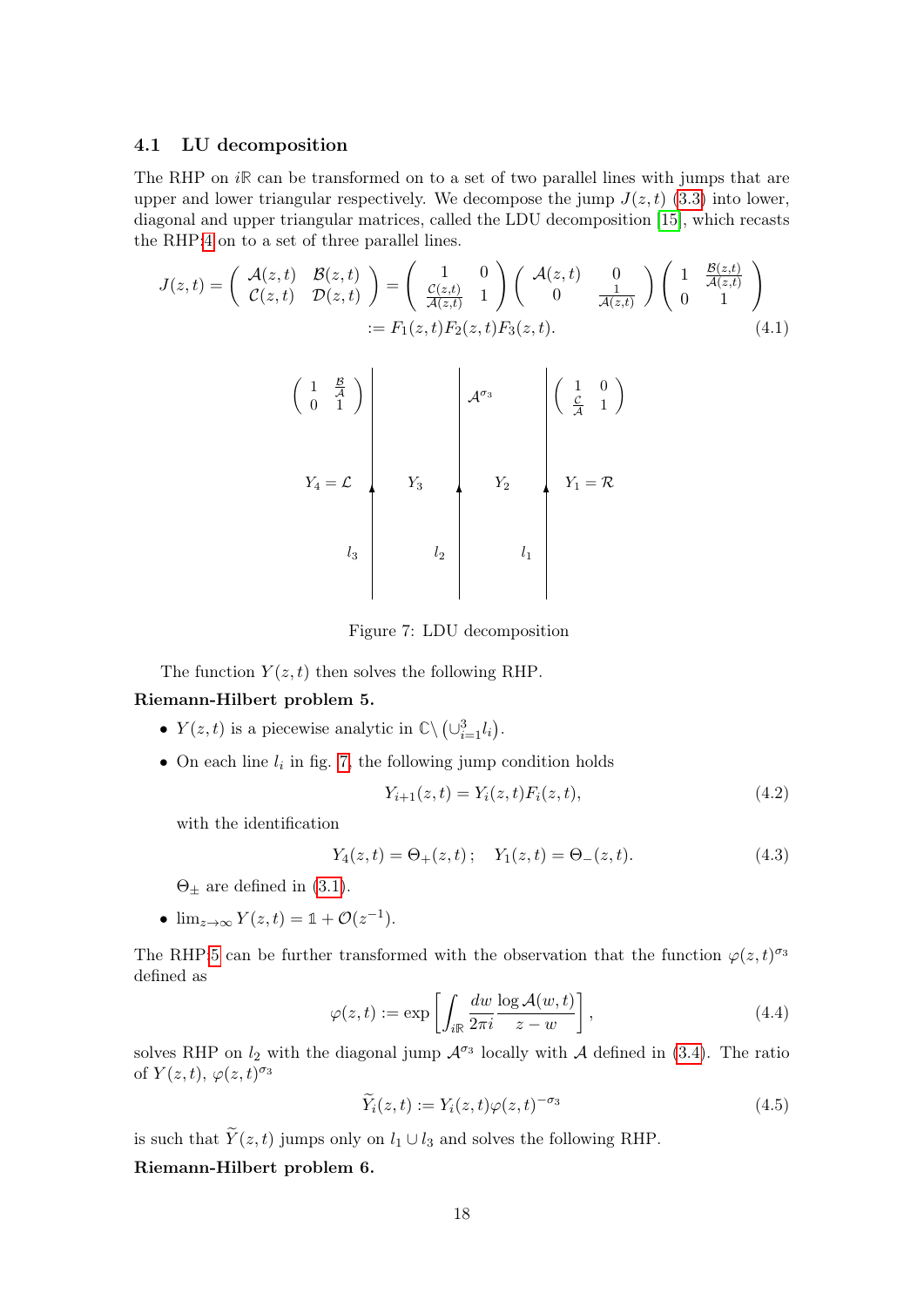•  $\widetilde{Y}(z, t)$  is piecewise analytic in  $\mathbb{C}\backslash (l_1 \cup l_3)$ .

$$
\begin{pmatrix}\n1 & \frac{\mathcal{B}}{\mathcal{A}} \varphi^2 \\
0 & 1\n\end{pmatrix}\n\qquad\n\begin{pmatrix}\n1 & 0 \\
\frac{\mathcal{C}}{\mathcal{A}} \varphi^{-2} & 1\n\end{pmatrix}
$$
\n
$$
\tilde{Y}_4
$$
\n
$$
l_3
$$
\n
$$
l_4
$$
\n
$$
l_1
$$
\n
$$
l_2
$$
\n
$$
l_3
$$

Figure 8: RHP with lower and upper triangular jumps.

• The following jump conditions are valid on the contours  $l_i$ ,  $i = 1, 3$ 

<span id="page-18-3"></span><span id="page-18-2"></span><span id="page-18-1"></span>
$$
\widetilde{Y}_{i+1}(z,t) = \widetilde{Y}_i(z,t)\widetilde{F}_i(z,t)
$$
\n(4.6)

where

$$
\widetilde{F}_1(z,t) = \begin{pmatrix} 1 & 0 \\ \frac{\mathcal{C}(z,t)}{\mathcal{A}(z,t)} \varphi(z,t)^2 & 1 \end{pmatrix}; \quad \widetilde{F}_3(z,t) = \begin{pmatrix} 1 & \frac{\mathcal{B}(z,t)}{\mathcal{A}(z,t)} \varphi(z,t)^{-2} \\ 0 & 1 \end{pmatrix}.
$$
 (4.7)

Note that  $\widetilde{Y}(z, t)$  has no jump on  $l_2$ , implying that  $\widetilde{Y}_3(z, t) = \widetilde{Y}_2(z, t)$ .

The RHP[:6](#page-17-3) in fig. [8](#page-18-1) is of the 'integrable' type and its solvability is determined by the invertibility of an integrable operator i.e, its  $\tau$ -function is the Fredholm determinant of an integrable operator.

#### <span id="page-18-0"></span>4.2 Integrable kernel

<span id="page-18-5"></span>**Proposition 2.** The τ-function on  $l_1 \cup l_3$  denoted by  $\tau_{\text{LU}}$  is a Fredholm determinant of an integrable operator

<span id="page-18-4"></span>
$$
\tau_{LU} = \det \left[ \mathbb{1}_{L^2(i\mathbb{R})} - \widetilde{\mathcal{K}} \right]
$$
\n(4.8)

where

$$
\left(\widetilde{\mathcal{K}}h\right)(z) = \frac{\mathcal{C}(z,t)}{\mathcal{A}(z,t)} \int_{i\mathbb{R}} \frac{dw}{2\pi i} \int_{i\mathbb{R}+\epsilon} \frac{d\widetilde{w}}{2\pi i} \frac{\varphi_+^2(w)\varphi_+^{-2}(\widetilde{w})}{(z-\widetilde{w})(\widetilde{w}-w)} \mathcal{A}(\widetilde{w},t) \mathcal{B}(\widetilde{w},t) h(\widetilde{w}).\tag{4.9}
$$

The functions A, B, C are defined in [\(3.4\)](#page-11-1) and  $\varphi_{+}$  is the positive (left of the imaginary axis) boundary value of [\(4.4\)](#page-17-4).

Proof. Let us recall the jumps in [\(4.7\)](#page-18-2)

$$
\widetilde{F}(z,t) = \begin{cases}\n\widetilde{F}_1(z,t) = \begin{pmatrix}\n1 & 0 \\
\frac{\mathcal{C}(z,t)}{\mathcal{A}(z,t)}\varphi(z,t)^2 & 1 \\
\widetilde{F}_3(z,t) = \begin{pmatrix}\n1 & \frac{\mathcal{B}(z,t)}{\mathcal{A}(z,t)}\varphi(z,t)^{-2} \\
0 & 1\n\end{pmatrix}; \text{on } l_3\n\end{cases}
$$
\n(4.10)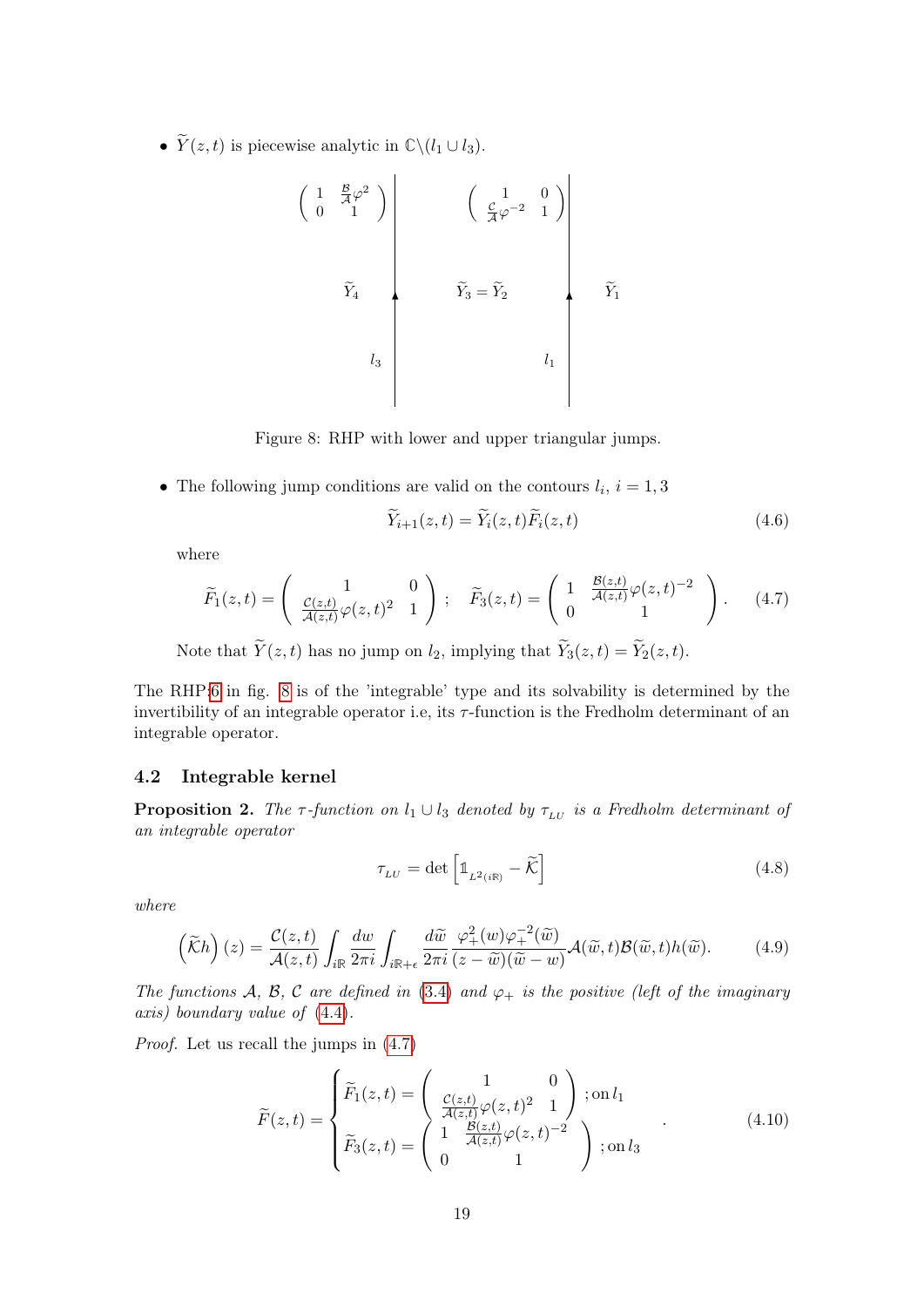We define the functions

$$
f(z,t) = \frac{1}{2\pi i} \begin{pmatrix} \frac{\mathcal{B}(z,t)}{\mathcal{A}(z,t)} \chi_3(z) \\ \frac{\mathcal{C}(z,t)}{\mathcal{A}(z,t)} \chi_1(z) \end{pmatrix} ; \quad g(z,t) = \begin{pmatrix} \varphi(z,t)^2 \chi_1(z) \\ \varphi(z,t)^{-2} \chi_3(z) \end{pmatrix}
$$
(4.11)

where  $\chi_1(z)$ ,  $\chi_3(z)$  denote the characterstic functions on the contours  $l_1$ ,  $l_3$  respectively. The jump  $\widetilde{F}(z, t)$  can be written in terms of [\(4.11\)](#page-19-0) as

<span id="page-19-1"></span><span id="page-19-0"></span>
$$
\widetilde{F} = 1 - 2\pi i f(z)g^{T}(z),\tag{4.12}
$$

and clearly  $f^T(z)g(z) = 0$ . The associated integrable kernel is then

$$
K(z, w) = \frac{f^{T}(z)g(w)}{z - w} =
$$
  
=  $\frac{1}{z - w} \left( \chi_{1}(z) \chi_{3}(z) \right) \begin{pmatrix} 0 & \frac{\mathcal{C}(z,t)}{\mathcal{A}(z,t)} \varphi^{-2}(w,t) \\ \frac{\mathcal{B}(z,t)}{\mathcal{A}(z,t)} \varphi^{2}(w,t) & 0 \end{pmatrix} \begin{pmatrix} \chi_{1}(w) \\ \chi_{3}(w) \end{pmatrix}$   
=  $( \chi_{1}(z) \chi_{3}(z) ) \begin{pmatrix} 0 & K_{31}(z,w) \\ K_{13}(z,w) & 0 \end{pmatrix} \begin{pmatrix} \chi_{1}(w) \\ \chi_{3}(w) \end{pmatrix}.$  (4.13)

The kernels  $K_{13}(z, w)$  and  $K_{31}(z, w)$  in [\(4.13\)](#page-19-1) take the form

$$
K_{13}(z,w) = \frac{\mathcal{B}(z,t)\varphi^2(w,t)}{(2\pi i)\mathcal{A}(z,t)(z-w)}
$$

$$
K_{31}(z,w) = \frac{\mathcal{C}(z,t)\varphi^{-2}(w,t)}{(2\pi i)\mathcal{A}(z,t)(z-w)}.
$$

We introduce the operators

<span id="page-19-3"></span>
$$
\mathcal{K}_{31} : L^2(l_3) \to L^2(l_1)
$$
  

$$
\mathcal{K}_{13} : L^2(l_1) \to L^2(l_3),
$$
 (4.14)

defined as

$$
\begin{aligned} \left(\mathcal{K}_{31}h\right)(z) &= \int_{l_3} K_{31}(z,w)h(w)dw, \\ \left(\mathcal{K}_{13}\tilde{h}\right)(z) &= \int_{l_1} K_{13}(z,w)\tilde{h}(w)dw. \end{aligned} \tag{4.15}
$$

The  $\tau$ -function corresponding to the RHP[:6](#page-17-3) is then

$$
\tau_{LU}(t) = \det \left[ \mathbb{1}_{L^2(l_1 \cup l_3)} - \begin{pmatrix} 0 & \mathcal{K}_{31} \\ \mathcal{K}_{13} & 0 \end{pmatrix} \right]. \tag{4.16}
$$

Since  $\varphi^2(w,t)$  is analytic in  $\Re(w) > 0$  and  $\lim_{w \to \infty} \varphi(w,t) = 1, \mathcal{K}_{13}, \mathcal{K}_{31}$  are Trace– class. Therefore we can write  $\tau_{\scriptscriptstyle LU} (t)$  in the form

$$
\tau_{LU}(t) = \det \left[ \mathbb{1}_{L^2(l_3)} - \mathcal{K}_{13} \circ \mathcal{K}_{31} \right]. \tag{4.17}
$$

The form of the  $\tau$ -function [\(4.17\)](#page-19-2) can be further modified such that the operator acts on  $L^2(i\mathbb{R})$  instead of  $L^2(l_3)$ . We begin by splitting the function  $h(z)$  as

<span id="page-19-2"></span>
$$
h(z) = h_L(z) + h_R(z)
$$
\n(4.18)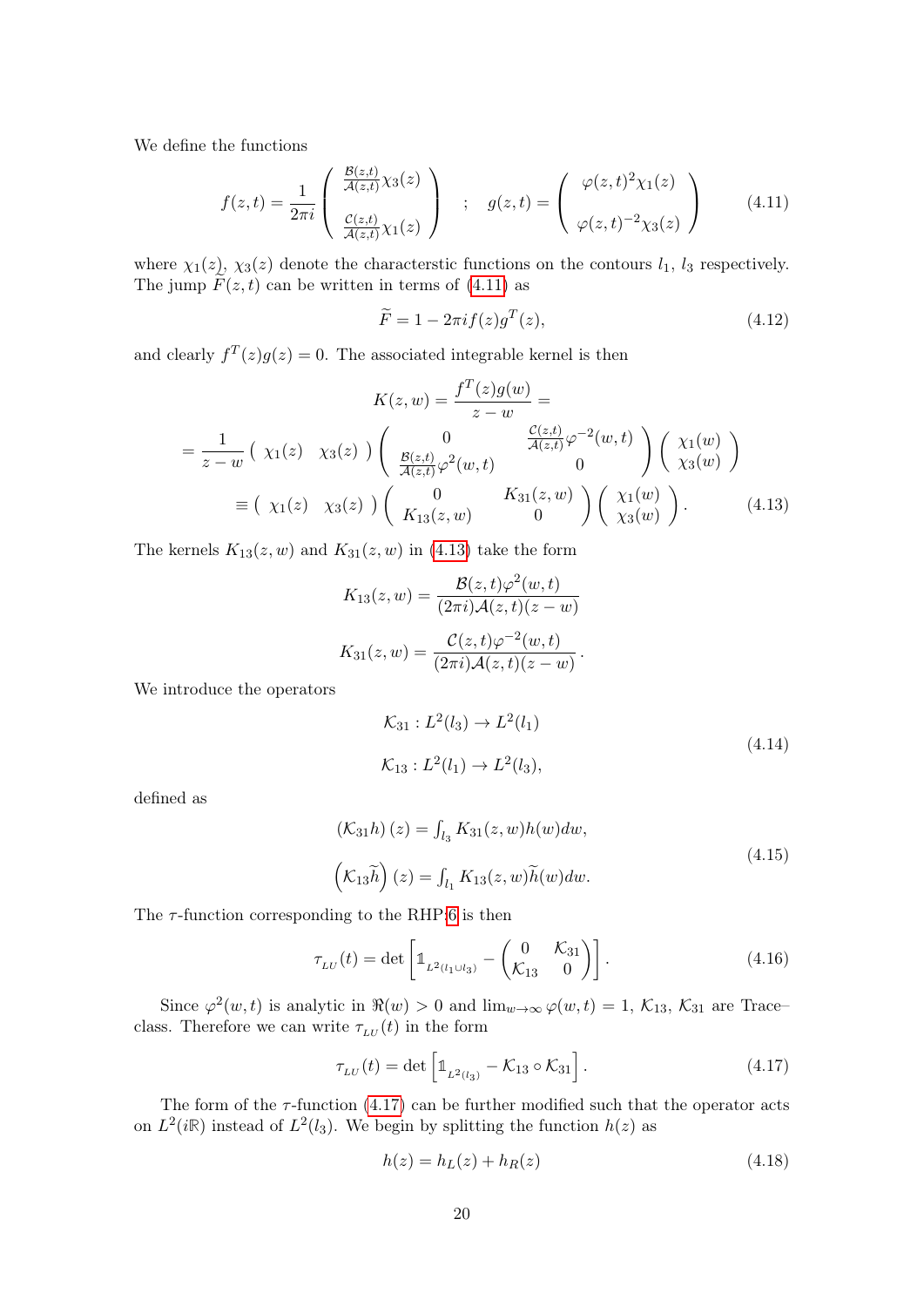where  $h_{L,R}(z)$  are analytic to the left and right of  $l_3$  respectively, and  $h_{L,R}(z) = \mathcal{O}(z^{-1})$ as  $z \to \infty$ . The integrable operator [\(4.15\)](#page-19-3) acts on  $h(z)$  as

$$
\left(\mathcal{K}_{13}\mathcal{K}_{31}h_R\right)(z) \equiv 0 \Rightarrow \left(\mathcal{K}_{13}\mathcal{K}_{31}h\right)(z) = \left(\mathcal{K}_{13}\mathcal{K}_{31}h_L\right)(z). \tag{4.19}
$$

We can therefore move the integration in w from  $l_3$  to  $i\mathbb{R}$  in [\(4.15\)](#page-19-3) and identify the space of functions  $(\mathcal{K}_{31}h)(z)$  with  $H_R(i\mathbb{R})$ , the Hardy space on the right half-plane. So, the operator

$$
\left(\widetilde{\mathcal{K}}h\right)(z) := \left(\mathcal{K}_{13}\mathcal{K}_{31}h\right)(z) = \frac{\mathcal{C}(z,t)}{\mathcal{A}(z,t)} \int_{l_1} \frac{d\widetilde{w}}{2\pi i} \int_{i\mathbb{R}} \frac{dw}{2\pi i} \frac{\varphi^{-2}(\widetilde{w})}{z - \widetilde{w}} \frac{\mathcal{B}(\widetilde{w},t)}{\mathcal{A}(\widetilde{w},t)} \frac{\varphi_{+}^{2}(w,t)}{\widetilde{w} - w} h(w) \tag{4.20}
$$

The kernel,  $\widetilde{K}(z, w)$  is

$$
\widetilde{K}(z,w) = \frac{\mathcal{C}(z,t)}{\mathcal{A}(z,t)} \varphi_+^2(w) \int_{l_1} \frac{d\widetilde{w}}{2\pi i} \frac{\varphi^{-2}(\widetilde{w})}{(z-\widetilde{w})(\widetilde{w}-w)} \frac{\mathcal{B}(\widetilde{w},t)}{\mathcal{A}(\widetilde{w},t)}.
$$
\n(4.21)

We can now move  $l_1$  to  $i\mathbb{R} + \epsilon$  from the right without changing the kernel  $\widetilde{\mathcal{K}}$ 

$$
\widetilde{K}(z,w) = \frac{\mathcal{C}(z,t)}{\mathcal{A}(z,t)} \varphi_+^2(w) \int_{i\mathbb{R}+\epsilon} \frac{d\widetilde{w}}{2\pi i} \frac{\varphi_-^{-2}(\widetilde{w})}{(z-\widetilde{w})(\widetilde{w}-w)} \frac{\mathcal{B}(\widetilde{w},t)}{\mathcal{A}(\widetilde{w},t)} \tag{4.22}
$$

<span id="page-20-1"></span>
$$
= \frac{\mathcal{C}(z,t)}{\mathcal{A}(z,t)} \varphi_+^2(w) \int_{i\mathbb{R}+\epsilon} \frac{d\widetilde{w}}{2\pi i} \frac{\varphi_+^{-2}(\widetilde{w})}{(z-\widetilde{w})(\widetilde{w}-w)} \mathcal{A}(\widetilde{w},t) \mathcal{B}(\widetilde{w},t), \tag{4.23}
$$

where in the last identity we use the relation from [\(4.2\)](#page-17-5), [\(4.4\)](#page-17-4):  $\varphi_+(\tilde{w}) = \varphi_-(\tilde{w})\mathcal{A}(\tilde{w},t)$ . Therefore we conclude from [\(4.17\)](#page-19-2) and the above discussion that

$$
\tau_{LU}(t) = \det \left[ \mathbb{1}_{L^2(l_3)} - \mathcal{K}_{13} \circ \mathcal{K}_{31} \right] = \det \left[ \mathbb{1}_{L^2(i\mathbb{R})} - \widetilde{\mathcal{K}} \right]
$$
(4.24)

#### <span id="page-20-0"></span>4.3 Malgrange forms

In [\(4.24\)](#page-20-1), we expressed the  $\tau$ -function on LU as a Fredholm determinant. To relate  $\tau_{\mu\nu}$ to  $\tau_{\Sigma}$  in [\(3.15\)](#page-13-6), we will first prove that the  $\tau$ -function corresponding to the RHP[:5,](#page-17-2) call it  $\tau_{LDU}$ , is equal to  $\tau_{i\mathbb{R}}$  plus non-vanishing explicit factors as in proposition [1,](#page-13-5) and then show that  $\tau_{LU}$  is related to  $\tau_{LDU}$  up to explicit terms. We know that the Malgrange form for the RHP on  $i\mathbb{R}$  [\(3.16\)](#page-13-4) is :

<span id="page-20-4"></span><span id="page-20-2"></span>
$$
\partial_t \log \tau_{i\mathbb{R}} = \int_{i\mathbb{R}} \frac{dz}{2\pi i} \operatorname{Tr} \left[ \Theta_-^{-1} \Theta_-' \dot{J} J^{-1} \right]. \tag{4.25}
$$

Similarly, the Malgrange form of the RHP on LDU [\(4.2\)](#page-17-5):  $Y_{i+1} = Y_i F_i$  is

$$
\partial_t \log \tau_{LDU} = \sum_{i=1}^3 \int_{l_i} \frac{dz}{2\pi i} \, \text{Tr} \left[ Y_i^{-1} Y_i' \dot{F}_i F_i^{-1} \right]. \tag{4.26}
$$

<span id="page-20-3"></span>Proposition 3. The Malgrange forms for the RHPs on the contours i**R** (RHP[:4\)](#page-10-4) and on LDU (RHP[:5\)](#page-17-2) are related as

$$
\partial_t \log \tau_{i\mathbb{R}} = \partial_t \log \tau_{LDU} - \int_{i\mathbb{R}} \frac{dz}{2\pi i} \left(\frac{\dot{B}}{\mathcal{A}}\right) \left(\mathcal{A}\mathcal{C}' - \mathcal{A}'\mathcal{C}\right). \tag{4.27}
$$

the functions  $A, B, C$  are defined in  $(3.4)$ .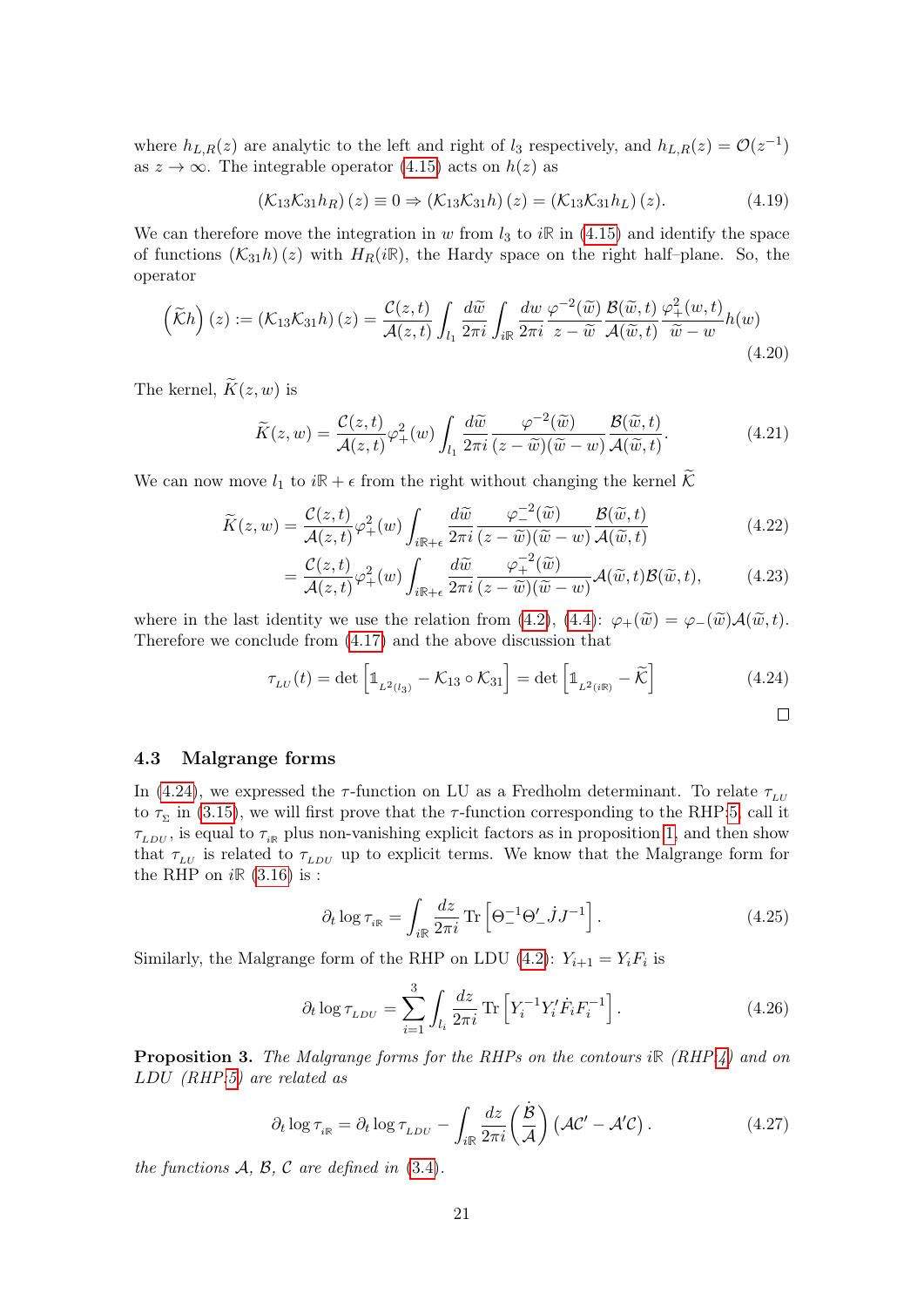*Proof.* We begin by substituting [\(4.1\)](#page-17-6):  $J = F_1F_2F_3$  in the term

$$
\dot{J}J^{-1} = \left(\dot{F}_1 F_2 F_3 + F_1 \dot{F}_2 F_3 + F_1 F_2 \dot{F}_3\right) \left(F_3^{-1} F_2^{-1} F_1^{-1}\right) \n= \left(\dot{F}_1 F_1^{-1} + F_1 \dot{F}_2 F_2^{-1} F_1^{-1} + F_1 F_2 \dot{F}_3 F_3^{-1} F_2^{-1} F_1^{-1}\right).
$$
\n(4.28)

Substituting in [\(4.28\)](#page-21-0) in the integrand of [\(4.25\)](#page-20-2),

$$
\operatorname{Tr}\left[\Theta_{-}^{-1}\Theta_{-}'jJ^{-1}\right] = \operatorname{Tr}\left[\Theta_{-}^{-1}\Theta_{-}'\left(\dot{F}_{1}F_{1}^{-1} + F_{1}\dot{F}_{2}F_{2}^{-1}F_{1}^{-1} + F_{1}F_{2}\dot{F}_{3}F_{3}^{-1}F_{2}^{-1}F_{1}^{-1}\right)\right].\tag{4.29}
$$

The equivalence [\(4.3\)](#page-17-7) along with the jump condition [\(4.2\)](#page-17-5) imply that

<span id="page-21-2"></span><span id="page-21-1"></span><span id="page-21-0"></span>
$$
\Theta_{-} = Y_1, \quad \Theta_{-} F_1 = Y_2, \quad \Theta_{-} F_1 F_2 = Y_3.
$$
\n(4.30)

Substituting [\(4.30\)](#page-21-1) in [\(4.29\)](#page-21-2),

$$
\operatorname{Tr}\left[\Theta_{-}^{-1}\Theta_{-}'\left(\dot{F}_{1}F_{1}^{-1}+F_{1}\dot{F}_{2}F_{2}^{-1}F_{1}^{-1}+F_{1}F_{2}\dot{F}_{3}F_{3}^{-1}F_{2}^{-1}F_{1}^{-1}\right)\right]
$$
\n
$$
=\operatorname{Tr}\left[\Theta_{-}^{-1}\Theta_{-}'\dot{F}_{1}F_{1}^{-1}+F_{1}^{-1}\Theta_{-}^{-1}\Theta_{-}'F_{1}\dot{F}_{2}F_{2}^{-1}+F_{2}^{-1}F_{1}^{-1}\Theta_{-}^{-1}\Theta_{-}'F_{1}F_{2}\dot{F}_{3}F_{3}^{-1}\right]
$$
\n
$$
=\operatorname{Tr}\left[Y_{1}^{-1}Y_{1}'\dot{F}_{1}F_{1}^{-1}+Y_{2}^{-1}Y_{2}'\dot{F}_{2}F_{2}^{-1}-F_{1}^{-1}F_{1}'\dot{F}_{2}F_{2}^{-1}+Y_{3}^{-1}Y_{3}'\dot{F}_{3}F_{3}^{-1}-(F_{1}F_{2})^{-1}(F_{1}F_{2})'\dot{F}_{3}F_{3}^{-1}\right]
$$
\n
$$
=\sum_{i=1}^{3}\operatorname{Tr}\left[Y_{i}^{-1}Y_{i}'\dot{F}_{i}F_{i}^{-1}\right]-\operatorname{Tr}\left[F_{1}^{-1}F_{1}'\dot{F}_{2}F_{2}^{-1}+(F_{1}F_{2})^{-1}(F_{1}F_{2})'\dot{F}_{3}F_{3}^{-1}\right].\tag{4.31}
$$

Therefore,

$$
\int_{i\mathbb{R}} \frac{dz}{2\pi i} \operatorname{Tr} \left[ \Theta_{-}^{-1} \Theta_{-}' j J^{-1} \right] = \sum_{i=1}^{3} \int_{l_{i}} \frac{dz}{2\pi i} \operatorname{Tr} \left[ Y_{i}^{-1} Y_{i}' \dot{F}_{i} F_{i}^{-1} \right] - \int_{i\mathbb{R}} \frac{dz}{2\pi i} \operatorname{Tr} \left[ F_{1}^{-1} F_{1}' \dot{F}_{2} F_{2}^{-1} \right] - \int_{i\mathbb{R}} \frac{dz}{2\pi i} \operatorname{Tr} \left[ (F_{1} F_{2})^{-1} (F_{1} F_{2})' \dot{F}_{3} F_{3}^{-1} \right]. \tag{4.32}
$$

Let us analyze the explicit terms.

• Since  $F_1$  is upper triangular and  $F_2$  is diagonal as defined in [\(4.1\)](#page-17-6),

<span id="page-21-3"></span>
$$
\operatorname{Tr}\left[F_1^{-1}F_1'\dot{F}_2F_2^{-1}\right] = 0.\tag{4.33}
$$

• Substituting  $F_{1,2,3}$  in the last term in [\(4.32\)](#page-21-3),

$$
\operatorname{Tr}\left[ (F_1 F_2)^{-1} (F_1 F_2)' \dot{F}_3 F_3^{-1} \right] = \left( \frac{\dot{\mathcal{B}}}{\mathcal{A}} \right) \left( \mathcal{A} \mathcal{C}' - \mathcal{A}' \mathcal{C} \right) \tag{4.34}
$$

where  $A, B, C$  are explicit in terms of parabolic cylinder functions [\(3.4\)](#page-11-1). Therefore,

$$
\partial_t \log \tau_{_{i\mathbb{R}}} = \partial_t \log \tau_{_{LDU}} - \int_{i\mathbb{R}} \frac{dz}{2\pi i} \left(\frac{\dot{\mathcal{B}}}{\mathcal{A}}\right) \left(\mathcal{A}\mathcal{C}' - \mathcal{A}'\mathcal{C}\right). \tag{4.35}
$$

<span id="page-21-4"></span> $\Box$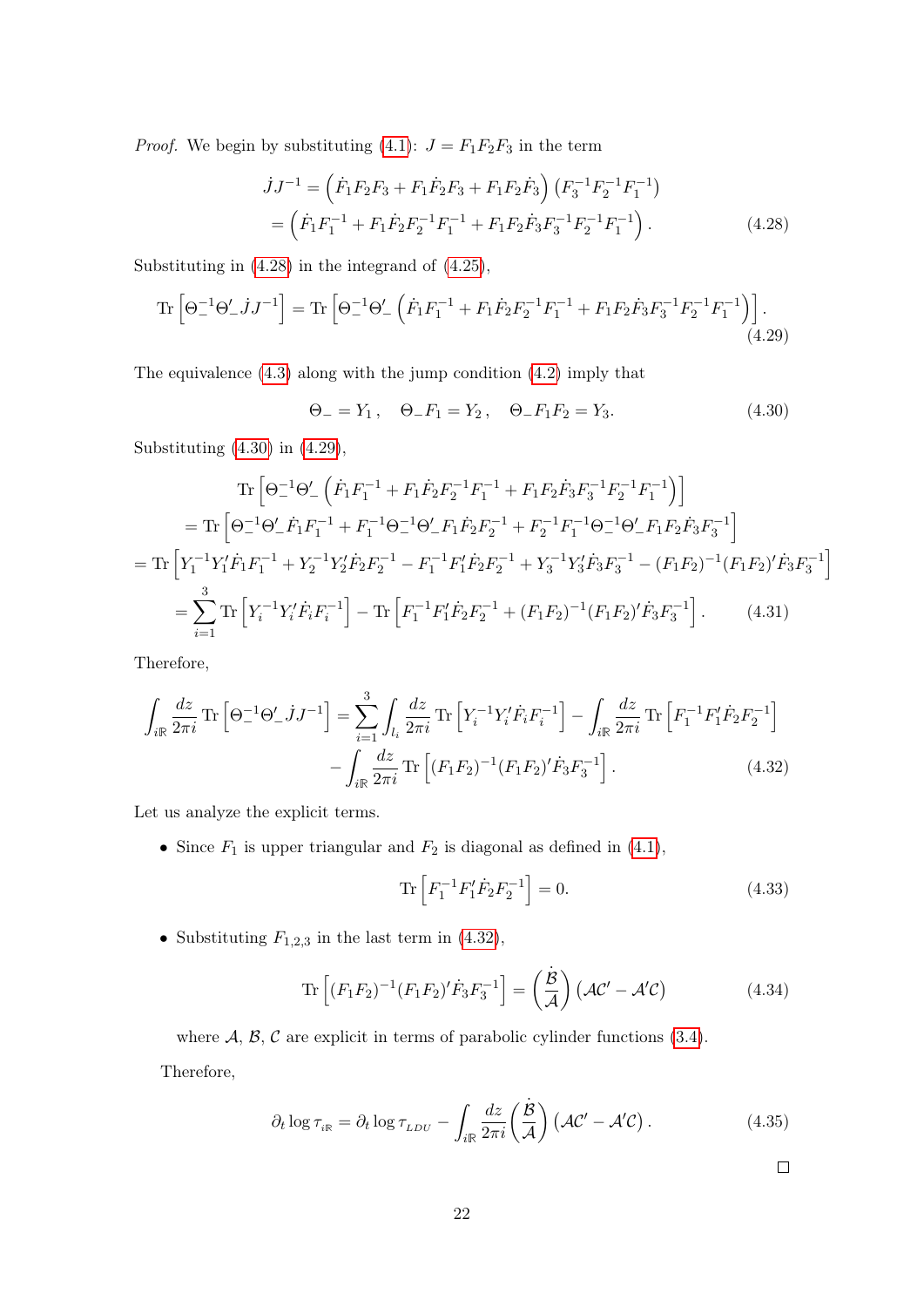Recall from proposition [3,](#page-20-3) the Malgrange form of the RHP on LDU [\(4.26\)](#page-20-4):

<span id="page-22-0"></span>
$$
\partial_t \log \tau_{LDU} = \sum_{i=1}^3 \int_{l_i} \frac{dz}{2\pi i} \, \text{Tr} \left[ Y_i^{-1} Y_i' \dot{F}_i F_i^{-1} \right]. \tag{4.36}
$$

For the RHP on LU (RHP[:6\)](#page-17-3) with the jump condition [\(4.6\)](#page-18-3):  $\widetilde{Y}_{i+1} = \widetilde{Y}_i \widetilde{F}_i$  where  $i = 1, 3$ , the Malgrange form reads

<span id="page-22-2"></span>
$$
\partial_t \log \tau_{LU} = \sum_{i=1,3} \int_{l_i} \frac{dz}{2\pi i} \operatorname{Tr} \left[ \tilde{Y}_i^{-1} \tilde{Y}_i' \tilde{F}_i \tilde{F}_i^{-1} \right]. \tag{4.37}
$$

<span id="page-22-4"></span>Proposition 4. The Malgrange forms of the RHPs on contours LDU (RHP[:5\)](#page-17-2) and LU (RHP[:6\)](#page-17-3) are related as

$$
\partial_t \log \tau_{LDU} = \partial_t \log \tau_{LU} + 2 \int_{i\mathbb{R}} \frac{dz}{2\pi i} \frac{\dot{A}(z,t)}{\mathcal{A}(z,t)} \int_{i\mathbb{R}_-} \frac{dw}{2\pi i} \frac{\mathcal{A}'(w,t)}{\mathcal{A}(w,t)(z-w)}.
$$
(4.38)

*Proof.* We will first simplify the integrals on  $l_1$  and  $l_3$  in [\(4.36\)](#page-22-0). Given that [\(4.5\)](#page-17-8): $Y_i = \tilde{Y}_i \varphi^{\sigma_3}$ and  $(4.10)$ :  $F_i = \varphi^{-\sigma_3} \widetilde{F}_i \varphi^{\sigma_3}$ ,

$$
\sum_{i=1,3} \int_{l_i} \frac{dz}{2\pi i} \operatorname{Tr} \left[ Y_i^{-1} Y_i' \dot{F}_i F_i^{-1} \right]
$$
\n
$$
= \sum_{i=1,3} \int_{l_i} \frac{dz}{2\pi i} \operatorname{Tr} \left[ \left( \widetilde{Y}_i \varphi^{\sigma_3} \right)^{-1} \left( \widetilde{Y}_{i-} \varphi^{\sigma_3} \right)' \partial_t \left( \varphi^{-\sigma_3} \widetilde{F}_i \varphi^{\sigma_3} \right) \left( \varphi^{-\sigma_3} \widetilde{F}_i^{-1} \varphi^{\sigma_3} \right) \right]
$$
\n
$$
= \sum_{i=1,3} \int_{l_i} \frac{dz}{2\pi i} \operatorname{Tr} \left[ \left( \widetilde{Y}_i \varphi^{\sigma_3} \right)^{-1} \left( \widetilde{Y}_i \varphi^{\sigma_3} \right)' \partial_t \left( \varphi^{-\sigma_3} \widetilde{F}_i \varphi^{\sigma_3} \right) \left( \varphi^{-\sigma_3} \widetilde{F}_i^{-1} \varphi^{\sigma_3} \right) \right]
$$
\n
$$
= \sum_{i=1,3} \int_{l_i} \frac{dz}{2\pi i} \operatorname{Tr} \left[ \left( \widetilde{Y}_i^{-1} \widetilde{Y}_i' + \sigma_3 \varphi' \varphi^{-1} \right) \left( -\sigma_3 \dot{\varphi} \varphi^{-1} + \widetilde{F}_i \widetilde{F}_i^{-1} + \widetilde{F}_i \sigma_3 \dot{\varphi} \varphi^{-1} \widetilde{F}_i^{-1} \right) \right]
$$
\n
$$
= \sum_{i=1,3} \int_{l_1} \frac{dz}{2\pi i} \operatorname{Tr} \left[ \widetilde{Y}_{i-}^{-1} \widetilde{Y}_{i-} \widetilde{F}_i \widetilde{F}_i^{-1} \right] + \sum_{i=1,3} \int_{l_i} \frac{dz}{2\pi i} \operatorname{Tr} \left[ \left( \widetilde{Y}_i^{-1} \widetilde{Y}_i' \right) \left( -\sigma_3 \dot{\varphi} \varphi^{-1} + \widetilde{F}_i \sigma_3 \dot{\varphi} \varphi^{-1} \widetilde{F}_
$$

In [\(4.39\)](#page-22-1),  $\widetilde{F}_i$  are either lower or upper triangular [\(4.10\)](#page-18-4). Therefore,

<span id="page-22-1"></span>
$$
\int_{l_1 \cup l_3} \frac{dz}{2\pi i} \operatorname{Tr} \left[ \sigma_3 \varphi' \varphi^{-1} \left( -\sigma_3 \dot{\varphi} \varphi^{-1} + \dot{\tilde{F}}_i \tilde{F}_i^{-1} + \tilde{F}_i \sigma_3 \dot{\varphi} \varphi^{-1} \tilde{F}_i^{-1} \right) \right] = 0. \tag{4.40}
$$

Therefore, given [\(4.37\)](#page-22-2), [\(4.39\)](#page-22-1) reads

<span id="page-22-3"></span>
$$
\sum_{i=1,3} \int_{l_i} \frac{dz}{2\pi i} \operatorname{Tr} \left[ Y_i^{-1} Y_i' \dot{F}_i F_i^{-1} \right] = \sum_{i=1,3} \int_{l_i} \frac{dz}{2\pi i} \operatorname{Tr} \left[ \tilde{Y}_i^{-1} \tilde{Y}_i' \dot{\tilde{F}}_i \tilde{F}_i^{-1} \right]
$$

$$
+ \sum_{i=1,3} \int_{l_i} \frac{dz}{2\pi i} \operatorname{Tr} \left[ \left( \tilde{Y}_i^{-1} \tilde{Y}_i' \right) \left( -\sigma_3 \dot{\varphi} \varphi^{-1} + \tilde{F}_i \sigma_3 \dot{\varphi} \varphi^{-1} \tilde{F}_i^{-1} \right) \right]
$$

$$
= \partial_t \log \tau_{LU} + \sum_{i=1,3} \int_{l_i} \frac{dz}{2\pi i} \operatorname{Tr} \left[ \left( \tilde{Y}_i^{-1} \tilde{Y}_i' \right) \left( -\sigma_3 \dot{\varphi} \varphi^{-1} + \tilde{F}_i \sigma_3 \dot{\varphi} \varphi^{-1} \tilde{F}_i^{-1} \right) \right]. \tag{4.41}
$$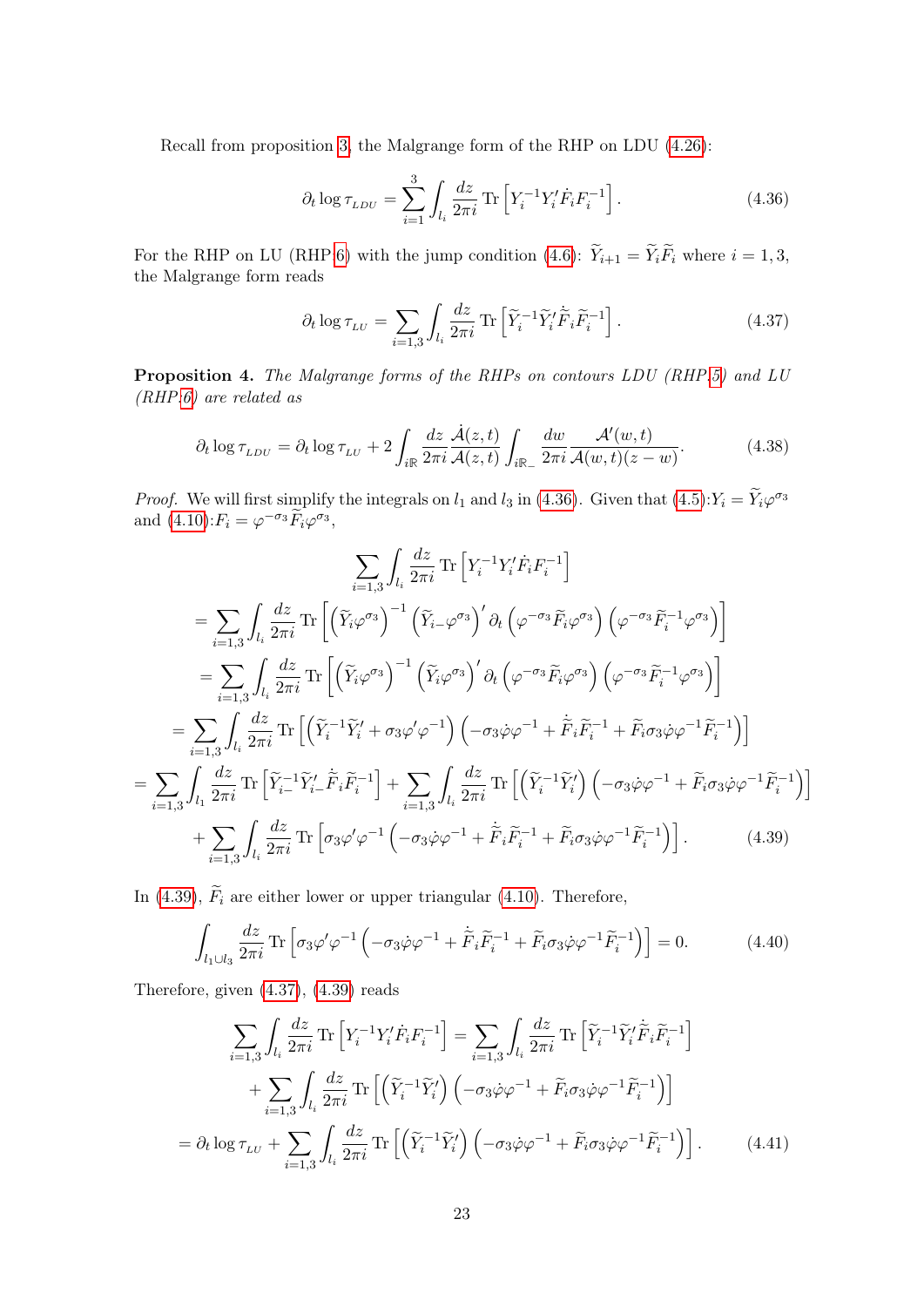Recalling [\(4.6\)](#page-18-3):  $Y_{i+1} = Y_i F_i$ , the second term in [\(4.41\)](#page-22-3) can be further simplified

$$
\sum_{i=1,3} \int_{l_i} \frac{dz}{2\pi i} \operatorname{Tr} \left[ \left( \widetilde{Y}_i^{-1} \widetilde{Y}_i' \right) \left( -\sigma_3 \dot{\varphi} \varphi^{-1} + \widetilde{F}_i \sigma_3 \dot{\varphi} \varphi^{-1} \widetilde{F}_i^{-1} \right) \right]
$$
\n
$$
= \sum_{i=1,3} \int_{l_i} \frac{dz}{2\pi i} \operatorname{Tr} \left[ -\widetilde{Y}_i^{-1} \widetilde{Y}_i' \sigma_3 \dot{\varphi} \varphi^{-1} + \widetilde{F}_i^{-1} \widetilde{Y}_i^{-1} \widetilde{Y}_i' \widetilde{F}_i \sigma_3 \dot{\varphi} \varphi^{-1} \right]
$$
\n
$$
= \sum_{i=1,3} \int_{l_i} \frac{dz}{2\pi i} \operatorname{Tr} \left[ -\widetilde{Y}_i^{-1} \widetilde{Y}_i' \sigma_3 \dot{\varphi} \varphi^{-1} + \widetilde{Y}_{i+1}^{-1} \widetilde{Y}_{i+1}' \sigma_3 \dot{\varphi} \varphi^{-1} - \widetilde{F}_i^{-1} \widetilde{F}_i' \sigma_3 \dot{\varphi} \varphi^{-1} \right]
$$
\n
$$
= \sum_{i=1,3} \int_{l_i} \frac{dz}{2\pi i} \operatorname{Tr} \left[ \Delta \left( \widetilde{Y}_i^{-1} \widetilde{Y}_i' \right) \sigma_3 \dot{\varphi} \varphi^{-1} - \widetilde{F}_i^{-1} \widetilde{F}_i' \sigma_3 \dot{\varphi} \varphi^{-1} \right]
$$
\n
$$
= \sum_{i=1,3} \int_{l_i} \frac{dz}{2\pi i} \operatorname{Tr} \left[ \Delta \left( \widetilde{Y}_i^{-1} \widetilde{Y}_i' \right) \sigma_3 \dot{\varphi} \varphi^{-1} \right], \tag{4.42}
$$

where now  $\Delta \left( \widetilde{Y}_i^{-1} \widetilde{Y}_i' \right)$  $\left( \sum_{i=1}^{n} \sum_{i=1}^{n} \widetilde{Y}'_{i+1} - \widetilde{Y}'_{i} \right)^{-1}$ . The last line is obtained using the fact that  $\text{Tr}\left[\widetilde{F}_i^{-1}\widetilde{F}_i'\sigma_3\dot{\varphi}\dot{\varphi}^{-1}\right]=0$  since  $\widetilde{F}_i$  is either lower or upper triangular and  $\varphi$  is scalar.

The final expression in [\(4.42\)](#page-23-0) can be further simplified by noting that the function  $\varphi$ has no jumps on  $l_1$  and  $l_3$ . Beginning with the integral on  $l_1$ ,

<span id="page-23-1"></span><span id="page-23-0"></span>
$$
\int_{l_1} \frac{dz}{2\pi i} \operatorname{Tr} \left[ \Delta \left( \widetilde{Y}_1^{-1} \widetilde{Y}_1' \right) \sigma_3 \dot{\varphi} \varphi^{-1} \right] = \int_{l_1} \frac{dz}{2\pi i} \operatorname{Tr} \left[ \left( \widetilde{Y}_2^{-1} \widetilde{Y}_2' - \widetilde{Y}_1^{-1} \widetilde{Y}_1' \right) \sigma_3 \dot{\varphi} \varphi^{-1} \right]
$$

$$
= \int_{l_1} \frac{dz}{2\pi i} \operatorname{Tr} \left[ \widetilde{Y}_2^{-1} \widetilde{Y}_2' \sigma_3 \dot{\varphi} \varphi^{-1} \right]. \tag{4.43}
$$

To obtain the last line, we notice from fig. [8](#page-18-1) that  $\int_{l_1}$  $\frac{dz}{2\pi i} \text{Tr} \left[ \tilde{Y}_1^{-1} \tilde{Y}_1' \sigma_3 \dot{\varphi} \varphi^{-1} \right] = 0$  by closing the contour on the right. A similar computation follows for the integral on  $l_3$  in [\(4.42\)](#page-23-0)

<span id="page-23-2"></span>
$$
\int_{l_3} \frac{dz}{2\pi i} \operatorname{Tr} \left[ \Delta \left( \widetilde{Y}_3^{-1} \widetilde{Y}_3' \right) \sigma_3 \dot{\varphi} \varphi^{-1} \right] = \int_{l_3} \frac{dz}{2\pi i} \operatorname{Tr} \left[ \left( \widetilde{Y}_4^{-1} \widetilde{Y}_4' - \widetilde{Y}_3^{-1} \widetilde{Y}_3' \right) \sigma_3 \dot{\varphi} \varphi^{-1} \right]
$$

$$
= - \int_{l_3} \frac{dz}{2\pi i} \operatorname{Tr} \left[ \widetilde{Y}_3^{-1} \widetilde{Y}_3' \sigma_3 \dot{\varphi} \varphi^{-1} \right]. \tag{4.44}
$$

To obtain the last line, we note that  $\int_{l_3}$  $\frac{dz}{2\pi i}$  Tr  $\left[ \tilde{Y}_4^{-1} \tilde{Y}_4' \sigma_3 \dot{\varphi} \varphi^{-1} \right] = 0$  by closing the contour on the left (see fig. [8\)](#page-18-1).

Gathering the terms [\(4.43\)](#page-23-1), [\(4.44\)](#page-23-2), and using  $(4.6)\widetilde{Y}_2 = \widetilde{Y}_3$  $(4.6)\widetilde{Y}_2 = \widetilde{Y}_3$ , [\(4.42\)](#page-23-0) reads

$$
\sum_{i=1,3} \int_{l_i} \frac{dz}{2\pi i} \operatorname{Tr} \left[ \Delta \left( \widetilde{Y}_i^{-1} \widetilde{Y}_i' \right) \sigma_3 \dot{\varphi} \varphi^{-1} \right] = \int_{l_1} \frac{dz}{2\pi i} \operatorname{Tr} \left[ \widetilde{Y}_2^{-1} \widetilde{Y}_2' \sigma_3 \dot{\varphi} \varphi^{-1} \right] - \int_{l_3} \frac{dz}{2\pi i} \operatorname{Tr} \left[ \widetilde{Y}_3^{-1} \widetilde{Y}_3' \sigma_3 \dot{\varphi} \varphi^{-1} \right]
$$

$$
= - \int_{l_2} \frac{dz}{2\pi i} \operatorname{Tr} \left[ \widetilde{Y}_2^{-1} \widetilde{Y}_2' \sigma_3 \dot{\varphi} \varphi^{-1} \right] + \int_{l_2} \frac{dz}{2\pi i} \operatorname{Tr} \left[ \widetilde{Y}_3^{-1} \widetilde{Y}_3' \sigma_3 \dot{\varphi} \varphi^{-1} \right] = 0. \tag{4.45}
$$

Substituting  $(4.45)$  in  $(4.41)$ ,

<span id="page-23-4"></span><span id="page-23-3"></span>
$$
\sum_{i=1,3} \int_{l_i} \frac{dz}{2\pi i} \, \text{Tr} \left[ Y_i^{-1} Y_i' \dot{F}_i F_i^{-1} \right] = \sum_{i=1,3} \int_{l_i} \frac{dz}{2\pi i} \, \text{Tr} \left[ \tilde{Y}_i^{-1} \tilde{Y}_i' \dot{\tilde{F}}_i \tilde{F}_i^{-1} \right] = \partial_t \log \tau_{LU}. \tag{4.46}
$$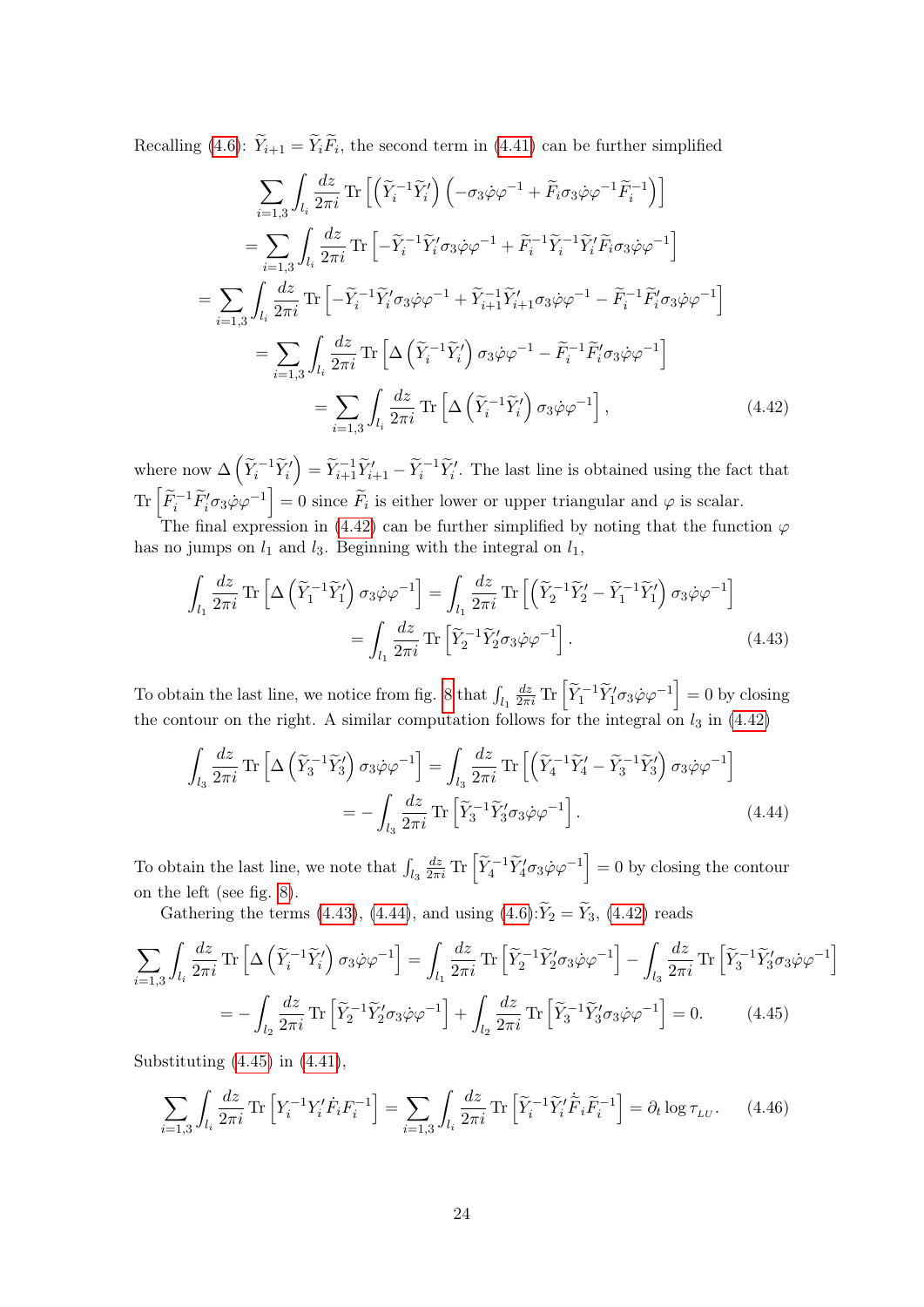We now compute the integral on  $l_2$  in  $(4.39)$ 

$$
\int_{l_2} \frac{dz}{2\pi i} \operatorname{Tr} \left[ Y_2^{-1} Y_2' \dot{F}_2 F_2^{-1} \right] = \int_{l_2} \frac{dz}{2\pi i} \operatorname{Tr} \left[ \left( \widetilde{Y}_2 \varphi_-^{\sigma_3} \right)^{-1} \left( \widetilde{Y}_2' \varphi_-^{\sigma_3} + \widetilde{Y}_2 \left( \varphi_-^{\sigma_3} \right)' \right) \dot{F}_2 F_2^{-1} \right]
$$
  
\n
$$
= \int_{l_2} \frac{dz}{2\pi i} \operatorname{Tr} \left[ \varphi_-^{-\sigma_3} \widetilde{Y}_2^{-1} \left( \widetilde{Y}_2' \varphi_-^{\sigma_3} + \widetilde{Y}_2 \left( \varphi_-^{\sigma_3} \right)' \right) \dot{F}_2 F_2^{-1} \right]
$$
  
\n
$$
= \int_{l_2} \frac{dz}{2\pi i} \operatorname{Tr} \left[ \widetilde{Y}_2^{-1} \widetilde{Y}_2' \dot{F}_2 F_2^{-1} + \sigma_3 \varphi_-^{-1} \varphi_-' \dot{F}_2 F_2^{-1} \right]. \tag{4.47}
$$

Since  $\widetilde{Y}_2$  does not jump on  $l_2$ , Liouville theorem implies that

<span id="page-24-0"></span>
$$
\operatorname{Tr}\left[\widetilde{Y}_2^{-1}\widetilde{Y}_2'\dot{F}_2F_2^{-1}\right] = 0.\tag{4.48}
$$

The term

<span id="page-24-1"></span>
$$
\operatorname{Tr}\left[\sigma_3\varphi_-^{-1}\varphi_-' \dot{F}_2 F_2^{-1}\right] \tag{4.49}
$$

in [\(4.47\)](#page-24-0) is an explicit function of  $\mathcal{A}(z, w)$  in [\(3.4\)](#page-11-1). From [\(4.1\)](#page-17-6),

<span id="page-24-3"></span><span id="page-24-2"></span>
$$
F_2 = \mathcal{A}^{\sigma_3} \Rightarrow \dot{F}_2 F_2^{-1} = \frac{\dot{\mathcal{A}}}{\mathcal{A}} \sigma_3.
$$
 (4.50)

The function  $\varphi$ <sub>−</sub> is the boundary value of  $\varphi$  defined in [\(4.4\)](#page-17-4)

$$
\varphi_{-} = \exp\left[\int_{i\mathbb{R}-\epsilon} \frac{dw}{2\pi i} \frac{\log \mathcal{A}(w,t)}{z-w}\right] \Rightarrow \varphi_{-}^{-1}\varphi_{-}' = \int_{i\mathbb{R}-\epsilon} \frac{dw}{2\pi i} \frac{\mathcal{A}'(w,t)}{\mathcal{A}(w,t)(z-w)}.\tag{4.51}
$$

The expression [\(4.47\)](#page-24-0) simplifies as follows due to [\(4.50\)](#page-24-1), [\(4.51\)](#page-24-2)

$$
\int_{l_2} \frac{dz}{2\pi i} \operatorname{Tr} \left[ Y_2^{-1} Y_2' \dot{F}_2 F_2^{-1} \right] = \int_{l_2} \frac{dz}{2\pi i} \operatorname{Tr} \left[ \sigma_3 \varphi_-^{-1} \varphi_-' \dot{F}_2 F_2^{-1} \right]
$$
\n
$$
= \int_{i\mathbb{R}} \frac{dz}{2\pi i} \left( 2 \frac{\dot{A}(z,t)}{\mathcal{A}(z,t)} \right) \int_{i\mathbb{R}-\epsilon} \frac{dw}{2\pi i} \frac{\mathcal{A}'(w,t)}{\mathcal{A}(w,t)(z-w)}.
$$
\n(4.52)

Substituting [\(4.52\)](#page-24-3) and [\(4.46\)](#page-23-4), in [\(4.36\)](#page-22-0)

<span id="page-24-4"></span>
$$
\partial_t \log \tau_{LDU} = \sum_{i=1}^3 \int_{l_i} \frac{dz}{2\pi i} \operatorname{Tr} \left[ Y_i^{-1} Y_i' \dot{F}_i F_i^{-1} \right]
$$
  
= 
$$
\sum_{i=1,3} \int_{l_i} \frac{dz}{2\pi i} \operatorname{Tr} \left[ Y_i^{-1} Y_i' \dot{F}_i F_i^{-1} \right] + \int_{i\mathbb{R}} \frac{dz}{2\pi i} \operatorname{Tr} \left[ \sigma_3 \varphi_-^{-1} \varphi_-' \dot{F}_2 F_2^{-1} \right]
$$
  
= 
$$
\partial_t \log \tau_{LU} + 2 \int_{i\mathbb{R}} \frac{dz}{2\pi i} \frac{\dot{A}(z,t)}{\mathcal{A}(z,t)} \int_{i\mathbb{R}_-} \frac{dw}{2\pi i} \frac{\mathcal{A}'(w,t)}{\mathcal{A}(w,t)(z-w)} \tag{4.53}
$$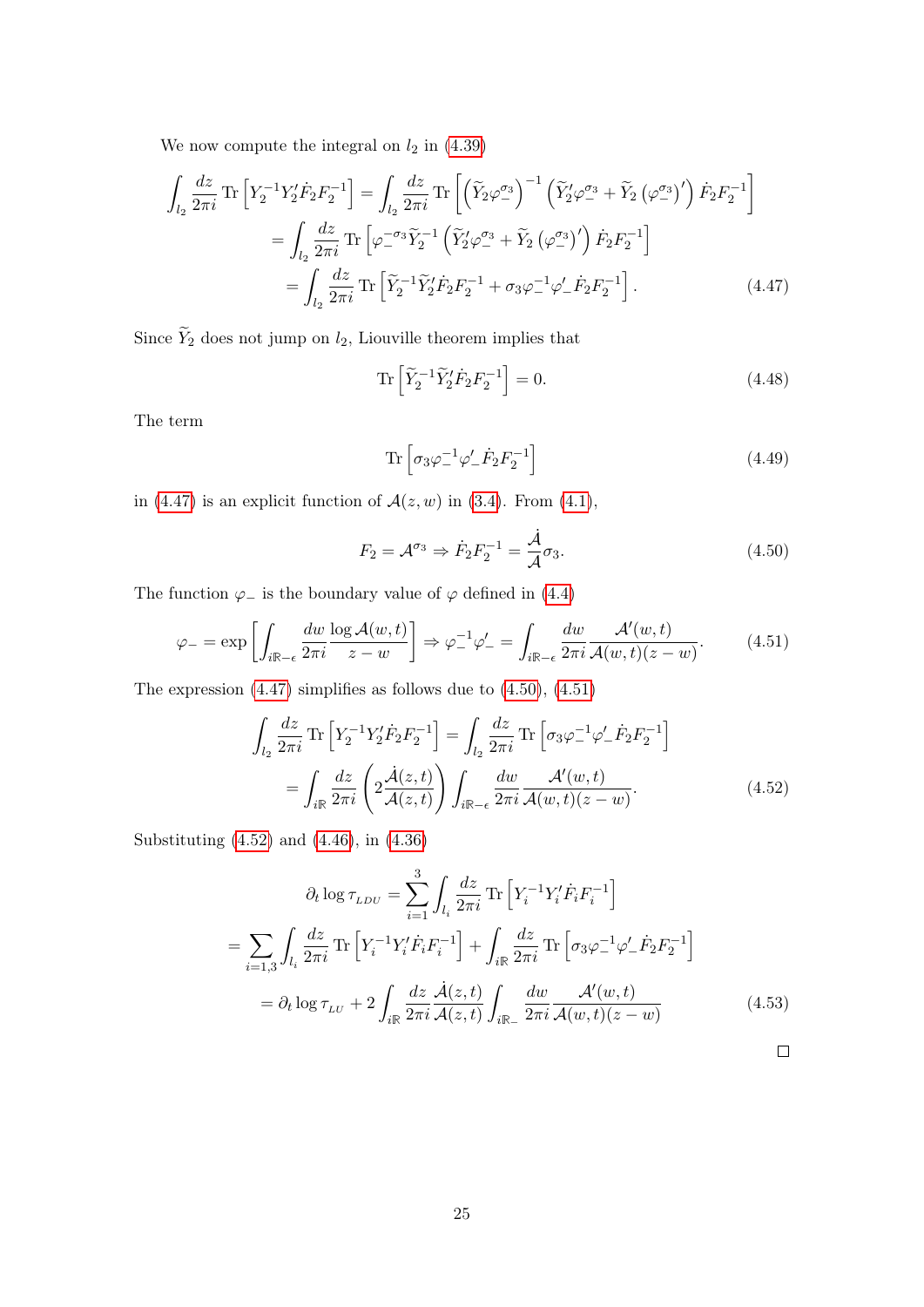# <span id="page-25-0"></span>5 Proof of theorem [1](#page-3-0)

*Proof.* The propositions [1,](#page-13-5) [3,](#page-20-3) [4](#page-22-4) imply that the  $\tau$ -functions  $\tau_{\Sigma}$  and  $\tau_{LU}$  are related through explicit factors, and the proposition [2](#page-18-5) expresses  $\tau_{LU}$  as a Fredholm determinant. Therefore, the  $\tau$ -function of Painlevé II equation defined in  $(2.14)$ 

$$
\partial_t \log \tau_{\scriptscriptstyle PII} \equiv \partial_t \log \tau_{\scriptscriptstyle \Sigma} \stackrel{(3.41)}{=} \partial_t \log \tau_{\scriptscriptstyle \Sigma} - \int_{i\mathbb{R}} \frac{dz}{2\pi i} \widetilde{\mathcal{F}}(z, t; \nu, h) - \left[ \frac{4i\nu}{3} + \frac{2\nu^2}{t} \right]
$$
\n
$$
\stackrel{(4.35)}{=} \partial_t \log \tau_{\scriptscriptstyle LDU} - \int_{i\mathbb{R}} \frac{dz}{2\pi i} \left\{ \left( \frac{\dot{B}}{\mathcal{A}} \right) (\mathcal{A}C' - \mathcal{A}'C) + \widetilde{\mathcal{F}}(\zeta, \xi, t; \nu, h) \right\} - \left[ \frac{4i\nu}{3} + \frac{2\nu^2}{t} \right]
$$
\n
$$
\stackrel{(4.53)}{=} \partial_t \log \tau_{\scriptscriptstyle LU} + \int_{i\mathbb{R}} \frac{dz}{2\pi i} \left\{ \frac{2\dot{\mathcal{A}}(z, t)}{\mathcal{A}(z, t)} \left( \int_{i\mathbb{R}-\epsilon} \frac{dw}{2\pi i} \frac{\mathcal{A}'(w, t)}{\mathcal{A}(w, t)(z - w)} \right) - \left( \frac{\dot{B}}{\mathcal{A}} \right) (\mathcal{A}C' - \mathcal{A}'C) - \widetilde{\mathcal{F}}(z, t; \nu, h) \right\}
$$
\n
$$
- \left[ \frac{4i\nu}{3} + \frac{2\nu^2}{t} \right]
$$
\n
$$
\stackrel{(4.24)}{=} \partial_t \log \det \left[ \mathbb{1}_{L^2(i\mathbb{R})} - \widetilde{K} \right] - \left[ \frac{4i\nu}{3} + \frac{2\nu^2}{t} \right]
$$
\n
$$
+ \int_{i\mathbb{R}} \frac{dz}{2\pi i} \left\{ \frac{2\dot{\mathcal{A}}(z, t)}{\mathcal{A}(z, t)} \left( \int_{i\mathbb{R}-\epsilon} \frac{dw}{2\pi i} \frac{\mathcal{A}'(w, t)}{\mathcal{A}(w, t)(z - w)} \right) - \left( \frac{\dot{B}}{\mathcal{A}} \right) (\mathcal{A}C' - \mathcal{A}'
$$

In  $(5.1)$ , the functions A, B, C defined in  $(3.4)$  are explicit in terms of parabolic cylinder functions,  $\widetilde{\mathcal{F}}$  is defined in [\(3.40\)](#page-16-3), and the term

<span id="page-25-2"></span>
$$
\int_{i\mathbb{R}} \frac{dz}{2\pi i} \left\{ \frac{2\dot{\mathcal{A}}(z,t)}{\mathcal{A}(z,t)} \left( \int_{i\mathbb{R}-\epsilon} \frac{dw}{2\pi i} \frac{\mathcal{A}'(w,t)}{\mathcal{A}(w,t)(z-w)} \right) - \left( \frac{\dot{\mathcal{B}}}{\mathcal{A}} \right) \left( \mathcal{A}\mathcal{C}' - \mathcal{A}'\mathcal{C} \right) - \widetilde{\mathcal{F}}(z,t;\nu,h) \right\}
$$
(5.2)

depends only on  $h, \nu$  and  $t$ . We then define

$$
\mathcal{F}(t,\nu,h) := \int_{i\mathbb{R}} \frac{dz}{2\pi i} \left\{ \frac{2\dot{\mathcal{A}}(z,t)}{\mathcal{A}(z,t)} \left( \int_{i\mathbb{R}-\epsilon} \frac{dw}{2\pi i} \frac{\mathcal{A}'(w,t)}{\mathcal{A}(w,t)(z-w)} \right) - \left( \frac{\dot{\mathcal{B}}}{\mathcal{A}} \right) (\mathcal{A}\mathcal{C}' - \mathcal{A}'\mathcal{C}) - \widetilde{\mathcal{F}}(z,t;\nu,h) \right\}.
$$
\n(5.3)

In terms of  $\mathcal{F}(t, \nu, h)$ , [\(5.1\)](#page-25-2) reads

<span id="page-25-1"></span>
$$
\partial_t \log \tau_{PII} = \partial_t \log \det \left[ \mathbb{1}_{L^2(i\mathbb{R})} - \widetilde{\mathcal{K}} \right] + F(t, \nu, h) - \left[ \frac{4i\nu}{3} + \frac{2\nu^2}{t} \right]. \tag{5.4}
$$

Therefore, the τ-function of Painlevé II can be expressed as a Fredholm determinant of an integrable operator up to explicit factors. Furthermore, solving the RHP[:6](#page-17-3) is equivalent to solving the RHP[:4,](#page-10-4) which in turn is tantamount to solving the RHP[:2.](#page-7-4) Therefore, the zeros of  $\tau_{PI}$  (solvability condition of [2\)](#page-7-4) are completely determined by the zeros of the Fredholm determinant [\(4.24\)](#page-20-1).  $\Box$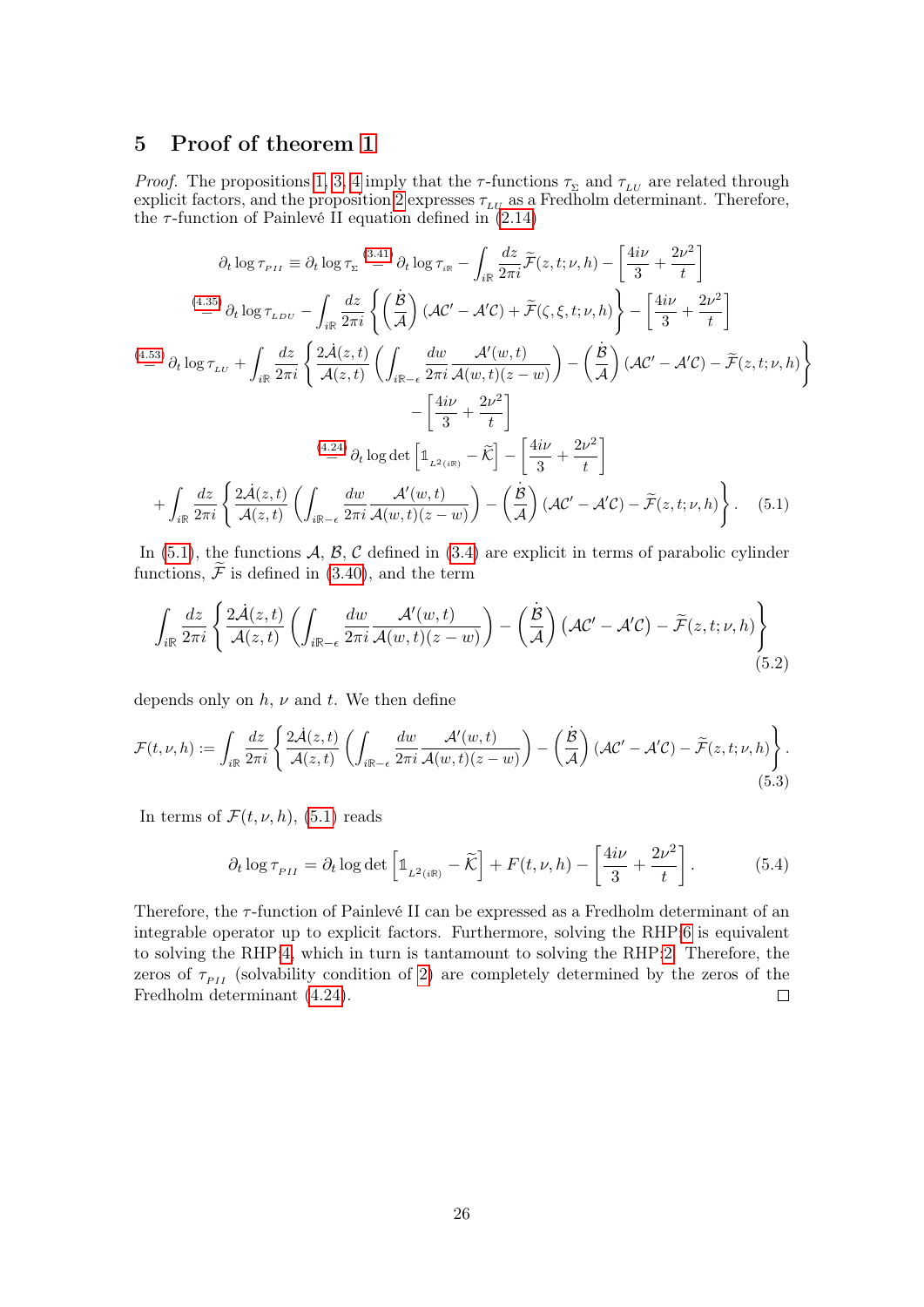# References

- [1] M Bertola. "On the location of poles for the Ablowitz–Segur family of solutions to the second Painlevé equation". In:  $Nonlinearity$  25.4 (2012), p. 1179. DOI: [10.1088/](http://dx.doi.org/10.1088/0951-7715/25/4/1179) [0951-7715/25/4/1179](http://dx.doi.org/10.1088/0951-7715/25/4/1179).
- <span id="page-26-3"></span>[2] M Bertola. "The Malgrange Form and Fredholm Determinants". In: Symmetry, Integrability and Geometry: Methods and Applications 13.0 (2017), pp. 46–12. DOI: [10.3842/SIGMA.2017.046](http://dx.doi.org/10.3842/SIGMA.2017.046).
- [3] M Bertola, JGE Rebelo, and T Grava. "Painlevé IV Critical Asymptotics for Orthogonal Polynomials in the Complex Plane." In:  $SIGMA$  14 (2018), p. 091. DOI: [10.3842/SIGMA.2018.091](http://dx.doi.org/10.3842/SIGMA.2018.091).
- [4] A Bolibruch, A Its, and A Kapaev. "On the Riemann–Hilbert–Birkhoff inverse monodromy problem and the Painlevé equations". In: St. Petersburg Mathematical Journal  $16.1$  (2005), pp. 105–142. doi: [10.1090/S1061-0022-04-00845-3](http://dx.doi.org/10.1090/S1061-0022-04-00845-3).
- <span id="page-26-5"></span>[5] F Bornemann. "On the numerical evaluation of Fredholm determinants". In: Mathe-matics of Computation 79.270 (2010), pp. 871–915. DOI: [10.1090/S0025-5718-09-](http://dx.doi.org/10.1090/S0025-5718-09-02280-7) [02280-7](http://dx.doi.org/10.1090/S0025-5718-09-02280-7).
- <span id="page-26-0"></span>[6] A Borodin and P Deift. "Fredholm determinants, Jimbo-Miwa-Ueno  $\tau$ -functions, and representation theory". In: Communications on Pure and Applied Mathematics 55.9 (2002), pp. 1160–1230. DOI: [10.1002/cpa.10042](http://dx.doi.org/10.1002/cpa.10042).
- <span id="page-26-1"></span>[7] A Borodin and G Olshanski. "Distributions on Partitions, Point Processes, and the Hypergeometric Kernel". In: Communications in Mathematical Physics 211.2 (2000), pp. 335–358. doi: [10.1007/s002200050815](http://dx.doi.org/10.1007/s002200050815).
- [8] T Bothner. "Transition asymptotics for the Painlevé II transcendent". In: Duke Math-ematical Journal 166.2 (2017), pp. 205-324. DOI: [10.1215/00127094-3714650](http://dx.doi.org/10.1215/00127094-3714650).
- [9] T Bothner and R Buckingham. "Large deformations of the Tracy–Widom distribution I: non-oscillatory asymptotics". In: Communications in Mathematical Physics 359.1 (2018), pp. 223–263. DOI: [10.1007/s00220-017-3006-7](http://dx.doi.org/10.1007/s00220-017-3006-7).
- [10] T Bothner and A Its. Asymptotics of a Fredholm determinant involving the second Painlevé transcendent. arXiv: [1209.5415](http://arxiv.org/abs/1209.5415).
- [11] T Bothner and A Its. "The nonlinear steepest descent approach to the singular asymptotics of the second Painlevé transcendent". In: Physica D: Nonlinear Phenomena 241.23-24 (2012), pp. 2204–2225. DOI:  $10.1016/j$ .physd.2012.02.014.
- <span id="page-26-2"></span>[12] M Cafasso, P Gavrylenko, and O Lisovyy. "Tau functions as Widom constants". In: Communications in Mathematical Physics  $365.2$  (2019), pp. 741–772. DOI: [10.1007/](http://dx.doi.org/10.1007/s00220-018-3230-9) [s00220-018-3230-9](http://dx.doi.org/10.1007/s00220-018-3230-9).
- <span id="page-26-6"></span>[13] PA Clarkson. "Painlevé equations—nonlinear special functions". In: Orthogonal polynomials and special functions. Springer, 2006, pp. 331–411.
- <span id="page-26-4"></span>[14] P Deift. "Integrable operators". English (US). In: American Mathematical Society Translations 189.2 (1999), pp. 69–84.
- <span id="page-26-7"></span>[15] P Deift. "Riemann–Hilbert problems". In: Random Matrices. Ed. by A Borodin, I Corwin, and A Guionnet. American Mathematical Soc., 2019. Chap. 1, pp. 1–40.
- [16] PA Deift and X Zhou. "Asymptotics for the Painlevé II equation". In: Communications on Pure and Applied Mathematics  $48.3$  (1995), pp. 277–337. DOI: [10.1002/](http://dx.doi.org/10.1002/cpa.3160480304) [cpa.3160480304](http://dx.doi.org/10.1002/cpa.3160480304).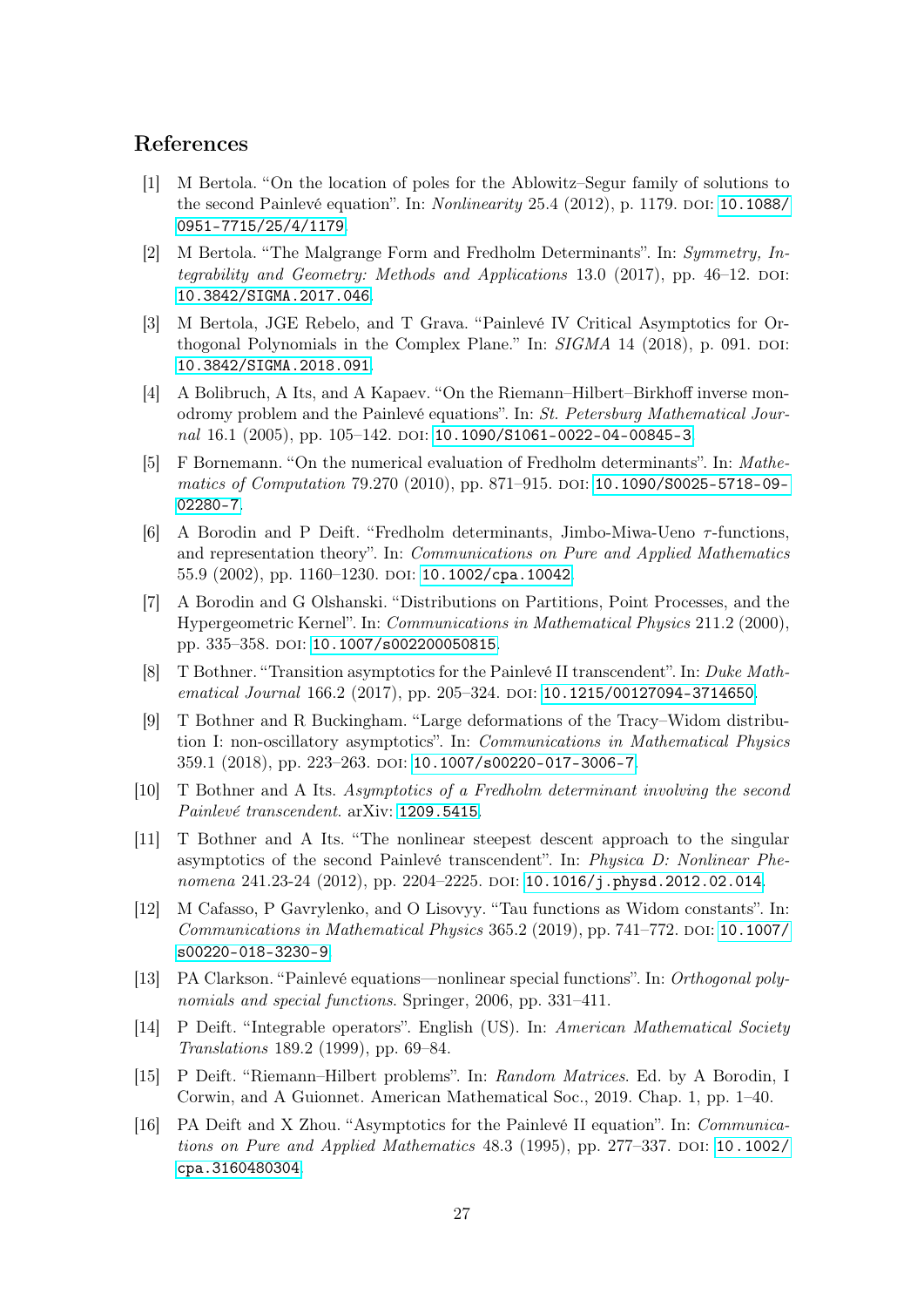- <span id="page-27-4"></span>[17] H Desiraju. "The  $\tau$ -function of the Ablowitz-Segur family of solutions to Painlevé II as a Widom constant". In: Journal of Mathematical Physics 60.11 (2019), p. 113505. DOI: [10.1063/1.5120357](http://dx.doi.org/10.1063/1.5120357).
- <span id="page-27-1"></span>[18] H Flaschka and A Newell. "Monodromy-and spectrum-preserving deformations I". In: *Communications in Mathematical Physics* 76.1 (1980), pp. 65–116. DOI: 10. [1007/BF01197110](http://dx.doi.org/10.1007/BF01197110).
- <span id="page-27-6"></span>[19] AS Fokas et al. Painlevé transcendents: the Riemann-Hilbert approach. 128. American Mathematical Soc., 2006.
- [20] B Fornberg and JAC Weideman. "A computational exploration of the second Painlevé equation". In: Foundations of Computational Mathematics 14.5 (2014), pp. 985–1016. DOI: [10.1007/s10208-013-9156-x](http://dx.doi.org/10.1007/s10208-013-9156-x).
- [21] PJ Forrester and NS Witte. "Application of the  $\tau$ -function Theory of Painlevé Equations to Random Matrices: PIV, PII and the GUE". In: Communications in Mathe-matical Physics 219.2 (2001), pp. 357-398. DOI: [10.1007/s002200100422](http://dx.doi.org/10.1007/s002200100422).
- [22] PJ Forrester and NS Witte. "Painlevé II in random matrix theory and related fields". In: *Constructive Approximation 41.3 (2015)*, pp. 589–613. DOI: [10.1007/s00365-](http://dx.doi.org/10.1007/s00365-014-9243-5) [014-9243-5](http://dx.doi.org/10.1007/s00365-014-9243-5).
- <span id="page-27-3"></span>[23] P Gavrylenko and O Lisovyy. "Fredholm determinant and Nekrasov sum representations of isomonodromic tau functions". In: Communications in Mathematical Physics 363.1 (2018), pp. 1–58. doi: [10.1007/s00220-018-3224-7](http://dx.doi.org/10.1007/s00220-018-3224-7).
- [24] IS Gradshteyn and IM Ryzhik. Table of integrals, series, and products. Academic press, 2014.
- [25] P Howes and N Joshi. "Global asymptotics of the second Painlevé equation in Okamoto's space". In: *Constructive Approximation* 39.1 (2014), pp. 11–41. DOI: [10.1007/s00365-013-9222-2](http://dx.doi.org/10.1007/s00365-013-9222-2).
- [26] AR Its and AA Kapaev. "The nonlinear steepest descent approach to the asymptotics of the second Painleve transcendent in the complex domain". In: MathPhys Odyssey 2001. Springer, 2002, pp. 273–311.
- <span id="page-27-5"></span>[27] AR Its, O Lisovyy, and A Prokhorov. "Monodromy dependence and connection formulae for isomonodromic tau functions". In: Duke Mathematical Journal 167.7 (2018), pp. 1347-1432. DOI: [10.1215/00127094-2017-0055](http://dx.doi.org/10.1215/00127094-2017-0055).
- <span id="page-27-2"></span>[28] AR Its et al. "Differential equations for quantum correlation functions". In: International Journal of Modern Physics B  $4.05$  (1990), pp. 1003-1037. DOI: [10.1142/](http://dx.doi.org/10.1142/S0217979290000504) [S0217979290000504](http://dx.doi.org/10.1142/S0217979290000504).
- <span id="page-27-0"></span>[29] M Jimbo, T Miwa, and K Ueno. "Monodromy preserving deformation of linear ordinary differential equations with rational coefficients: I. General theory and  $\tau$ -function". In: 1981. DOI: [10.1016/0167-2789\(81\)90013-0](http://dx.doi.org/10.1016/0167-2789(81)90013-0).
- <span id="page-27-7"></span>[30] N Joshi, K Kajiwara, and M Mazzocco. "Generating function associated with the determinant formula for the solutions of the Painlevé II equation". In: Asterisque 297 (2004), pp. 67–78. url: <https://arxiv.org/abs/nlin/0406035>.
- <span id="page-27-8"></span>[31] K Kajiwara and T Masuda. "A generalization of determinant formulae for the solutions of Painlevé II and XXXIV equations". In: Journal of Physics A: Mathematical and General 32.20 (1999), p. 3763. DOI: [10.1088/0305-4470/32/20/309](http://dx.doi.org/10.1088/0305-4470/32/20/309).
- [32] A Kapaev. "Global asymptotics of the second Painlevé transcendent". In: Physics Letters A 167.4 (1992), pp. 356-362. DOI: [10.1016/0375-9601\(92\)90271-M](http://dx.doi.org/10.1016/0375-9601(92)90271-M).